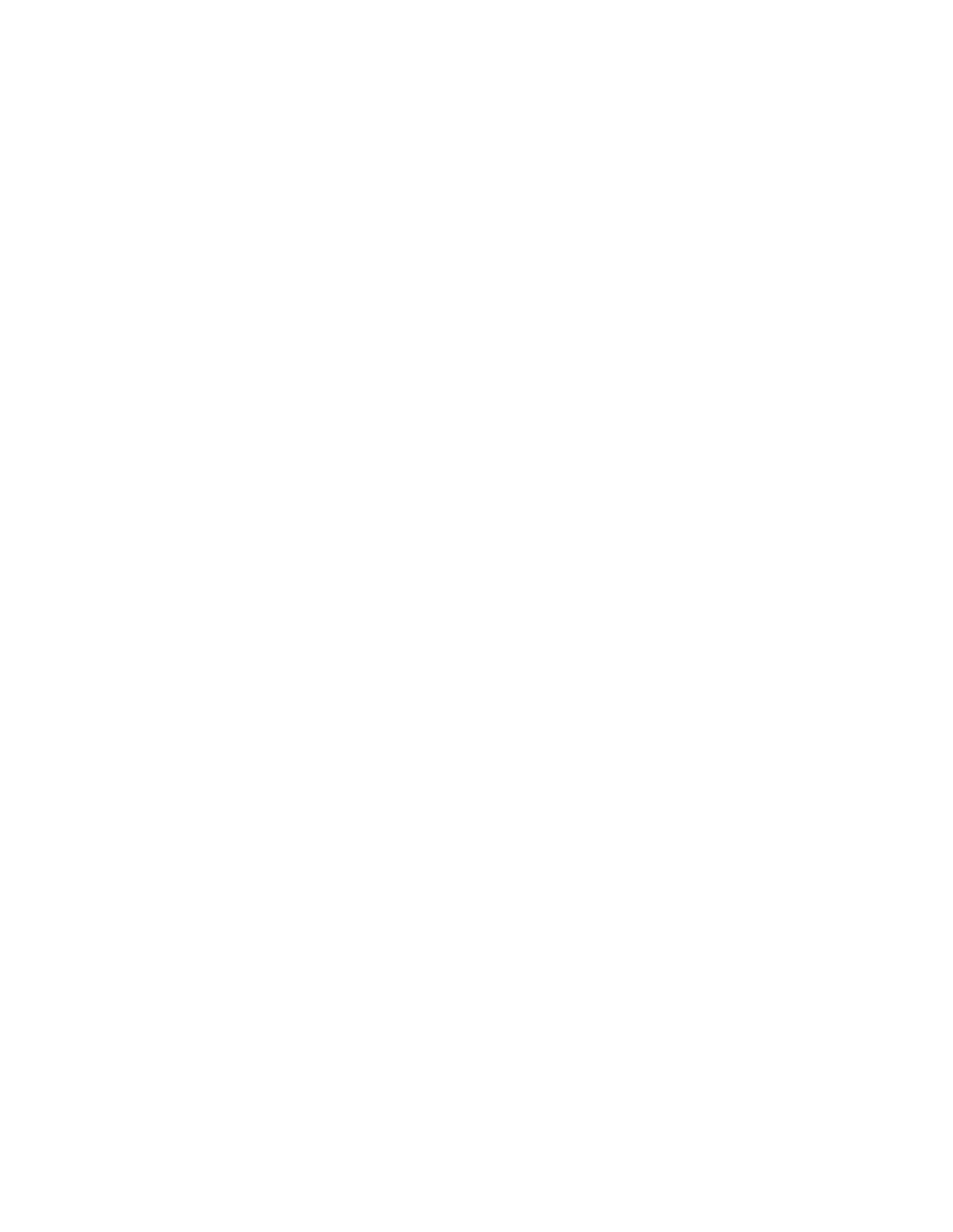# **Acknowledgements**

MTA Research Associate Lori Milanowski, MTA Research Director Aaron Twait and MTA Executive Director Mark Haveman are the authors of this report.

The research for this report was funded by **NAIOP-Minnesota, the commercial real estate development association** and the **Minnesota Chamber of Commerce**. MTA is solely responsible for the research, analysis, conclusions, and recommendations contained in this report.

# **About the Minnesota Taxpayers Association**

The Minnesota Taxpayers Association was founded in 1926 for the purpose of disseminating factual information that will educate and inform all Minnesotans about Minnesota tax and spending policies. For over eighty years, the Association has advocated for the adoption of sound fiscal policies through its research efforts, publications, and meetings.

The Association is a non-profit, non-partisan group supported by membership dues. For information about membership, call (651) 224-7477, or visit our web site at www.mntax.org.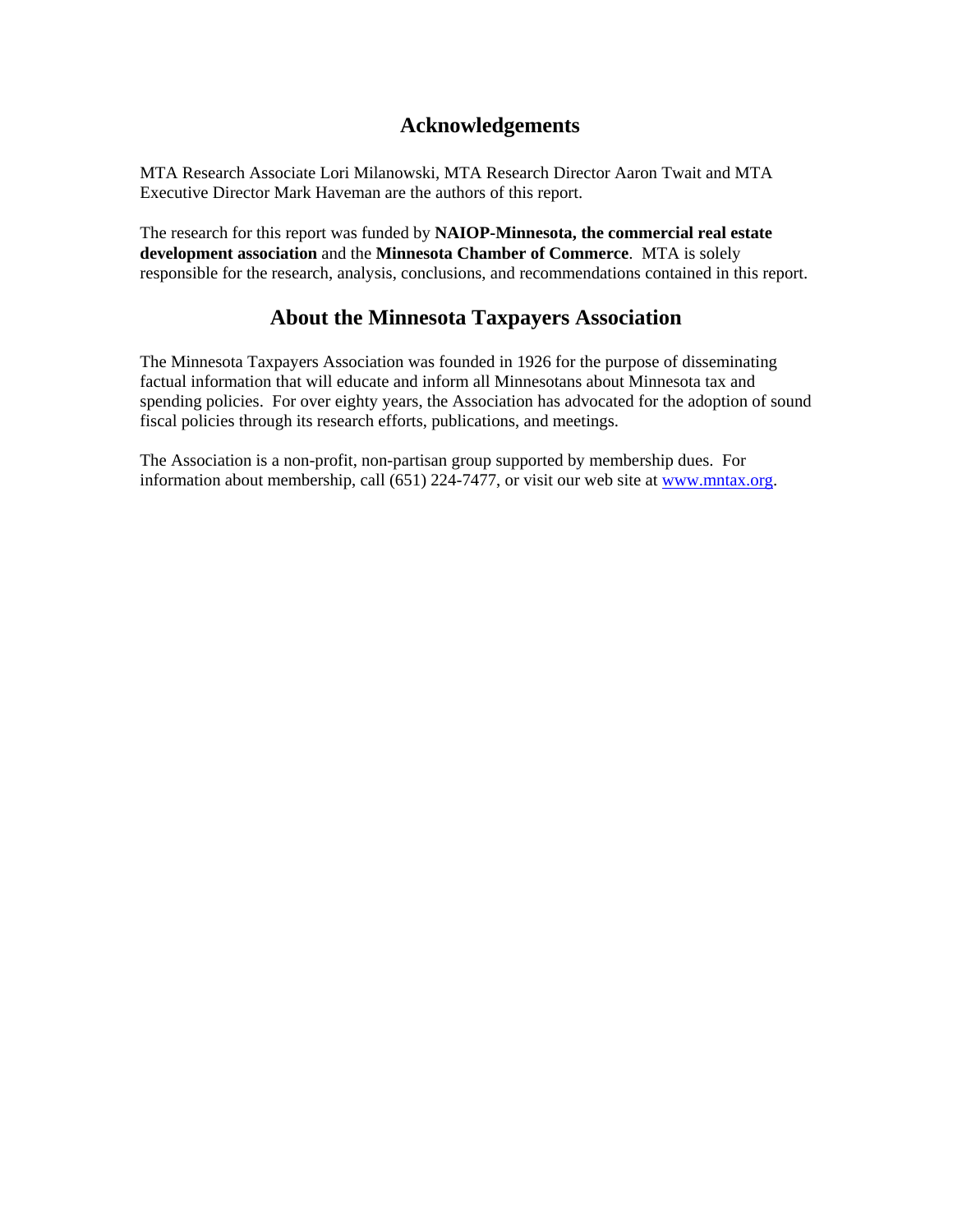# **Table of Contents**

and the contract of the Marine of

| II.            | <b>COSTS ASSOCIATED WITH SALARY-RELATED CONTRACT PROVISIONS 11</b>            |  |
|----------------|-------------------------------------------------------------------------------|--|
|                | Increases in Pay Based on Additional Educational Credentials or Experience 16 |  |
| III.           | COSTS ASSOCIATED WITH BENEFIT RELATED CONTRACT PROVISIONS AND                 |  |
|                |                                                                               |  |
| IV.            |                                                                               |  |
|                |                                                                               |  |
| $\mathbf{V}$ . |                                                                               |  |
|                |                                                                               |  |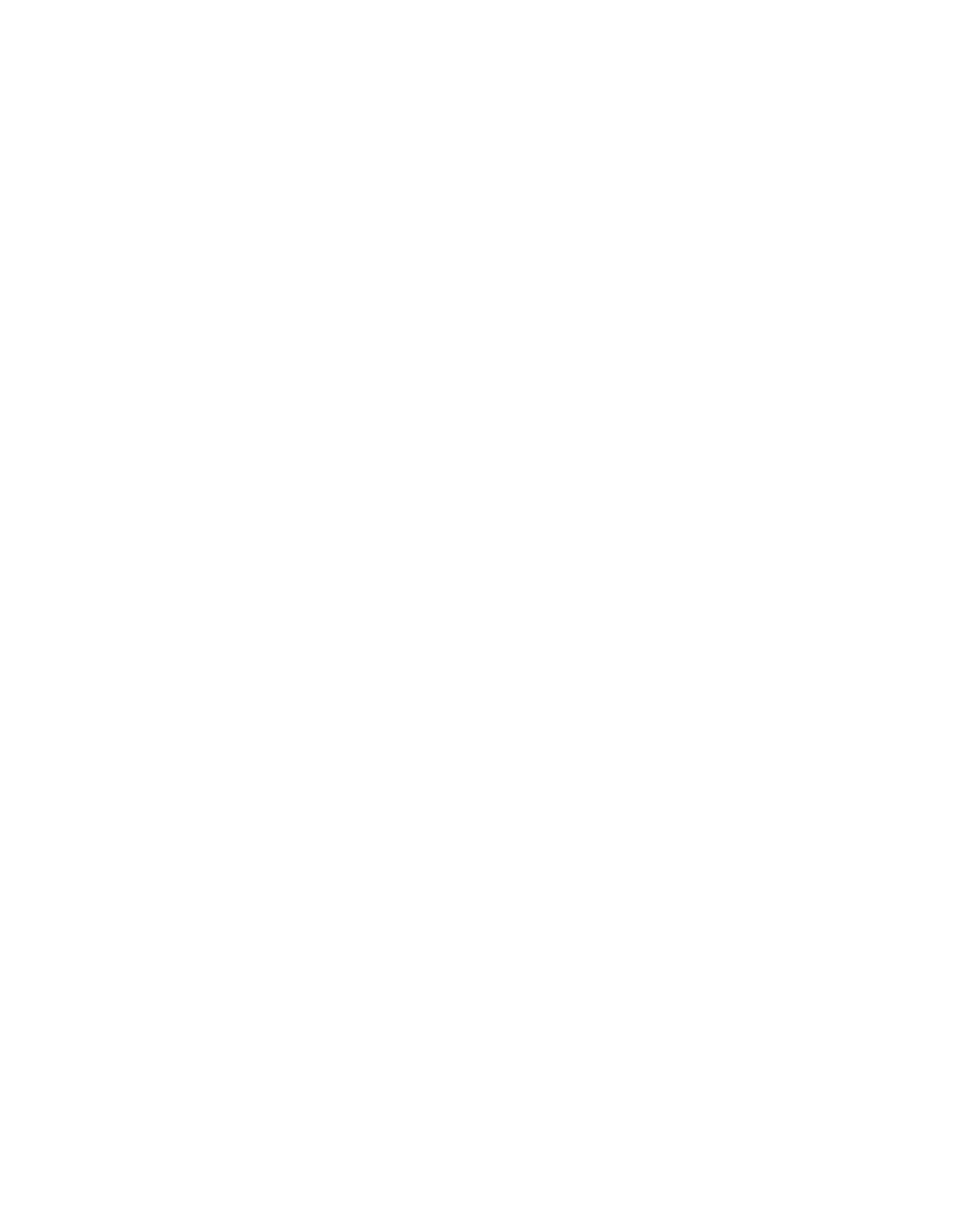#### **Executive Summary**

This report is the second of a two part series examining Minnesota public sector compensation. Part 1 of this investigation, *Minnesota Public Sector Compensation: Costs, Trends and Comparisons with the Private Sector* examines how government employee compensation elements compare with analogous jobs in the private (i.e. non-government) sector.

In Part 2 we identify the types of compensation-related spending driven by common employee contract provisions and state mandates that have weak or non-existent relationships with public sector outcomes. We estimate the cost of these provisions and mandates and quantify the amount of existing compensation spending that could be used in different ways to better compensate for productivity and performance.

State and local government (including school district) compensation systems place a strong emphasis on protecting public sector employees from patronage and the undue influence of political loyalty in workforce decision-making. They also place a significant premium on equity in public sector compensation. These issues still have relevance to public sector workforce policies. However, there is growing concern that this system is increasingly unresponsive to a budgetary environment that demands greater flexibility, managerial discretion, and a results-based orientation.

Funding to implement a "productivity focused" public sector compensation system is hindered because existing state mandates and contract provisions "lock in" significant amounts of compensation-related spending. This report describes this committed spending as "frozen assets" since compensation reform could free these resources to be used with greater effect.

It is imperative to note the estimates contained in this report should *not* be viewed as potential budget savings. While some operational savings might be realized in compensation system redesign, much of this spending could be expected to continue in an alternative compensation system.

#### **Findings on "Frozen Assets" in Salary Provisions**

- Contracts with public employees generally provide that employees' salaries should be linked to length of public employment tenure. This results in negotiated salary increases ("steps") provided to employees on the anniversary of their hiring date, and so a portion of salaries are based on longevity. In 2009 we estimate \$2.5 billion in state and local government payroll was attributable to "step" or "longevity" pay.
- Cost of living adjustments or "COLAs" are negotiated annual increases in the pay scale that affect all employees regardless of merit. Although the state and many local governments suspended COLAs in recent contractual agreements due to economic conditions, they are a staple of the public compensation system. We estimate that a 2% COLA, which is common by historical standards, would generate an additional \$240 million in state and local government payroll under 2009 costs.
- Compensation for additional education credentials is unique to teacher contracts and provides the opportunity to earn additional salary for performing the same work by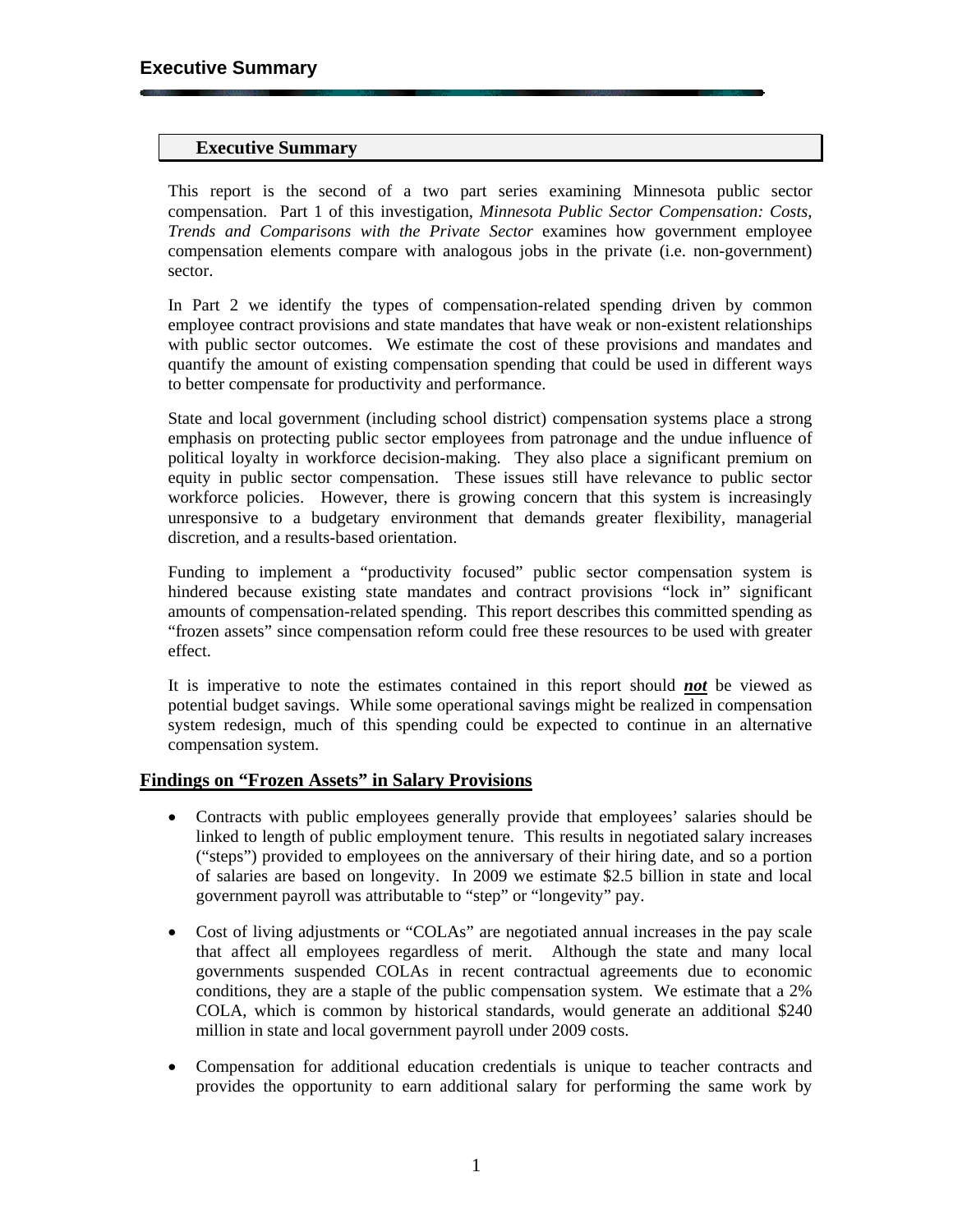advancing personal education. In 2009 we estimate \$438 million in teacher compensation was attributable to additional pay for earning a masters degree.

## **Findings on Frozen Assets in Benefit Provisions**

- Governments in Minnesota typically provide employees with health insurance benefits that are more generous than those found in the private sector – both in terms of cost (as Part 1 of this investigation indicates, public employers generally contribute a higher share of the premiums than do private employers) and in terms of the generosity of the benefits. In 2009 we estimate \$275 million in state and local government spending was attributable to employer health insurance spending beyond what is made on average by private sector employers to cover their employees.
- Minnesota public employees participate in defined benefit pension plans which guarantee a retirement income stream for life. The state requires governments to make contributions to cover both the current liabilities incurred in a given year and at least a portion of any unfunded liabilities. In 2009 we estimate that \$319 million in state and local government spending was attributable to retirement contributions beyond what is made by private sector employers in an average 401(k) match.
- Minnesota governments offer "other post employment benefits" or OPEB which includes all benefits except pensions that are promised to retirees. One OPEB benefit mandated by the state allows early retirees to continue in the employer-sponsored medical and dental insurance plans indefinitely and to remain in the active employee health care pool; thus driving up insurance rates for government employers. Other units of government, most notably school districts, have OPEB legacy costs stemming from promises regarding long-term retiree health care. In 2009 we estimate that \$219 million in state and local government spending was attributable to funding these obligations.

# **Findings on Other State Labor Related Mandates**

- Prevailing wage laws regulate compensation for government-financed public construction projects by requiring contractors to pay government-designated wage and benefit rates. These rates are generally higher than the rates normally paid for such work in the area. We estimate the cost of this mandate to state government in fiscal year 2008 was between \$96.1 million and \$126.8 million, and between \$210.9 million and \$278.2 million to local governments
- State pay equity or "comparable worth" law seeks to ensure that job classes dominated by females are compensated fairly. Unlike "equal pay for equal work" laws ensuring gender-neutral compensation for a particular job position, pay equity mandates "equal pay for equally-valued work" where the value of a job to government is determined by a rating system which involves substantial subjectivity and is oblivious to labor markets. The cost of compliance with the mandate cannot be determined although the initial cost of establishing pay equity was estimated to be 4% of government payroll.
- Aggregate value of benefits law prevents local governments from unilaterally reducing the value of group insurance benefits for employees covered by a collective bargaining agreement. It also prevents local governments from unilaterally increasing deductibles or co-pays while maintaining current benefit levels or decreasing the type of benefit. The provision does not impose a cost per se to governments but reduces flexibility to manage cost structures.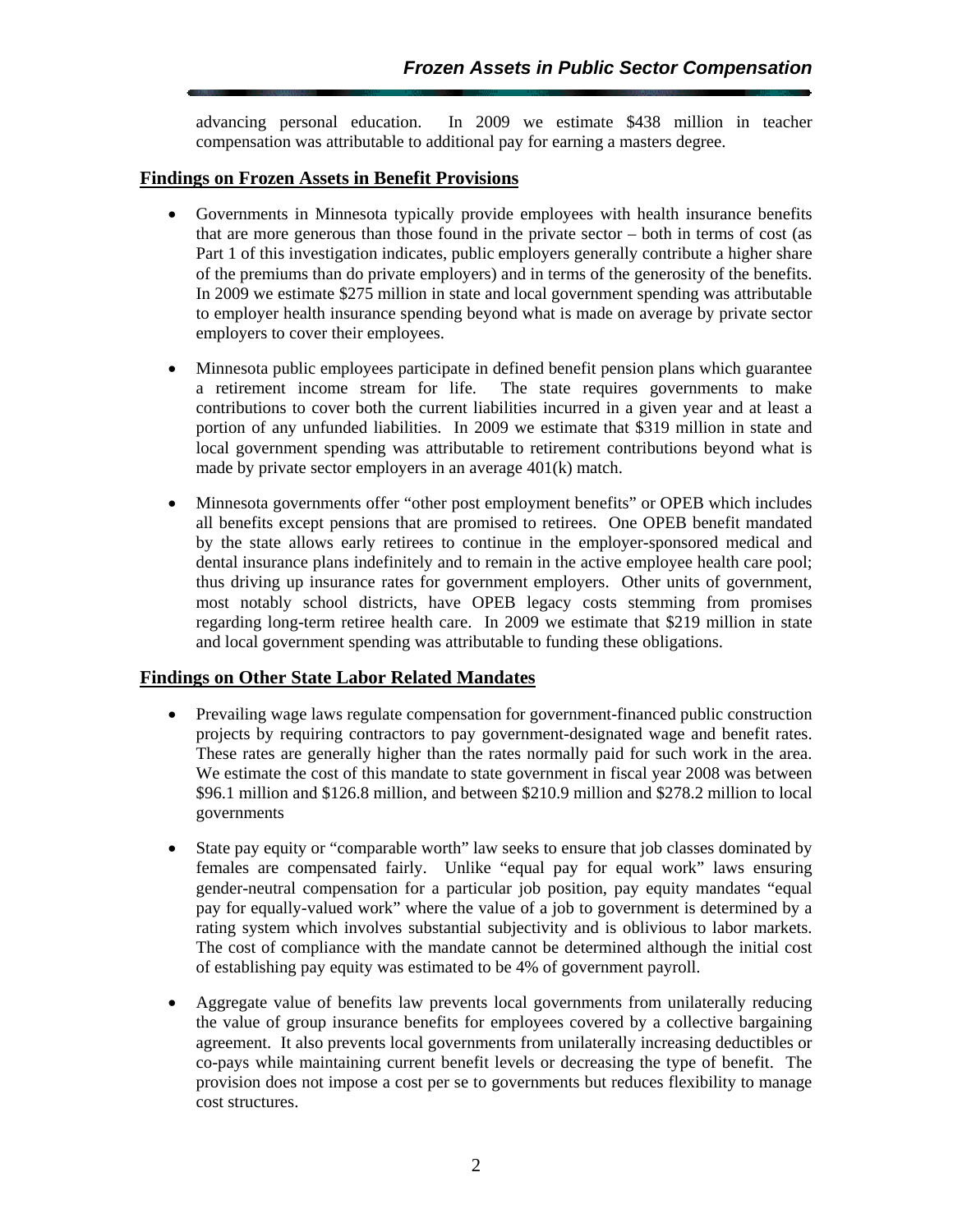# **Conclusions**

Based on our analysis of public sector compensation costs, trends and private sector benchmarking (Part 1) and this examination of the nature and structure of compensationrelated spending in state and local government, we conclude the following:

#### **Disparities between public and private sector compensation levels are symptomatic of more fundamental problems in the design of public sector compensation systems.**

The double imbalance in public sector compensation highlighted in Part 1 of this report is a function of a flawed compensation system that has important implications for the cost and quality of government service delivery going forward. To meet public expectations of government in the future, critical knowledge, skill sets, and capabilities must be aggressively recruited, competitively paid, and developed as core "assets" within government; and high levels of performance must be rewarded. If this cannot be done because 1) highly bureaucratic and inflexible job classification and valuation systems create barriers; 2) equity trumps performance considerations in establishing compensation; and 3) resources are not available due to premiums paid elsewhere in the public sector labor force; then needed productivity gains in the public sector will not materialize.

# **Current compensation system design and state mandates create a significant opportunity cost for delivering government services and fulfilling government obligations in a cost effective manner.**

We estimate that governments in Minnesota dedicated at least \$4 billion in calendar year 2009/fiscal year 2009 to public sector compensation features with weak or no relationships to public sector outcomes. "Freeing" at least some of these resources is necessary to design compensation systems that support improvements in public sector productivity.

## **Compensation is only one dimension of a larger set of essential public sector human resource management reforms.**

Minnesota's relatively low grade in a national human resource management report suggests greater efforts are necessary to transform human resource management in government from a highly administrative function to a strategic asset emphasizing development of human capital, workforce planning, and workforce process redesign.

#### **Recommendations**

 $\overline{a}$ 

#### **1. Improve taxpayer understanding of public sector compensation by increasing visibility of key labor provisions and their budgetary implications.**

State and local governments should:

- Provide detailed "object code"<sup>1</sup> spending information from an all funds perspective to better allow taxpayers to identify and quantify relevant trends in public sector compensation.
- Prominently feature and describe employee health plan details, premium costs, and cost sharing provisions in budget documents.

<sup>&</sup>lt;sup>1</sup> Delineation of government spending by type (e.g. salaries, purchased services, etc.) rather than by function or program (e.g. parks and recreation)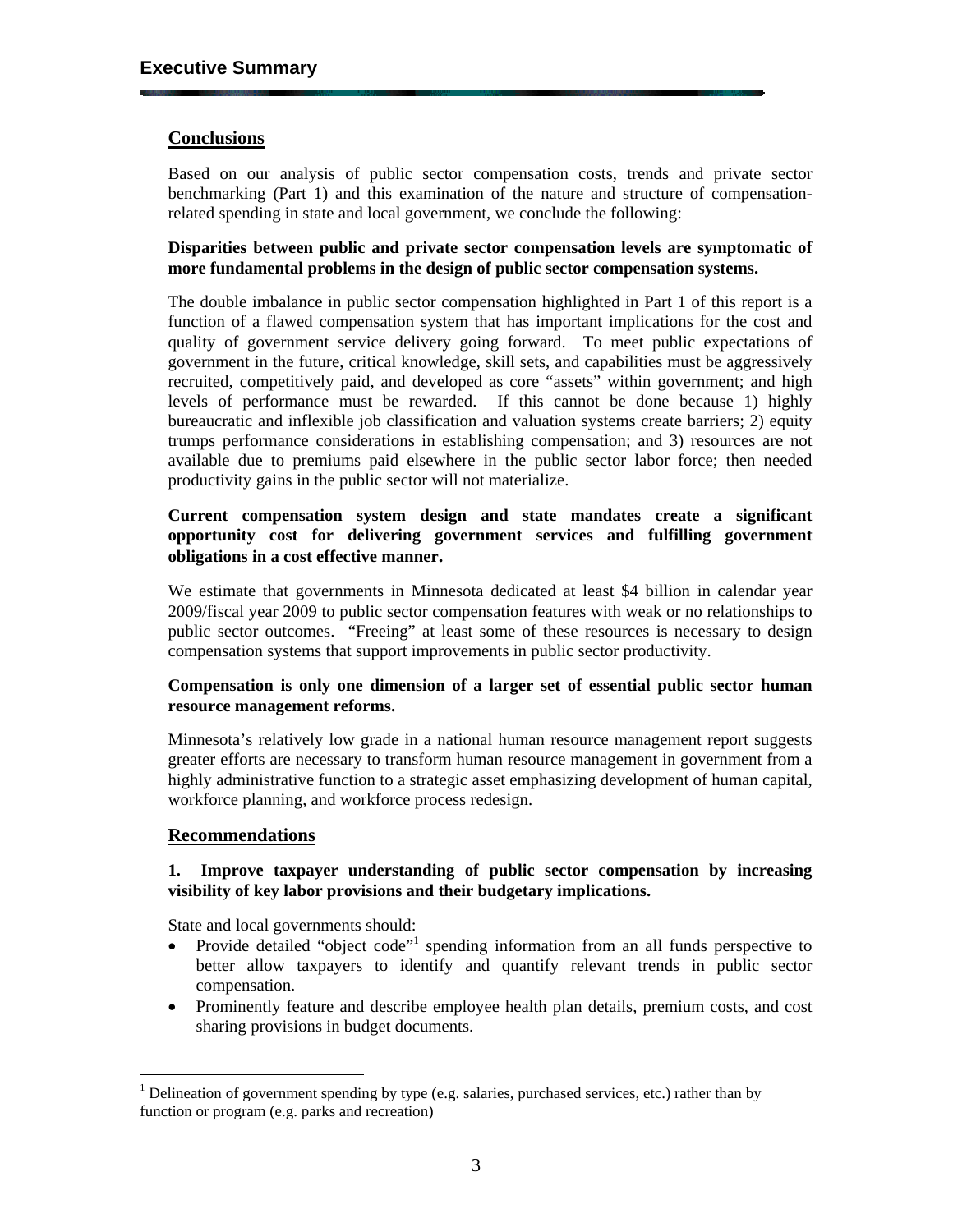- Provide detailed descriptions of step increases, cost of living adjustments and projected spending implications over the life of the employment contracts.
- To the extent possible, isolate, quantify, and report the cost impact of labor-related state mandates including comparable worth compliance, implicit rate subsidies for early retiree health care, and prevailing wage law compliance.

In addition:

- Results of binding arbitration decisions should be more prominently reported, and the state should conduct a biennial assessment of award trends compared to private sector wage and compensation trends.
- Labor arbitrators should be required to consider the total compensation and prevailing benefit levels offered in the private sector to help make sure that future public sector compensation and benefit decisions do not become grossly out of line with the private sector.

#### **2. Reform public pensions to reduce cost pressures on government operations and the current degree of taxpayer risk.**

The findings of the forthcoming 2011 report by the three statewide pension funds on the feasibility, sustainability, financial impacts, and other considerations of alternative retirement plan designs should provide valuable information on reform options.

In the meantime efforts should be directed toward further pension stabilization efforts. Chief among these would be the total elimination of upward adjustments in public sector retiree's pensions until their retirement plans achieve full funding.

#### **3. Reform compensation practices and human resource laws to improve government flexibility and reward performance and productivity.**

- Government entities should eliminate the use of "step and lane" compensation systems which are based on very prescriptive, narrow job classifications and equally constrained pay grades. In its place governments should adopt "broad banding" strategies in which the number of job classifications are drastically reduced but accompanied by very large increases in salary ranges. Such a system would significantly improve the ability of managers to both recognize and reward high performing workers. Also, by increasing the flexibility of managers to reassign workers, such an approach would reduce barriers to government redesign.
- State employee performance evaluations should be strengthened and compensation should be formally linked to them. A recent national study was critical of the lack of oversight and accountability in state mandated employee performance appraisals noting that 20 percent of state classified employees did not receive an annual performance appraisal despite a Minnesota state policy requiring one. Without a formal linkage to compensation performance evaluation systems are little more than a bureaucratic exercise.
- State pay equity/comparable worth law should be repealed. Its purpose is outdated, and requiring governments to correct perceived "errors" in labor markets based on bureaucratic and subjective assessments of the relative value of government jobs is an unnecessary and costly mandate.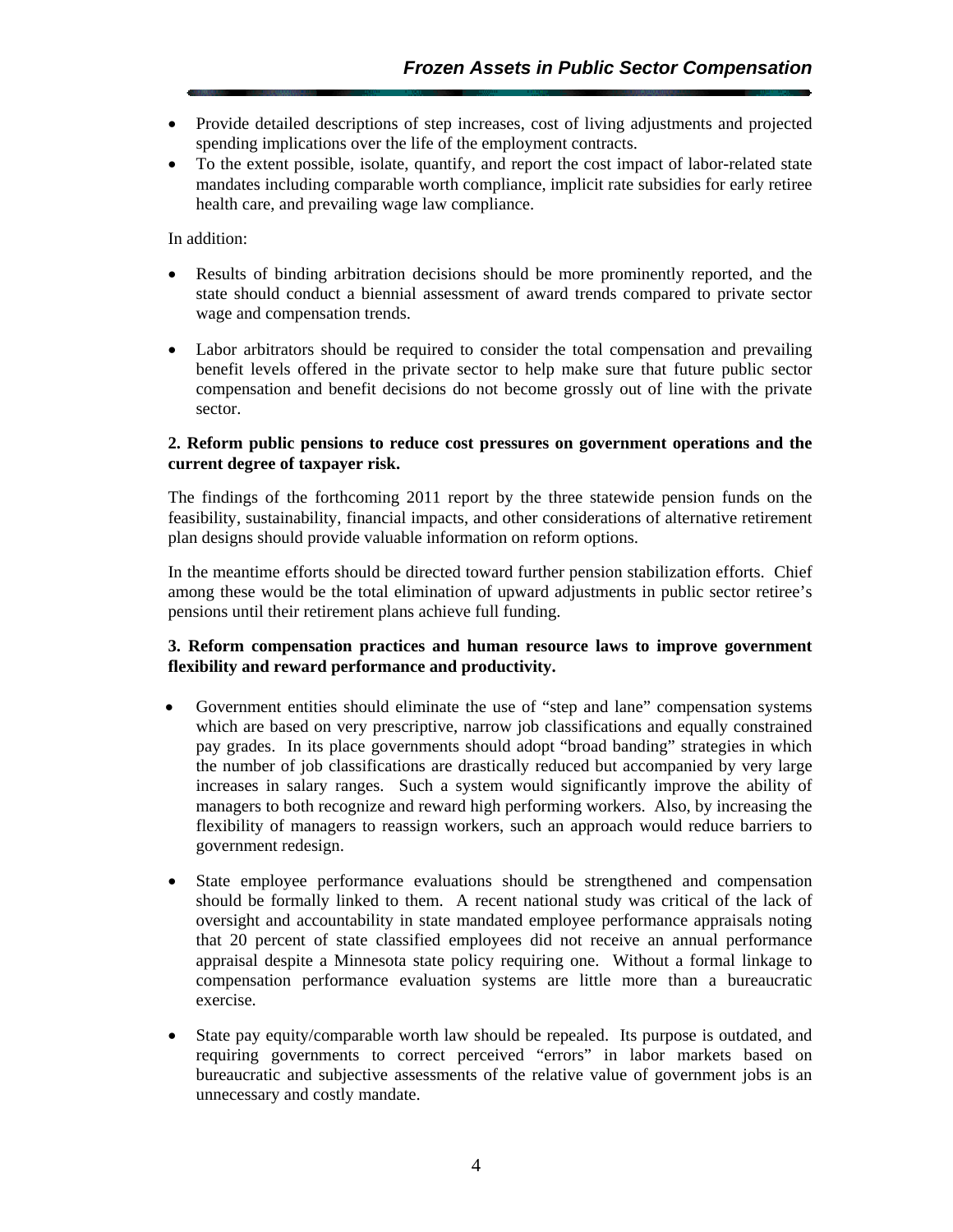#### **4. Reform Minnesota's prevailing wage regime so that the prevailing wage more closely reflects average wages and test claims that the use of prevailing wage results in higherquality construction.**

We recommend the following three changes to the state's prevailing wage regime:

- That median wage data the widely-used Department of Employment and Economic Development (DEED) survey of wages be used as the definition of prevailing wage for public construction projects in Minnesota. The current survey methodology provides for voluntary responses and does not produce results with any degree of statistical reliability. Moreover, using the modal calculation often results in prevailing wage rates which equal union pay rates, which may or may not be representative of local pay rates for construction work.
- That DEED develop and administer on a regular basis a similar survey to be used to determine the fringe benefits portion of the prevailing wage rates.
- That alternative methods of determining prevailing wage rates be tested on specific construction projects and compared to comparable public construction projects in the state which use the existing prevailing wage regime, in order to compare costs and test over the long-term claims that projects built using prevailing wage are of higher quality.

#### **5. Link any future tax increases and revenue enhancements to these reforms.**

Strong historical familiarity and comfort with the existing system combined with entrenched interests suggest that major reform of public sector compensation and human resource management systems is unlikely to be adopted absent truly extraordinary circumstances. Nevertheless, the supply of future tax revenues does represent a potentially valuable source of leverage for reform – indeed; it is likely the only leverage. If tax increases are deemed appropriate and necessary in the future, their adoption should be conditioned on the adoption of reforms in the areas identified above. Such a quid pro quo arrangement would communicate to taxpayers that any additional tax burden they assume would be matched with important structural reforms promising greater returns from taxpayer dollars.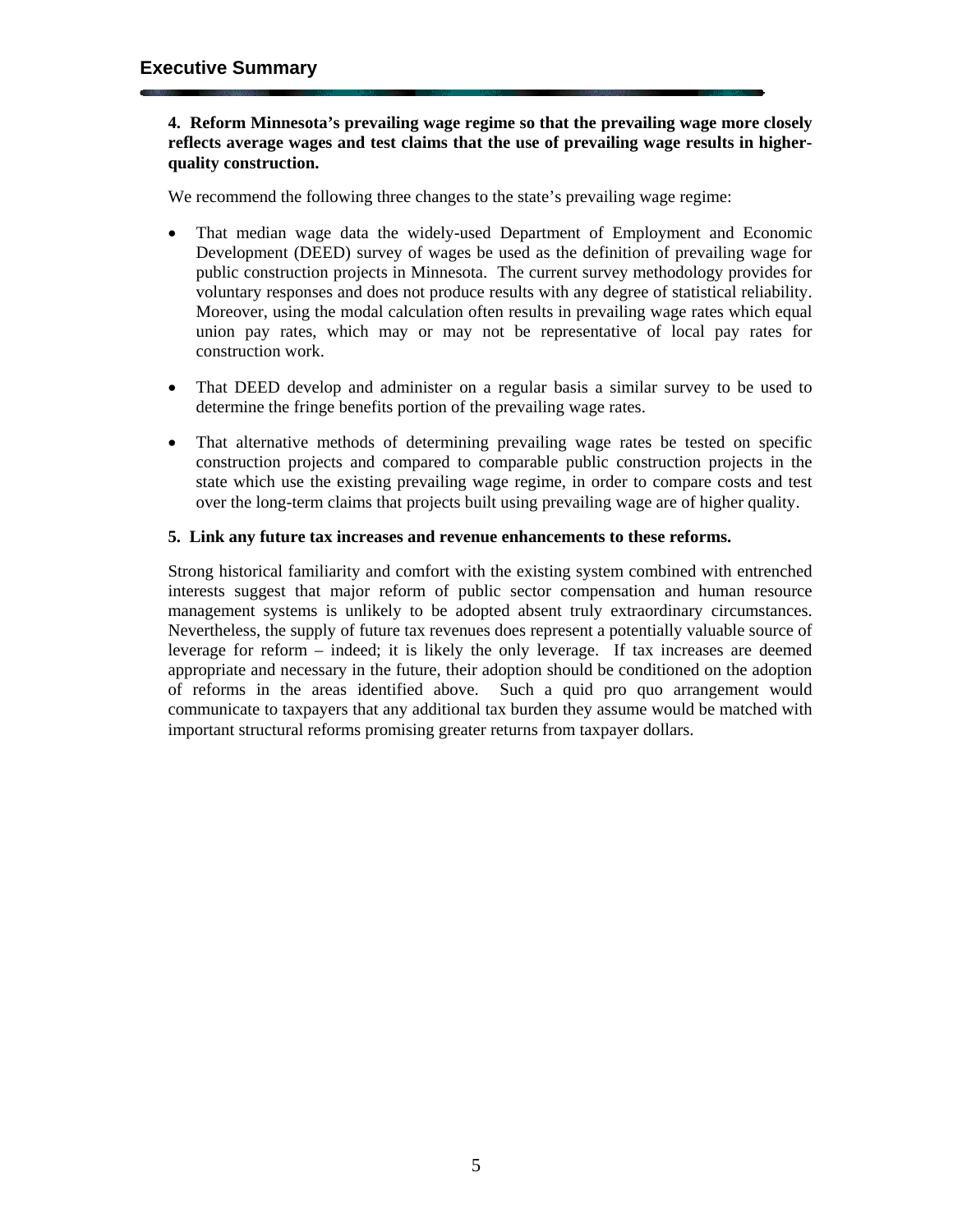**This Page Intentionally Blank**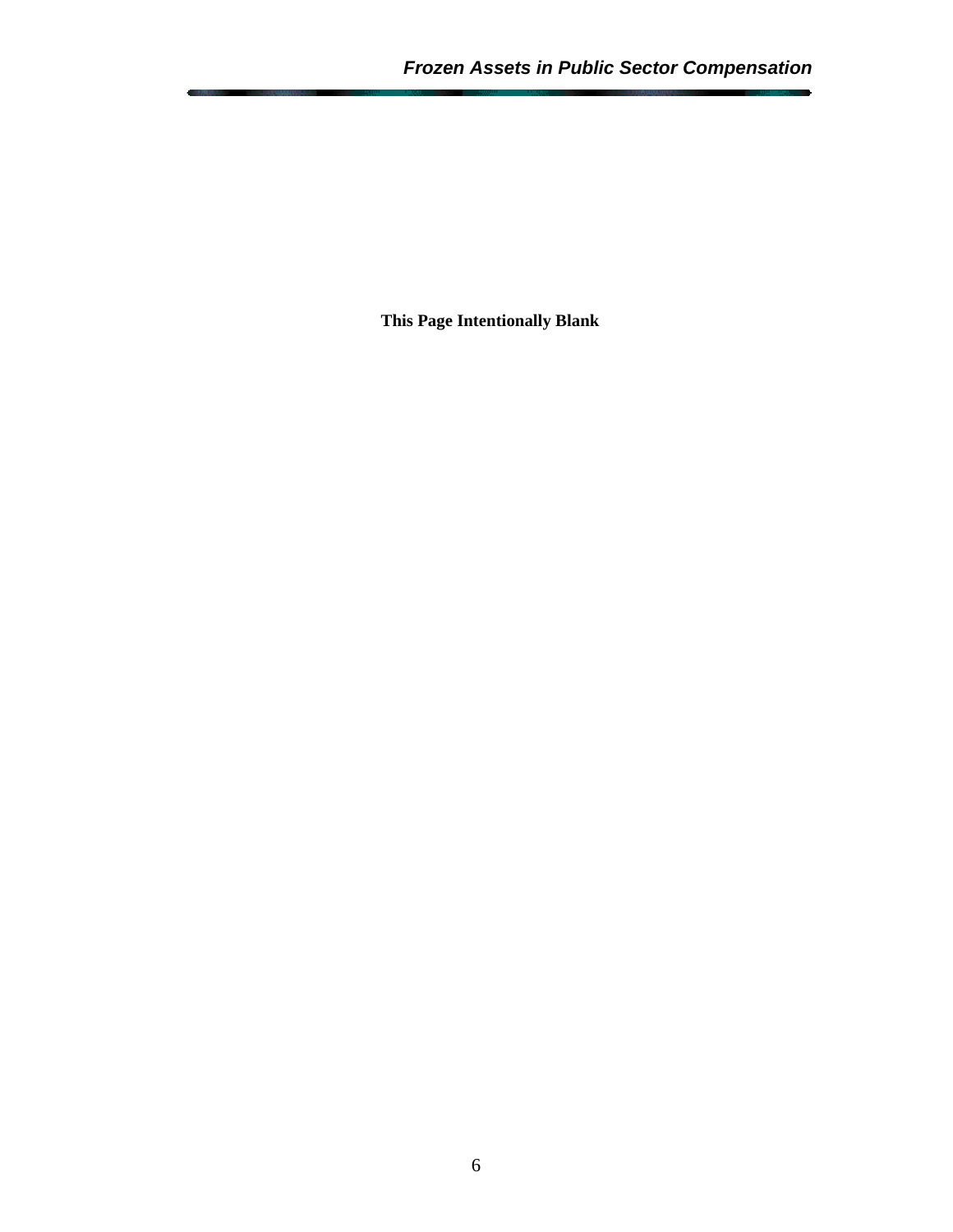#### **I. Introduction**

Discussions over the cost of government swiftly move to the cost of labor, as government at all levels is a labor intensive enterprise. In 2010 the Minnesota Chamber of Commerce and NAIOP Minnesota commissioned the Minnesota Taxpayers Association to conduct an examination of state and local government employee compensation levels and design.

The purpose of this investigation is to examine state and local employee compensation and evaluate the impact on public service delivery and budget sustainability. We conducted an examination of total employee compensation among state and local government employees to answer the following questions:

- How does Minnesota's state and local government workforce compare to the rest of the nation in terms of size and compensation?
- How do government employee salary, health, and retirement packages compare with comparable jobs in the private sector? What is the magnitude of any public sector compensation premiums in these areas?
- What are the cost trends in employee compensation and how do these trends compare to revenue and tax base trends and projections?
- What types of compensation-related spending driven by contract provisions, state laws, and mandates have weak or inconsistent relationships with public sector outcomes? What are the opportunity cost implications of these provisions?

Part one of this investigation, *Minnesota Public Sector Compensation: Costs, Trends and Comparisons with the Private Sector* addressed the first three questions. This report examines the final research question.

# **Purpose of this Study**

Minnesota public sector compensation is heavily influenced by civil service and collective bargaining laws. The current system places a strong emphasis on protecting public sector employees from patronage and the undue influence of political loyalty in workforce decisionmaking. It also places a significant premium on ensuring equity and fairness in public sector workforce compensation. Although the current system is rooted in addressing societal concerns that existed many decades ago, the objectives it promotes still have relevance to public sector workforce management today.

However, there is growing concern that this system is increasingly unresponsive to 21st century economic and budget realities. In presentations on Minnesota's budgetary and economic future, Minnesota's state economist and state demographer describe the three keys to continuing Minnesota's historical economic success as "productivity, productivity, productivity." While their comments are directed toward the private sector economy, this same message is also very applicable to public service delivery and fulfillment of the general obligations of state and local government. The need for public sector productivity enhancements suggest several new design considerations in compensation systems such as greater management flexibility and administrative discretion, results-based compensation design, and greater ability to hire and retain workers with essential and scarce qualifications.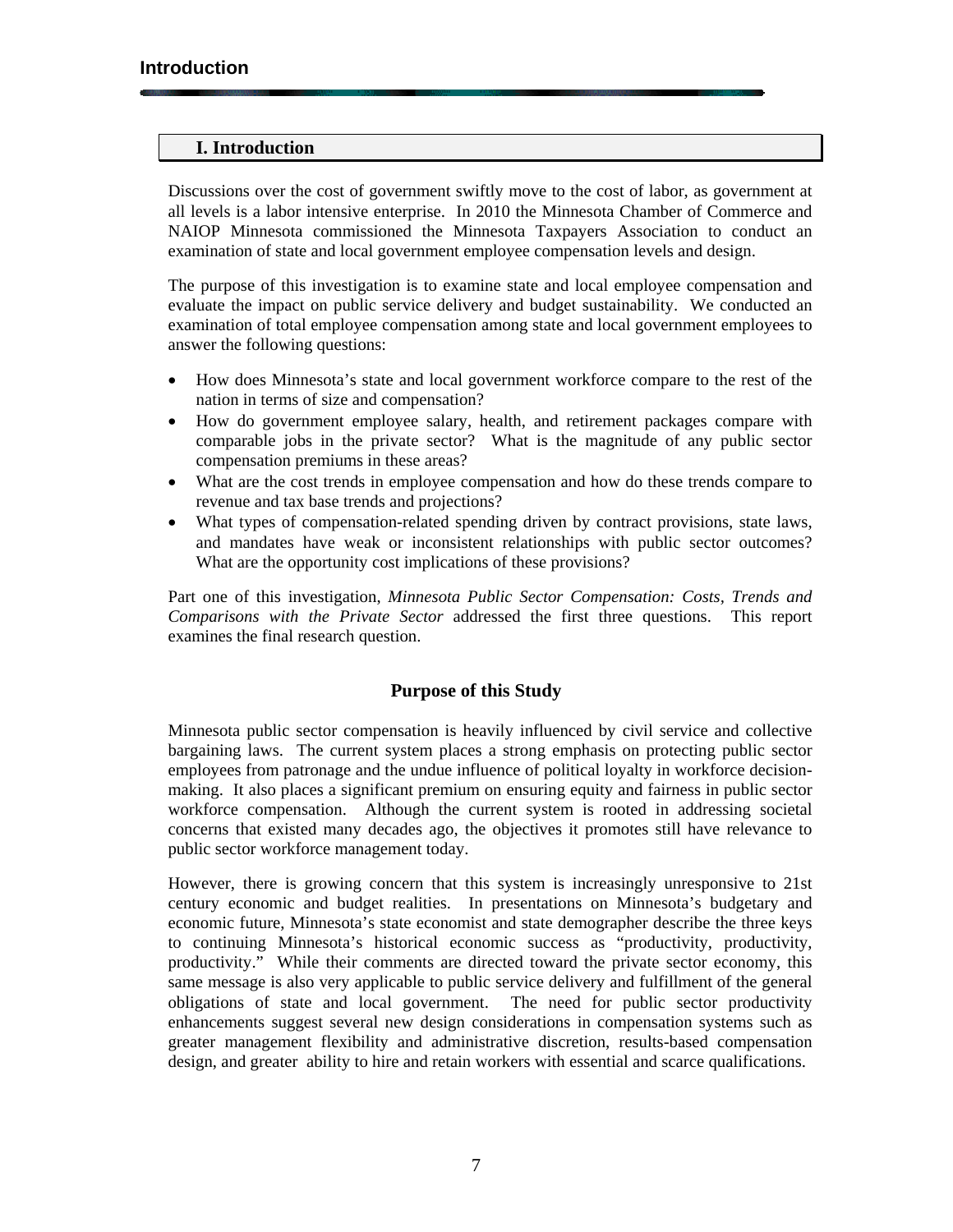Funding necessary to implement a results-oriented or "productivity focused" public sector compensation system would have to come from existing state and local resources. However, such redesign efforts are hindered because the structural characteristics of public sector compensation systems, state mandates, and common public sector contract provisions "lock in" significant amounts of compensation-related spending. This reduces government flexibility to allocate budget resources in ways that obtain maximum value from tax dollars.

This issue is compounded by the likelihood that Minnesota governments will face significant budget pressures over the next quarter century. The report from the highly respected Minnesota State Budget Trends Study Commission forecasts that state government will face a long-term structural budget problem, with the main concern being the rapid growth in health care costs as the Baby Boom generation retires. The report predicts that under current law, state government revenue will grow 3.9% per year between 2008 and 2033, while total spending will grow by 5.4%.

Data from the U.S. Bureau of Economic Analysis indicates that total state and local Minnesota government employee compensation grew 4.4% per year between 1992 and 2009 – faster than projected revenue growth through 2033. Although current spending patterns could be maintained over time if revenues grow faster than expected, either through higher economic growth or higher taxes, it seems unlikely that revenue growth will reach 5.4% per year. It may prove very difficult to sustain these historical levels of public employee compensation growth as employee compensation begins to compete more and more with other spending priorities.

Although the Budget Trends Study Commission looked only at state spending and revenues, history suggests that the state will pass some of its financial problems on to local governments, making it more difficult for them to finance this level of compensation growth as well.

This leads us to ask: how much compensation spending is dedicated in contract provisions and state mandates unrelated to performance? How much current compensation-related spending could be repurposed with potentially greater effect? In this report we estimate the cost of various compensation-related features in state and local government that have weak or inconsistent relationships with public sector outcomes.

Our report examines the following areas and is organized as follows:

**Section II** examines salary-related compensation spending

**Section III** examines benefit-related compensation spending

**Section IV** examines other state mandates affecting labor related costs

**Section V** presents conclusions and recommendations

**Appendix A** provides detail on the methodologies employed for developing the cost estimates

It is imperative to note the estimates contained in this report should *not* be viewed as potential budget savings. While some operational savings might be realized in compensation system redesign, much of this spending would be expected to continue in an alternative compensation system.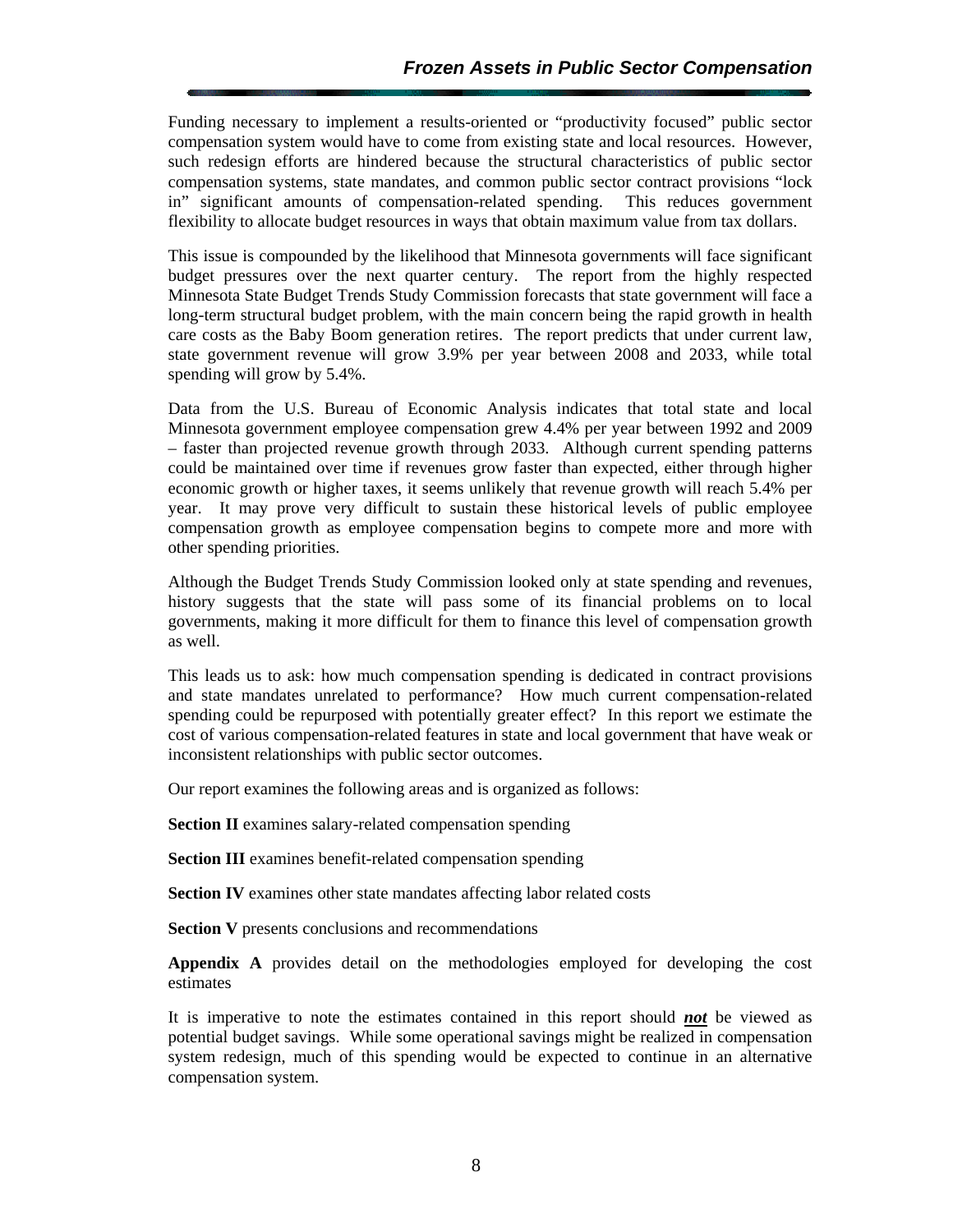Readers should also note that this report and the accompanying estimates covers the entire public sector workforce in Minnesota except where noted. This is different from Part One which benchmarked public sector compensation with private sector position counterparts but analyzed only those state and local employees in job positions with clear private sector analogues. The time period is also slightly different: this report (Part 2) is based on calendar year 2009 or fiscal year 2009 (whichever is most appropriate); Part 1 of this report examined calendar year 2008 for local units of government and calendar year 2010 for state government.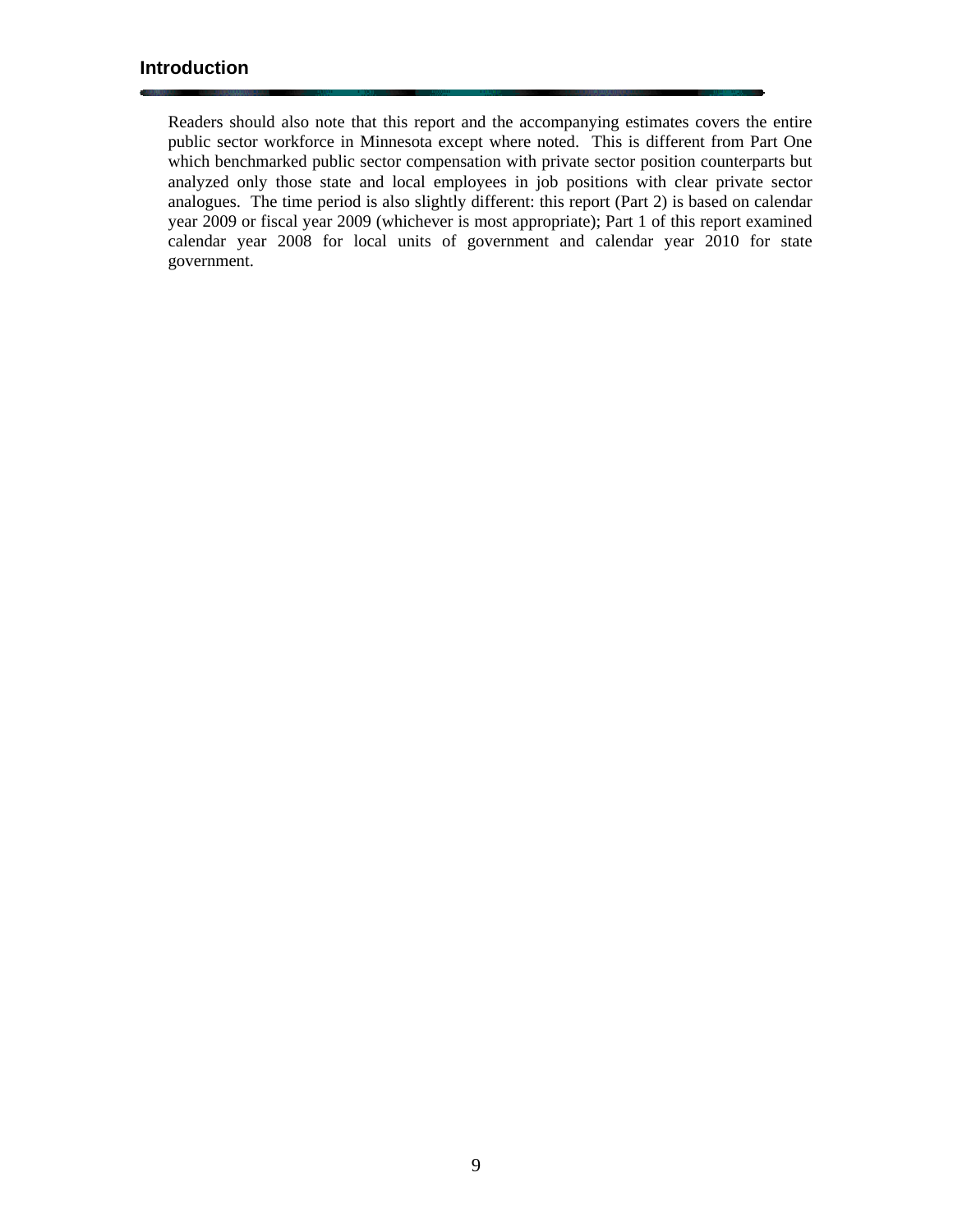**This Page Intentionally Blank**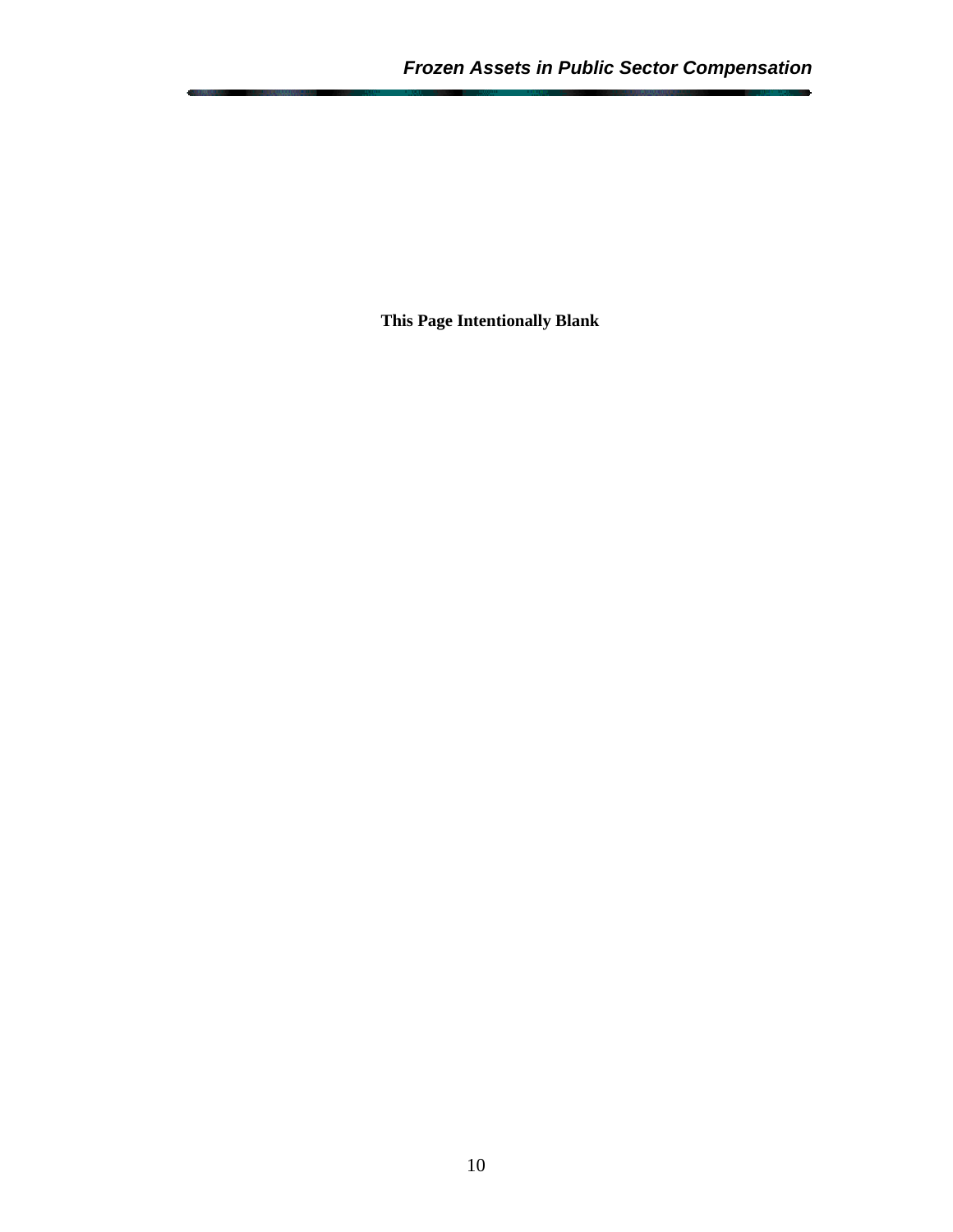# **Costs Associated With Salary-Related Contract Provisions**

| II. Costs Associated With Salary-Related Contract Provisions                                                                                                                                                   |               |  |  |  |  |
|----------------------------------------------------------------------------------------------------------------------------------------------------------------------------------------------------------------|---------------|--|--|--|--|
| <b>Summary of Findings</b><br><b>Payroll Attributable to Step Increases ("Longevity Pay")</b>                                                                                                                  |               |  |  |  |  |
| <b>State Government</b><br>\$466 million<br>$$1.225$ billion<br><b>Local Government</b><br>\$795 million<br>School Districts (Teachers only)<br>Cost Attributable to Cost of Living Adjustments ("COLA") at 2% |               |  |  |  |  |
| <b>State Government</b><br>\$55 million<br><b>Local Government</b><br>\$101 million<br>\$84 million<br>School Districts (Teachers only)<br><b>Payroll Attributable to Additional Education Credentials</b>     |               |  |  |  |  |
| Masters Degree (Teachers only)                                                                                                                                                                                 | \$438 million |  |  |  |  |

# **Introduction**

This section examines three salary-related contract provisions: payroll attributable to tenure or longevity (commonly referred to as "step increases"); annual cost of living adjustments provided to public employees; and payroll attributable to higher education attainment. Each provision contains a brief description and explanation followed by our estimate of the amount of government spending currently dedicated to these provisions (See Appendix A for additional details on methodology employed).

COLA provisions are negotiated by individual governments in contracts and vary both between governments and from year to year, making it impossible to estimate the amount of current salary expense linked to historical COLAs. Moreover, in response to the state budget challenges, state bargaining parties agreed to no COLAs in 2010 as did many other local governments and school districts. However, since they have been and continue to be a routine feature of public sector employment, we provide an annual estimate based on a hypothetical 2% increase to illustrate the magnitude of the cost impact.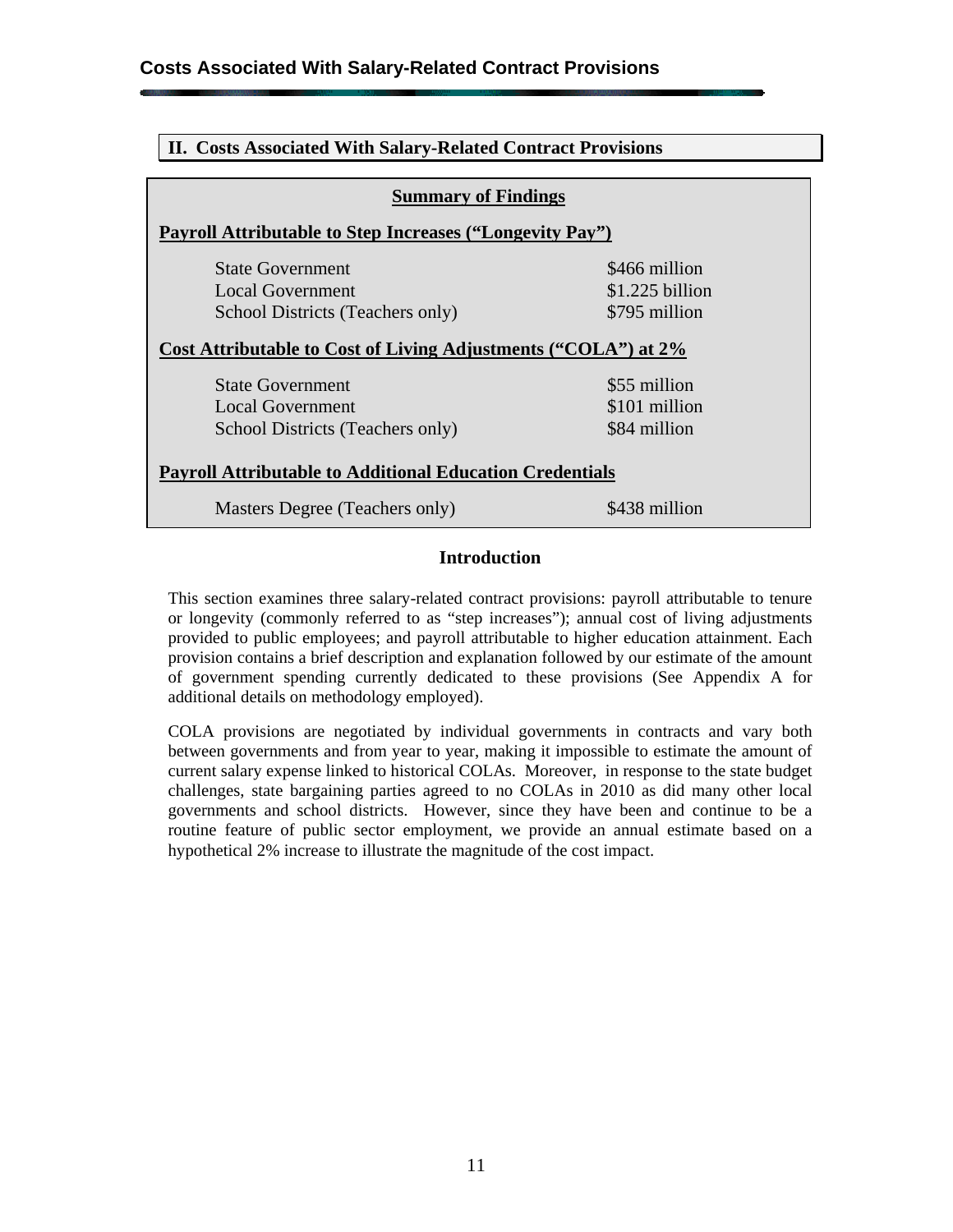# **Step Increases ("Longevity Pay")**

# **Explanation of the Contract Provision**

Contracts with public employees generally provide that employees' salaries should be linked to length of public employment tenure. Steps are negotiated salary increases provided to employees on the anniversary of his or her hiring date, and so are based on longevity – "each year you are employed in this job, you will get x% more pay."

Step increases are typically capped between 7-20 years of service, depending on the government entity and type of employment. Even after an employee has reached the maximum "step," some employment contracts (common in MNSCU and school district agreements) provide an additional longevity stipend at notable employment milestones – for example, at 20 and 25 years of service.

Among state employment contracts, step increases typically have averaged in the 3% range and are relatively uniform within the same union contract (different union groups have historically negotiated different step increases). Teacher contracts typically demonstrate greater variation. Importantly, step increases are in addition to any negotiated broad based cost of living adjustments.

As discussed in the introduction to this report, the estimates below should **not** be interpreted as potential budget savings. Public employees should be compensated for productivity and job performance improvements, and experience is a likely contributor to these improvements. The estimates below reflect how much salary expense is rooted in a system that simply equates tenure with performance and experience. As a result, the amount reflects resources that might be freed to support an alternative compensation system design.

#### **Cost of Contract Provision – State Government: \$466 million**

We estimate the share of state payroll attributable to longevity pay using data from Minnesota Management and Budget's *Executive Branch Total Compensation Report* for 2010. Our analysis of the report's payroll data suggests that approximately 19.1% of state payroll is attributable to longevity; i.e. that if employees in the various job classes were each paid at the lowest listed full-time salary, total payroll would be 80.9% of current levels.

Data from the U.S. Census Bureau's *2009 Annual Survey of Government Employment* indicates that annual state payroll, less higher education (which is beyond the scope of this study) was \$2.442 billion for calendar year 2009. If 19.1% of payroll is attributable to longevity pay, then we estimate the cost to the state for longevity pay in calendar year 2009 was approximately \$466.0 million.

# **Cost of Contract Provision – Local Governments: \$1.225 billion**

We estimate the share of local government payroll attributable to longevity pay using data from the *Minnesota Local Government Salary and Benefits Survey*. 2 The data is primarily for 2008, although since local governments are able to update data continuously, some data could be for 2009. Our analysis of the payroll data in that report suggests that approximately 27.7% of local government payroll is attributable to longevity pay; i.e. that if employees in

<sup>&</sup>lt;sup>2</sup> Coordinated and sponsored by the League of Minnesota Cities, the Association of Minnesota Counties, and the Association of Metropolitan Municipalities.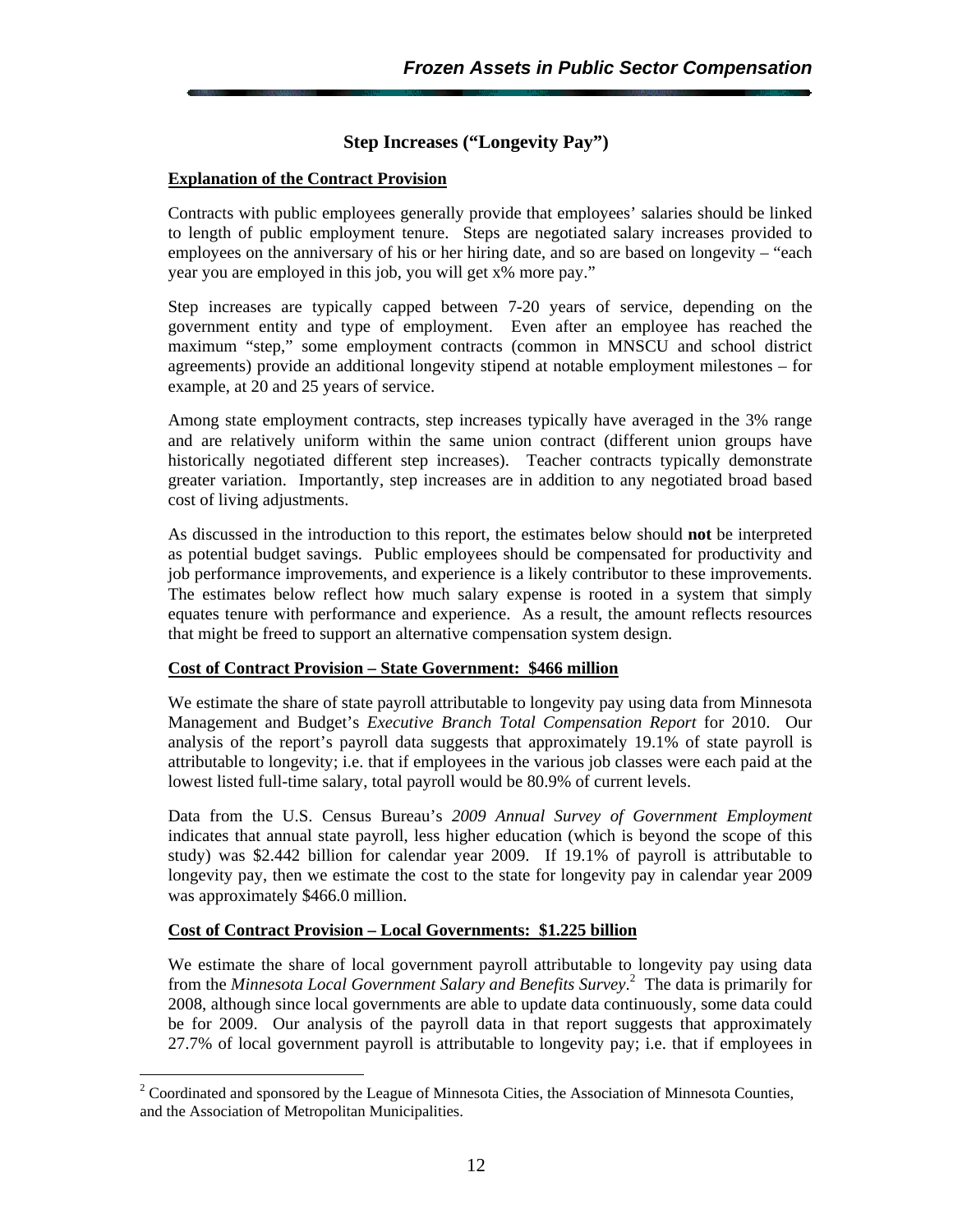the various job classes were each paid at the minimum listed full-time salary, total payroll would be 72.3% of what is actually awarded.

Data from the U.S. Census Bureau's *2009 Annual Survey of Government Employment* indicates that annual local government payroll, less K-12 education was \$4.426 billion for calendar year 2009. If 27.7% of payroll is attributable to longevity pay, then we estimate the cost to local governments for longevity pay in calendar year 2009 was approximately \$1.225 billion.

#### **Cost of Contract Provision – School Districts (Teachers only): \$794.7 million**

Data from the *Schools and Staffing Survey* for 2007-08 indicates that the average teacher salary in Minnesota was \$50,582. As calculated above, we estimate that the salary increment for a master's degree, on an average basis, is 13.3%. Therefore, the average salary less master's increment is \$44,642.

The *Schools and Staffing Survey* indicates that the average base salary for a Minnesota teacher with a bachelor's degree and 2 or fewer years of teaching experience was \$33,830 in 2007-08. We estimate, then, the average salary increment for longevity to be 32.0% (\$44,642/\$33,830).

Data from the Minnesota Department of Education Program Finance Division's *Minnesota School Finance Trends* report for FY 1997-FY 2009 states that total payroll for regular instructors, career and technical instructors, and special education instructors was \$3.718 billion for fiscal year 2009. We estimate that total payroll, less incremental pay for a master's degree, was \$3.281 billion for FY 2009. If the overall increment for longevity is 32.0% above the pay for a beginning teacher, then we estimate the cost to schools for pay for longevity in fiscal year 2009 was approximately \$794.7 million.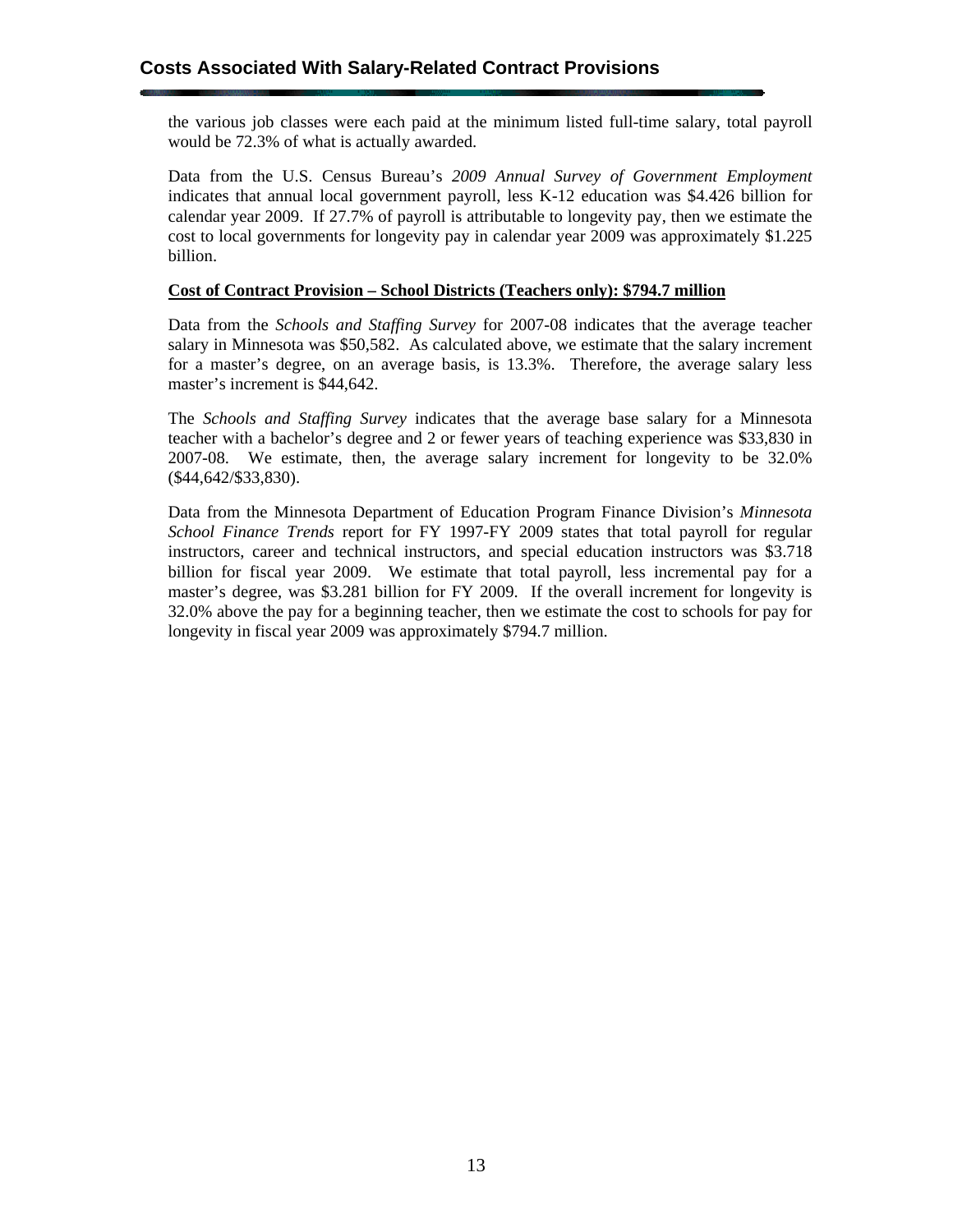# **Annual Cost of Living Adjustment**

#### **Explanation of the Contract Provision**

When negotiating with public employers, employee unions often negotiate for changes in the pay scale that affect all employees. Typically referred to as "cost of living" adjustments (COLA), these pay increases take effect on a certain day, often the first day of the new calendar or fiscal year. Although all employees are eligible for the COLA, the COLA is not always uniform for all employees.

COLAs are a common feature in state, local government, and school district contracts with their employees. COLAs are generally not tied to a specific measure of inflation, such as the Consumer Price Index; but are instead determined as part of the bargaining process. In fact, a public employer with multiple unions will often have multiple COLAs, since a slightly different arrangement may be negotiated with each union.

Importantly, COLAs affect more than just the cost of salaries. Increasing salaries also increases the cost of fringe benefits that are tied to salary levels; primarily employer costs for Social Security, Medicare, and public pensions. These additional costs often fly under the radar when COLAs are discussed at public meetings or in the press.

In theory, COLAs serve a useful purpose: to protect the purchasing power of public employee salaries over time. However, this is undermined by the fact that COLAs are not tied to any sort of inflation measure and are simply a product of labor-management negotiations. There is, of course, no correlation between the amount of COLA provided to employees and any sort of productivity gain. Moreover, across-the-board cost of living salary adjustments are unusual in the private sector, where salary adjustments are more likely to be based on formal job evaluations and performance measures.

#### **Cost of Contract Provision – State Government: \$55.0 million**

COLAs in the State of Minnesota's contracts with its unions are generally awarded on the first day (July 1) of each fiscal year. We examined union contracts from fiscal year 2002 through fiscal year 2011; in five of the new fiscal years during that period the state awarded COLAs ranging on average from 2.0% to about 3.3%. In four of the new fiscal years during that period no COLA was awarded, including the fiscal years beginning July 1, 2009 and July 1, 2010.

Data from the U.S. Census Bureau's *2009 Annual Survey of Government Employment* indicates that annual Minnesota state government payroll, less higher education (which is beyond the scope of this study) was \$2.442 billion for calendar year 2009. Although state employees did not receive a COLA during 2009, we will use 2009 payroll to demonstrate potential COLA costs. Had state employees received even a 2.0% COLA on July 1, 2009, the potential cost in salary to the state would have been \$48.8 million on an annualized basis.

However, as noted above, additional pay generates additional Social Security, Medicare, and pension costs. If the cost for these benefits is, on average, 12.65% of payroll (7.65% for Social Security and Medicare plus roughly 5.0% for pensions); then the additional fringe benefit cost generated by a 2.0% COLA would have been \$6.2 million. Therefore, we estimate the total cost to the state for a 2.0% COLA on July 1, 2009 would have been \$55.0 million on an annualized basis.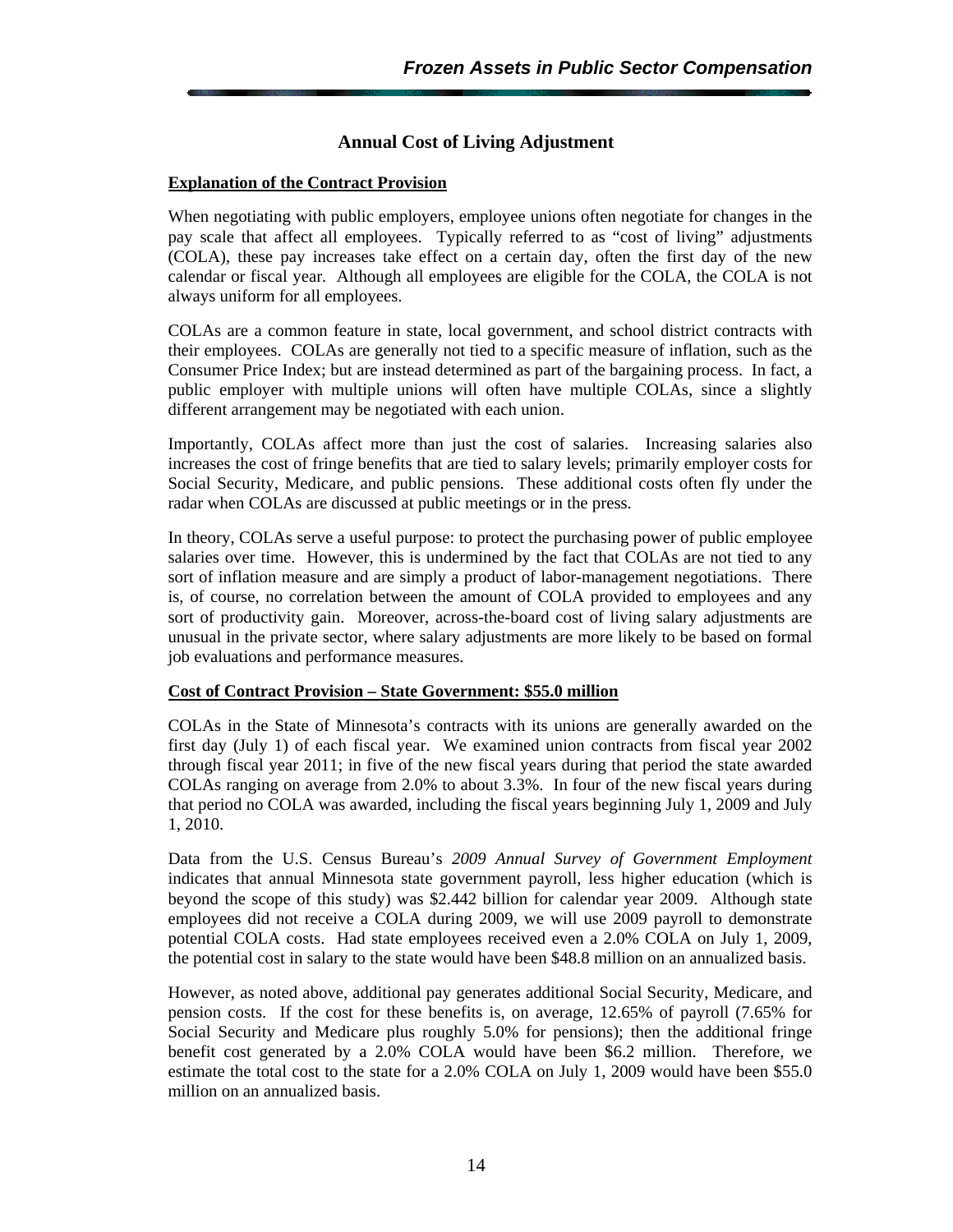#### **Cost of Contract Provision – Local Governments: \$101.5 million**

Local governments typically award COLAs on the first day of their fiscal year, which coincides with the first day (January 1) of the calendar year. It is difficult to determine an average COLA for local governments across Minnesota, with 87 counties and over 850 cities (not to mention the various townships and special districts), many of which do not post the contracts they enter into with their employees. Reviewing a limited number of city contracts indicates that recent COLAs, when granted, have generally ranged between 2.0% and 3.0%.

Data from the U.S. Census Bureau's *2009 Annual Survey of Government Employment* indicates that annual Minnesota local government payroll less K-12 education was \$4.426 billion for calendar year 2009. As with our state government analysis, we will use 2009 payroll to demonstrate potential COLA costs even though many local government employees may not have received a COLA in 2009. If local government employees had received even a 2.0% COLA on average, the total potential salary cost would have been \$88.5 million on an annualized basis.

However, as noted above, additional pay generates additional Social Security, Medicare, and pension costs. If the cost for these benefits is, on average, 14.65% of payroll (7.65% for Social Security and Medicare plus roughly 7.0% for pensions); then the additional fringe benefit cost generated by a 2.0% COLA would have been \$13.0 million. Therefore, we estimate the total cost to local governments (except schools) for a 2.0% COLA in calendar year 2009 would have been \$101.5 million on an annualized basis.

#### **Cost of Contract Provision – School Districts (Teachers only): \$84.3 million**

Schools typically award COLAs to teachers on a fiscal year basis. It is also difficult to determine an average COLA for the over 330 school districts across Minnesota. We will assume for the sake of argument that a 2.0% COLA for school districts is both reasonable and conservative.

Data from the Minnesota Department of Education Program Finance Division's *Minnesota School Finance Trends* report for FY 1997-FY 2009 states that total payroll for regular instructors, career and technical instructors, and special education instructors was \$3.718 billion for fiscal year 2009. If teachers across the state received even a 2.0% COLA between fiscal year 2009 and fiscal year 2010 (i.e. – at some point during the summer of 2009), the total potential salary cost would have been \$74.4 million on an annualized basis.

However, as noted above, additional pay generates additional Social Security, Medicare, and pension costs. If the cost for these benefits is, on average, 13.34% of payroll (7.65% for Social Security and Medicare plus roughly 5.69% for pensions); then the additional fringe benefit cost generated by a 2.0% COLA would have been \$9.9 million. In total then, we estimate the cost to school districts for a 2.0% COLA during calendar year 2009 for their teachers would have been \$84.3 million on an annualized basis.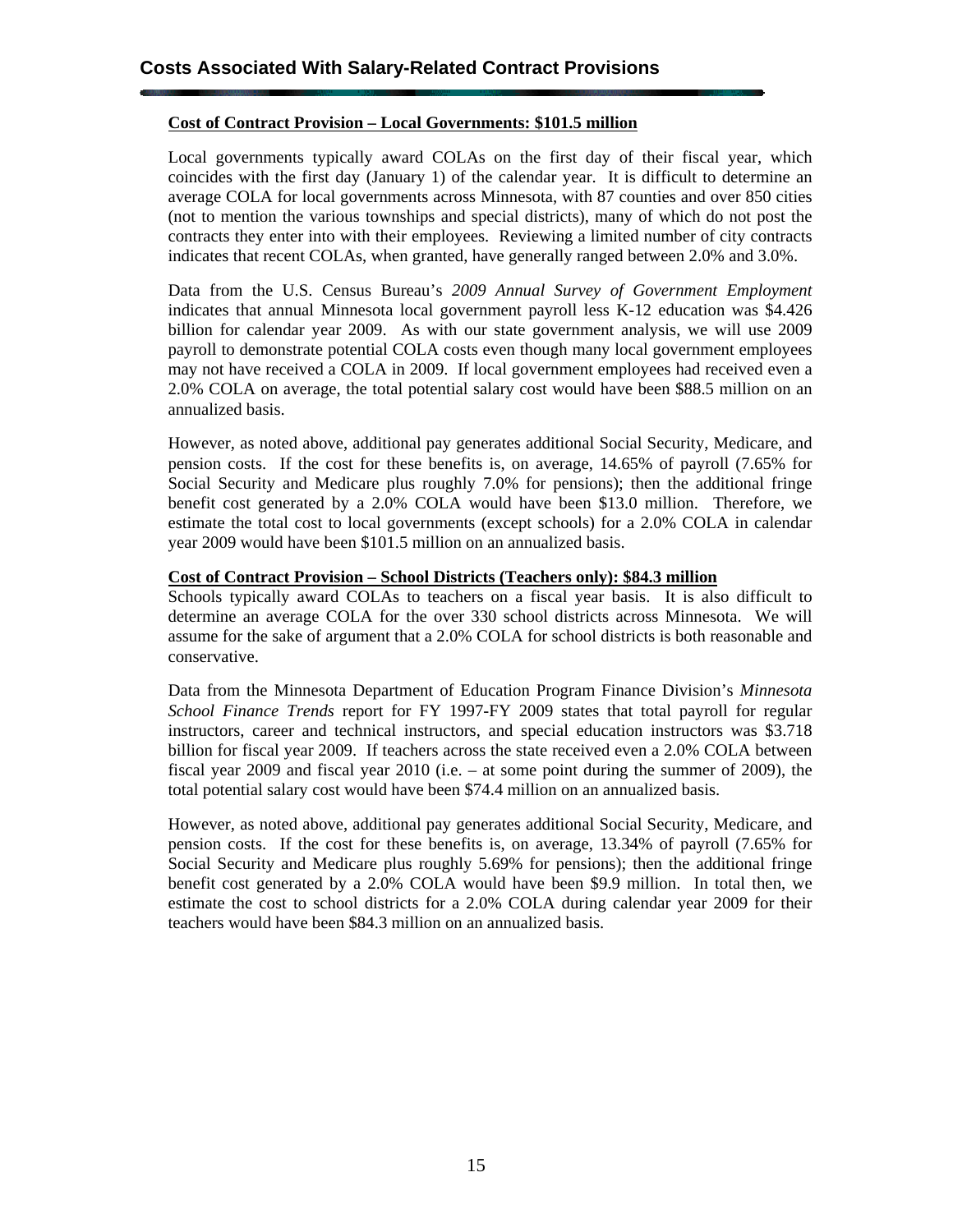# **Increases in Pay Based on Additional Educational Credentials or Experience**

## **Explanation of the Contract Provision**

 $\overline{a}$ 

Teacher contracts are unique in the public sector in that they generally provide teachers the opportunity to earn additional salary for performing the same work by earning additional educational credentials. These credentials can take the form of additional credits – often college or university courses but in some cases approved educational or professional development activities – that do not result in an additional degree. Such credentials can also take the form of an advanced degree – (i.e. Master's degree, Education specialist degree, or Doctoral degree). This is a distinctive feature in public employment – other public sector employees generally are not awarded additional salary for performing the same work simply by advancing their own education.

Earning additional credits or degrees is a good indicator of how well teachers themselves perform as students. However, in and of themselves these advanced degrees may not yield additional results in the classroom. Several studies show no link between earning a master's degree and classroom effectiveness at all.<sup>3</sup>

## **Cost of Contract Provision – School Districts (Teachers only): \$437.5 million**

Using data from the *Schools and Staffing Survey* for 2007-08 administered by the National Center for Education Statistics (a part of the United States Department of Education's Institute of Education Sciences) we estimate the average salary increment for Minnesota teachers that is attributable to a master's degree is an additional 22.8% above the pay for a teacher with only a bachelor's degree.

Data from the *Schools and Staffing Study* indicates that 58.3% of Minnesota teachers have an advanced degree (master's degree or above). Given this information, we estimate that 13.3% of total payroll (22.8% master's increment times 58.3% of all teachers with advanced degrees) is attributable to pay for an advanced degree.

Data from the Minnesota Department of Education Program Finance Division's *Minnesota School Finance Trends* report for FY 1997-FY 2009 states that total payroll for regular instructors, career and technical instructors, and special education instructors was \$3.718 billion for fiscal year 2009. If the increment for a master's degree is 13.3% above the pay for a bachelor's degree, then we estimate the cost to schools for pay for a master's degree in fiscal year 2009 was approximately \$437.5 million.

Note that the available data is insufficient to measure the costs associated with pay for additional credits which do not generate an advanced degree. We also note that this is a conservative estimate for the true cost of salary increases for advanced degrees because it does not consider the additional increments awarded to educators who earn advanced degrees beyond a master's degree (i.e. educational specialist or doctoral degree).

<sup>&</sup>lt;sup>3</sup> Increasing the Odds: How Good Policies Can Yield Better Teachers (Washington, D.C.: National Council on Teacher Quality, 2005).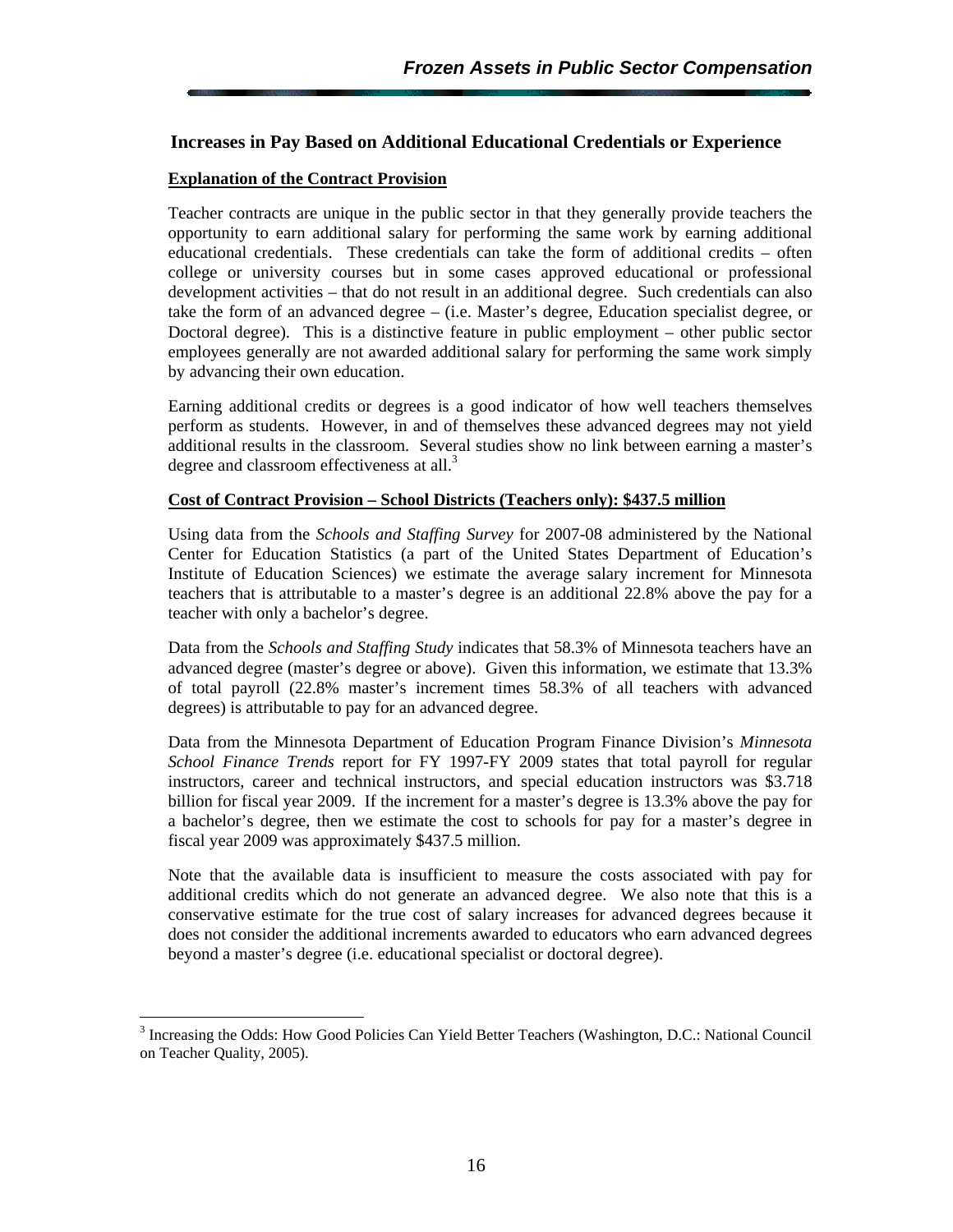| <b>III. Costs Associated With Benefit Related Contract Provisions and Mandates</b>                                                                                                                                 |                                                |  |  |  |
|--------------------------------------------------------------------------------------------------------------------------------------------------------------------------------------------------------------------|------------------------------------------------|--|--|--|
| <b>Summary of Findings</b>                                                                                                                                                                                         |                                                |  |  |  |
| <b>Public Sector Premiums Related to Health Insurance Costs</b>                                                                                                                                                    |                                                |  |  |  |
| <b>State Government</b><br><b>Local Government</b><br>School Districts (Teachers only)                                                                                                                             | \$64 million<br>\$116 million<br>\$95 million  |  |  |  |
| <b>Public Sector Premiums Related to Defined Benefit Retirement Plan Costs</b>                                                                                                                                     |                                                |  |  |  |
| <b>State Government</b><br>Local Government and Schools (except teachers)<br>School Districts (Teachers only)                                                                                                      | \$36 million<br>\$180 million<br>\$103 million |  |  |  |
| <b>Public Sector Costs for Other Post-Employment Benefits</b><br>\$28 million<br><b>State Government</b><br><b>Selected Local Governments</b><br>\$80 million<br><b>Selected School Districts</b><br>\$111 million |                                                |  |  |  |

# **Introduction**

This section of the report addresses health and retirement benefits, which are integral parts of any public-sector or private-sector total compensation package. It is not appropriate to assume that the entire public sector cost of these provisions are "frozen assets". Our analysis examines the additional cost of these benefits in the public sector relative to private sector norms.

Such an approach suggests a normative judgment that the private sector is the appropriate benchmark and may trigger concerns about measuring a "race to the bottom" and comparisons based on the lowest common denominator. However, as Part 1 of our report described, benefits spending is a function of both generosity of benefits and the cost sharing between employees and employers. In this analysis we are measuring higher public employer benefit cost which reflects compensation related spending that could be used for different compensation purposes.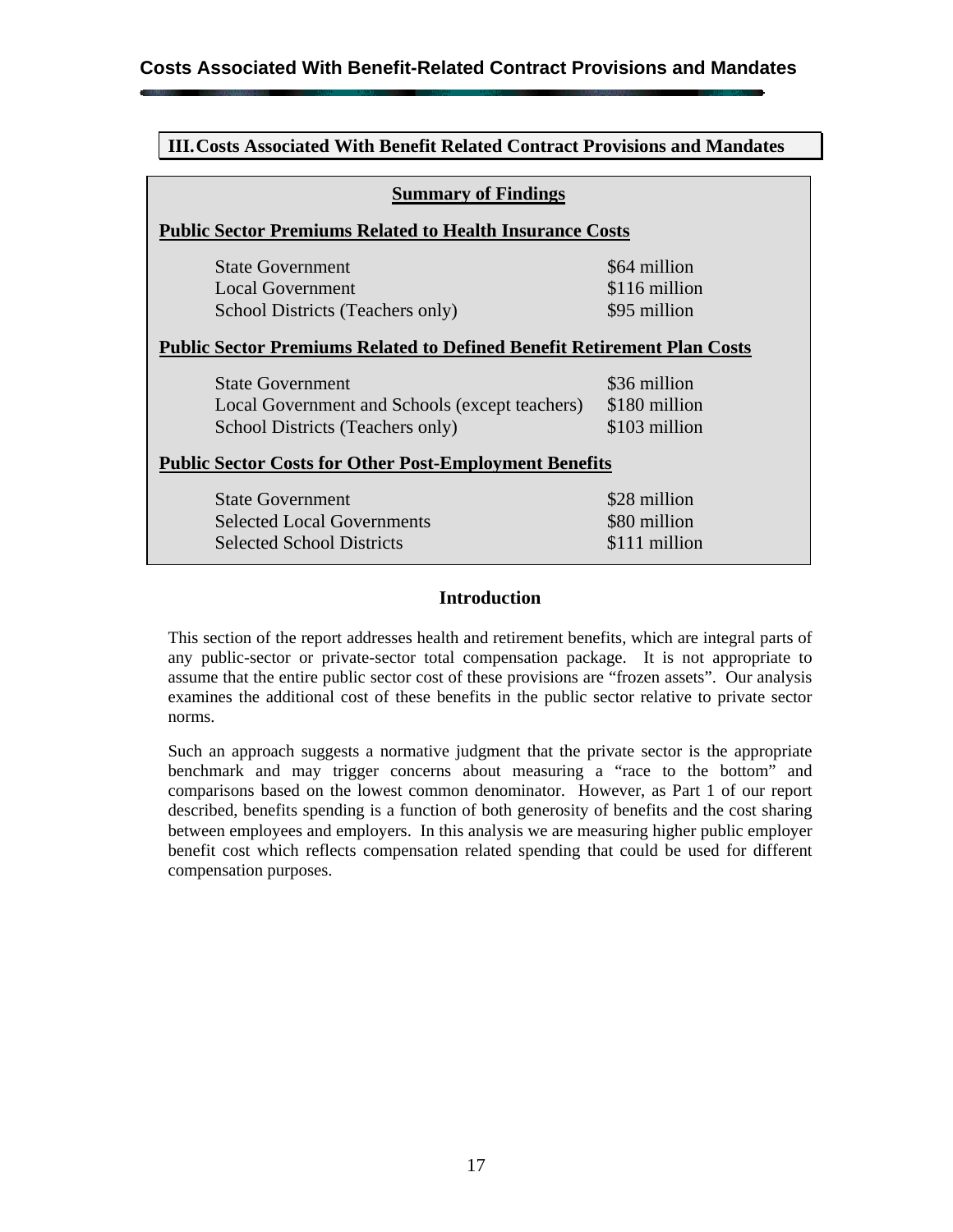# **Public Sector Premiums Related to Health Insurance Costs**

## **Explanation of the Contract Provision**

Minnesota's state government, local governments and school districts typically provide health insurance benefits to their employees that are more generous than those found in the private sector – both in terms of cost (public employers generally contribute a higher share of the premiums than do private employers) and in terms of the generosity of the benefits offered through the plan.

## **Cost of Contract Provision – State Government: \$64.1 million**

Data from the U.S. Census Bureau's *2009 Annual Survey of Government Employment* indicates that Minnesota state payroll, less higher education (which is beyond the scope of this study) was \$2.442 billion for calendar year 2009. The Bureau of Labor Statistics' *Employer Costs for Employee Compensation* suggests that employer health insurance costs for state and local government employees nationwide for calendar year 2009 was equal to 14.8% of payroll. Therefore, we estimate the state's health insurance costs for its employees in 2009 to be \$362.1 million.

Using information from the Medical Expenditure Panel Survey administered by the U.S. Department of Health and Human Services' Agency for Healthcare Research and Quality, we calculate that public sector employers in the West North Central Census region<sup>4</sup> have  $21.5\%$ higher health care premium costs than do private sector employers in establishments where at least 75% of the employees are full-time. If the increment for public sector health care costs is 21.5%, then we estimate the incremental cost to the state of more expensive health benefits is \$64.1 million in calendar year 2009.

#### **Cost of Contract Provision – Local Governments: \$116.0 million**

Data from the U.S. Census Bureau's *2009 Annual Survey of Government Employment* indicates that Minnesota local government payroll, less K-12 education, was \$4.425 billion for calendar year 2009. The Bureau of Labor Statistics' *Employer Costs for Employee Compensation* suggests that employer health insurance costs for state and local government employees nationwide for calendar year 2009 was equal to 14.8% of payroll. Therefore, we estimate local governments' health insurance costs for their employees in 2009 to be \$656.2 million.

Using information from the Medical Expenditure Panel Survey administered by the U.S. Department of Health and Human Services' Agency for Healthcare Research and Quality, we calculate that public sector employers in the West North Central Census region<sup>5</sup> have  $21.5\%$ higher health care premium costs than do private sector employers in establishments where at least 75% of the employees are full-time. If the increment for public sector health care costs is 21.5%, then we estimate the incremental cost to the state of more expensive health benefits is \$116.0 million in calendar year 2009.

<sup>4</sup> Includes Iowa, Kansas, Minnesota, Missouri, Nebraska, North Dakota, and South Dakota; MEPS does not provide public sector health insurance costs on a state-by-state basis.

<sup>5</sup> Cf Footnote 4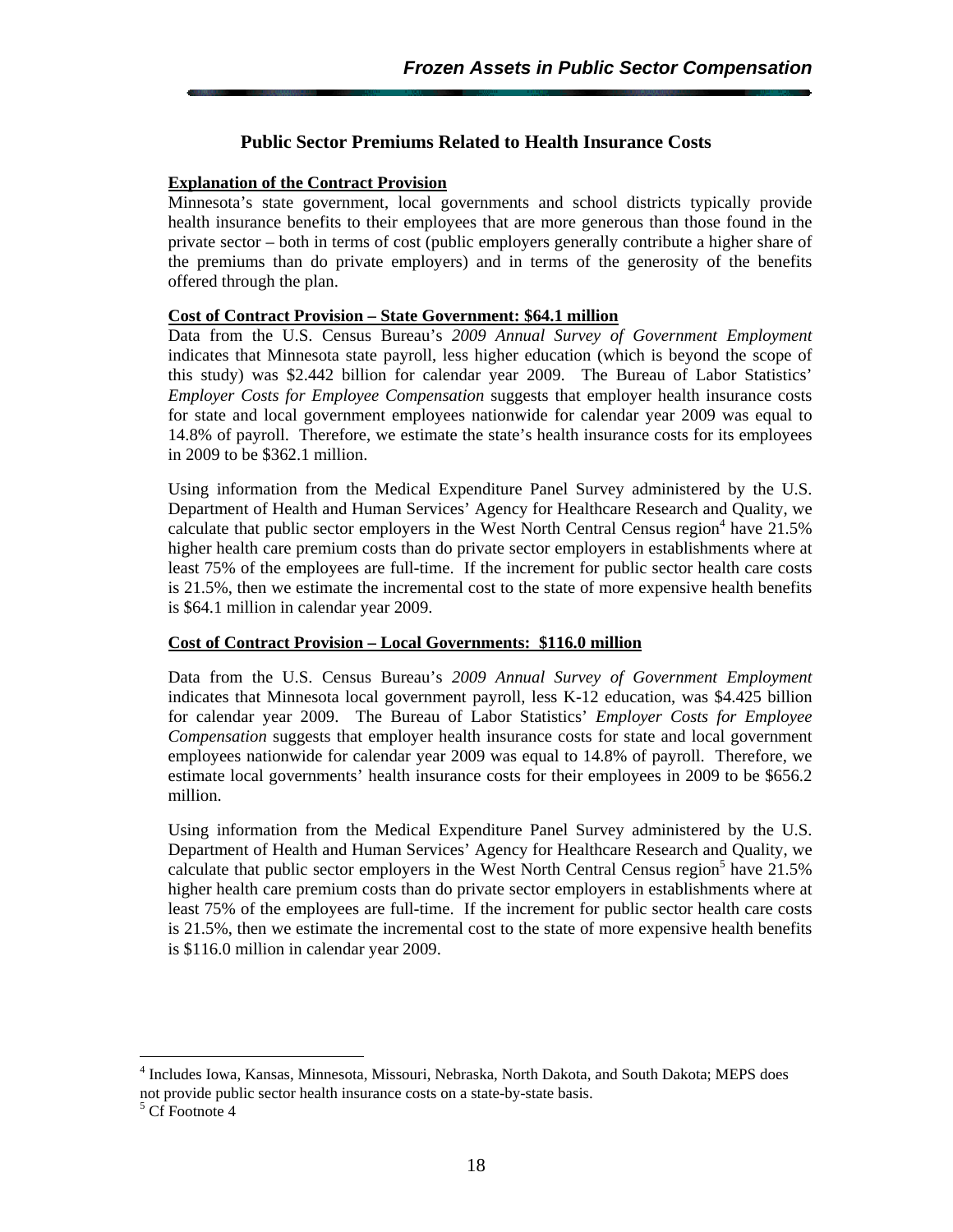## **Cost of Contract Provision – Teachers: \$95.4 million**

Data from the Minnesota Department of Education Program Finance Division's *Minnesota School Finance Trends* report for FY 1997-FY 2009 states that total payroll for regular instructors, career and technical instructors, and special education instructors was \$3.718 billion for fiscal year 2009. The Bureau of Labor Statistics' *Employer Costs for Employee Compensation* suggests that employer health insurance costs for state and local government employees nationwide for fiscal year 2009 was equal to 14.5% of payroll. Therefore, we estimate schools' health insurance costs for their teachers in 2009 to be \$539.3 million.

Using information from the Medical Expenditure Panel Survey administered by the U.S. Department of Health and Human Services' Agency for Healthcare Research and Quality, we calculate that public sector employers in the West North Central Census region $6$  have  $21.5\%$ higher health care premium costs than do private sector employers in establishments where at least 75% of the employees are full-time. If the increment for public sector health care costs is 21.5%, then we estimate the incremental cost to the state of more expensive health benefits is \$95.4 million in fiscal year 2009.

<sup>6</sup> Cf Footnote 4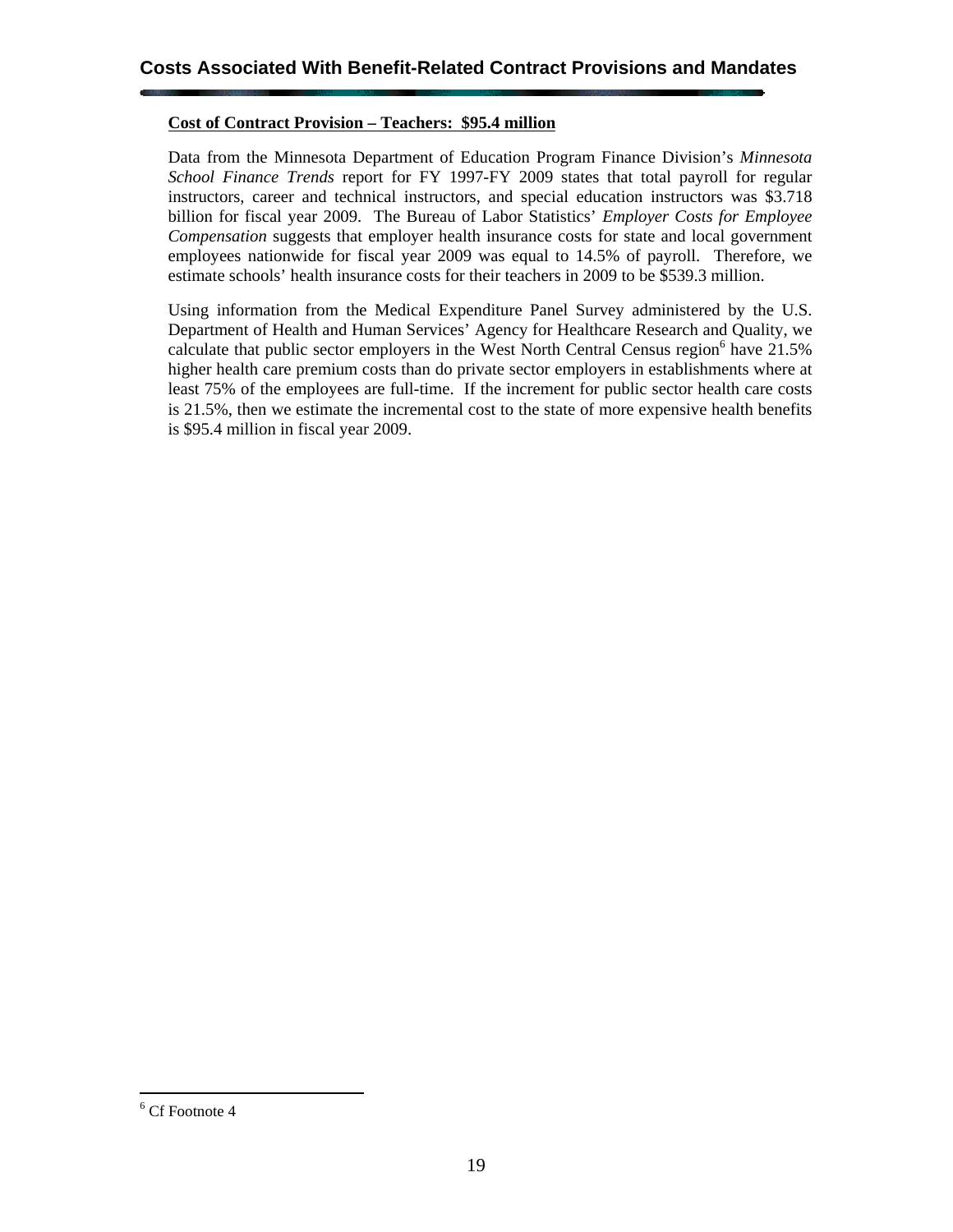# **Public Sector Premiums Related to Defined Benefit Retirement Plan Costs**

#### **Explanation of the Provision**

 $\overline{a}$ 

Minnesota's public employees generally participate in a defined benefit pension plan on a mandatory basis. State employees participate in the Minnesota State Retirement System  $(MSRS)$ , teachers<sup>7</sup> participate in the Teachers Retirement Association of Minnesota (TRA), and other local government employees (including school district employees without a teaching license) participate in the Public Employees Retirement Association of Minnesota (PERA). State government sets the terms for each plan, including the level of benefit and amount of contributions required from employees and the employing units of government.

In a "defined benefit" pension plan the retirement benefit is defined using a formula; the public plans in Minnesota calculate the benefit as follows:

Benefit  $=$  Average of five highest annual earnings (times) number of years of service (times) multiplier (1.7% for the MSRS and PERA general plans, 1.9% for TRA)

These defined benefit pension plans offer a retirement income stream for the lifetime of the employee or his/her spouse, depending on how the benefit is structured. The income stream is also adjusted upward on an annual basis. The "post retirement adjustments" currently range from 0.0% for TRA (although they will begin again on January 1, 2013 at 2.0%) to 1.0% for PERA-General and 2.0% for MSRS-General. All three pensions will offer 2.5% annual adjustments in the pension benefit when the market value of their assets reaches 90% of their accrued liabilities.

Defined benefit plans differ from "defined contribution" plans where the contributions to a retirement vehicle, such as a  $401(k)$  are defined, not the ultimate benefit. The overall benefit is instead determined on an individual basis based on such factors as the amount of assets in the retirement vehicle, age at retirement, and life expectancy after retirement.

Pension plans are a common fringe benefit in the private and public sectors, so it is unrealistic to assume that the entire cost of public sector pension plans are "frozen assets". What our analysis does is estimate the difference in cost between pension plans provided to public employees and those provided in the private sector. The most common private sector retirement benefit is a defined contribution plan – according to the U.S. Department of Labor, 55% of employees in medium and large private establishments<sup>8</sup> participated in defined contribution pension plans in 2009, compared to 32% of employees in such establishments who participated in defined benefit plans. Therefore, the private sector benchmark will be a defined contribution plan with an employer match of 3% (which our research indicates is a reasonable average). We will further assume that the maximum match is reached for each employee.

There are two distinct figures that need to be measured as part of the overall retirement contribution "frozen asset" cost:

 **Normal Cost:** the additional liability incurred by providing the defined benefit plan to employees for the upcoming year – this includes administrative expenses.

Except for teachers in the Saint Paul and Duluth school districts, which maintain separate pension plans. <sup>8</sup> The Department of Labor's Bureau of Labor Statistics states that this dataset is representative of combined full-time and part-time employees in private industry.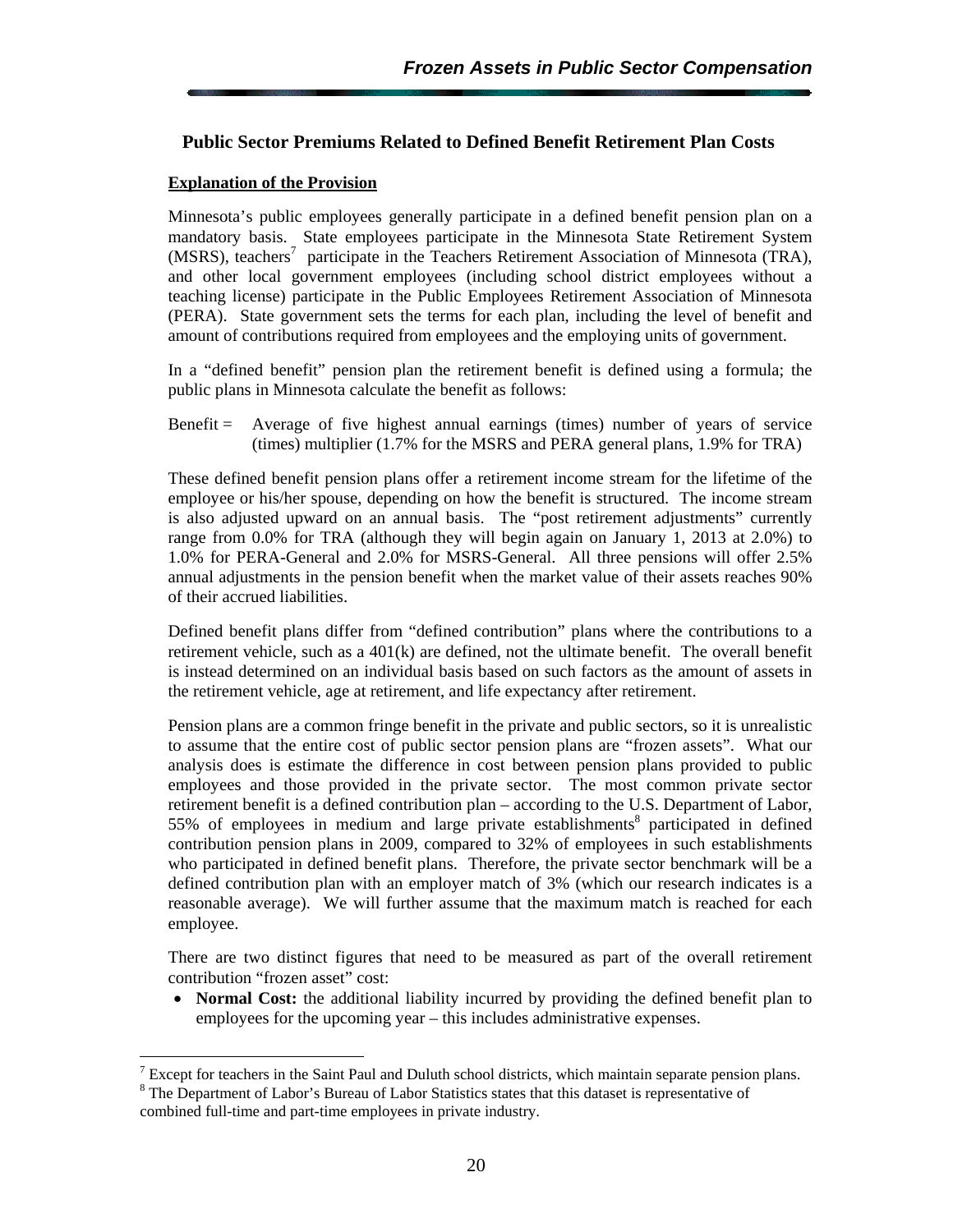**Amortization Cost:** additional cost necessitated by underfunded pension plans, it represents the amount of money that needs to be paid into the pension plan above and beyond the normal cost in order to eliminate at least a portion of the plan's unfunded liabilities by the target amortization date (June 30, 2040 for the MSRS General Plan; June 30, 2031 for the PERA General Plan; and June 30 2037 for  $TRA<sup>9</sup>$ ). Note that the state may require only partial payment of amortization costs.

# **Cost of Provision – State Government – MSRS-General Plan only: \$35.7 million (\$23.9 million in normal cost, \$11.7 million in amortization costs)**

**Normal Cost** – according to the July 1, 2008 actuarial valuation, the normal cost for the MSRS-General Plan for the 2008-09 fiscal year was 8.01% of payroll, or \$190.6 million. Contributions are split evenly between employees and employers, so the employer share of the normal cost is 4.01% of payroll, or \$95.3 million.

If the increment for public sector employer retirement contributions for the normal cost is 1.01% of payroll (4.01% under the current system less the 3.0% match prevalent in the private sector), then we estimate the incremental cost to the state for the normal cost portion of retirement benefits is \$23.9 million in fiscal year 2009.

**Funded Amortization Cost** – according to the July 1, 2008 actuarial valuation, the amortization cost for the MSRS-General Plan for this 2008-09 fiscal year was 4.38% of payroll, or \$104.2 million. Contributions are split evenly between employees and employers, so the employer share of the normal cost is 2.19% of payroll, or \$52.1 million.

By law, public employer contributions to MSRS-General were 4.50% of payroll for fiscal year 2008-09. Since the normal cost was 4.01% for the employer, only 0.49% of payroll (\$11.7 million) of the amortization cost was financed. Defined contribution plans do not have amortization costs. Therefore, if the increment for public sector employer retirement contributions for the normal cost is 0.49% of payroll, then we estimate the incremental cost to the state for the amortization cost portion of retirement benefits is \$11.7 million in fiscal year 2009.

## **Cost of Provision – Local Governments (including school district costs for non-teachers) – PERA-General Plan only – \$179.7 million (\$47.7 million in normal costs, \$132.0 million in amortization costs)**

**Normal Cost** – according to the July 1, 2008 actuarial valuation, the normal cost for the 2008-09 fiscal year was 7.93% of payroll, or \$392.5 million. We assume that contributions are split evenly between employees and public employers, so the pubic employer share of the normal cost is 3.96% of payroll, or \$196.3 million.

If the increment for public sector employer retirement contributions for the normal cost is 0.96% of payroll (3.96% under the current system less the 3.0% match prevalent in the private sector), then we estimate the incremental cost to local governments for the normal cost portion of retirement benefits is \$47.7 million in fiscal year 2009.

**Funded Amortization Cost** – according to the July 1, 2008 actuarial valuation, the amortization cost for the 2008-09 fiscal year was 6.29% of payroll, or \$311.2 million. By

<sup>&</sup>lt;sup>9</sup> Minnesota Statutes 2010 § 356.215 Subd. 11 (b) (vii)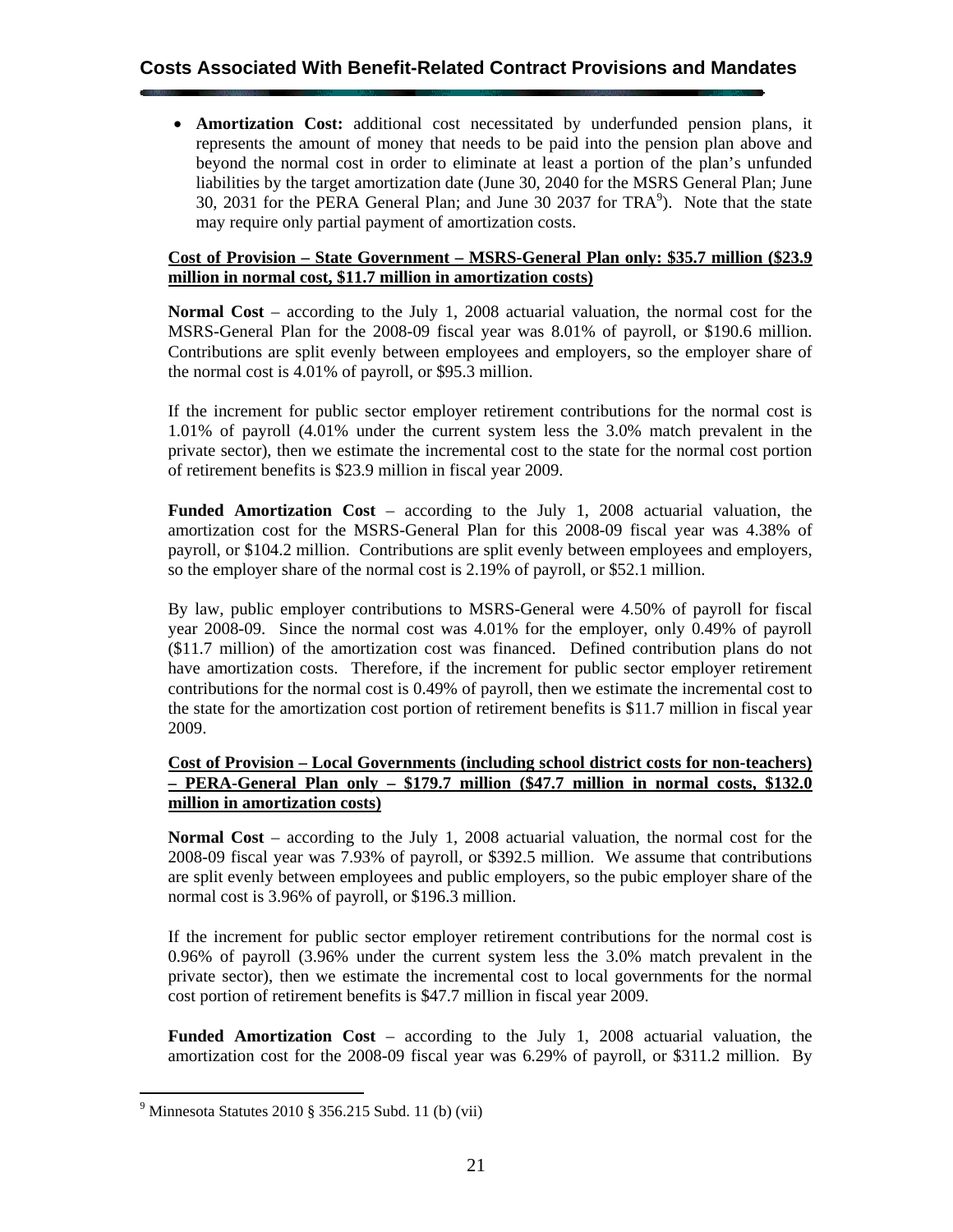law, public employer contributions to PERA were 6.63% of payroll for fiscal year 2008-09. Since the normal cost was 3.96% for the employer, only 2.66% of payroll (\$132.0 million) of the amortization cost was financed by the public employer. Defined contribution plans do not have amortization costs. Therefore, if the increment for public sector employer retirement contributions for the normal cost is 0.49% of payroll, then we estimate the incremental cost to local government for the amortization cost portion of retirement benefits is \$132.0 million in fiscal year 2009.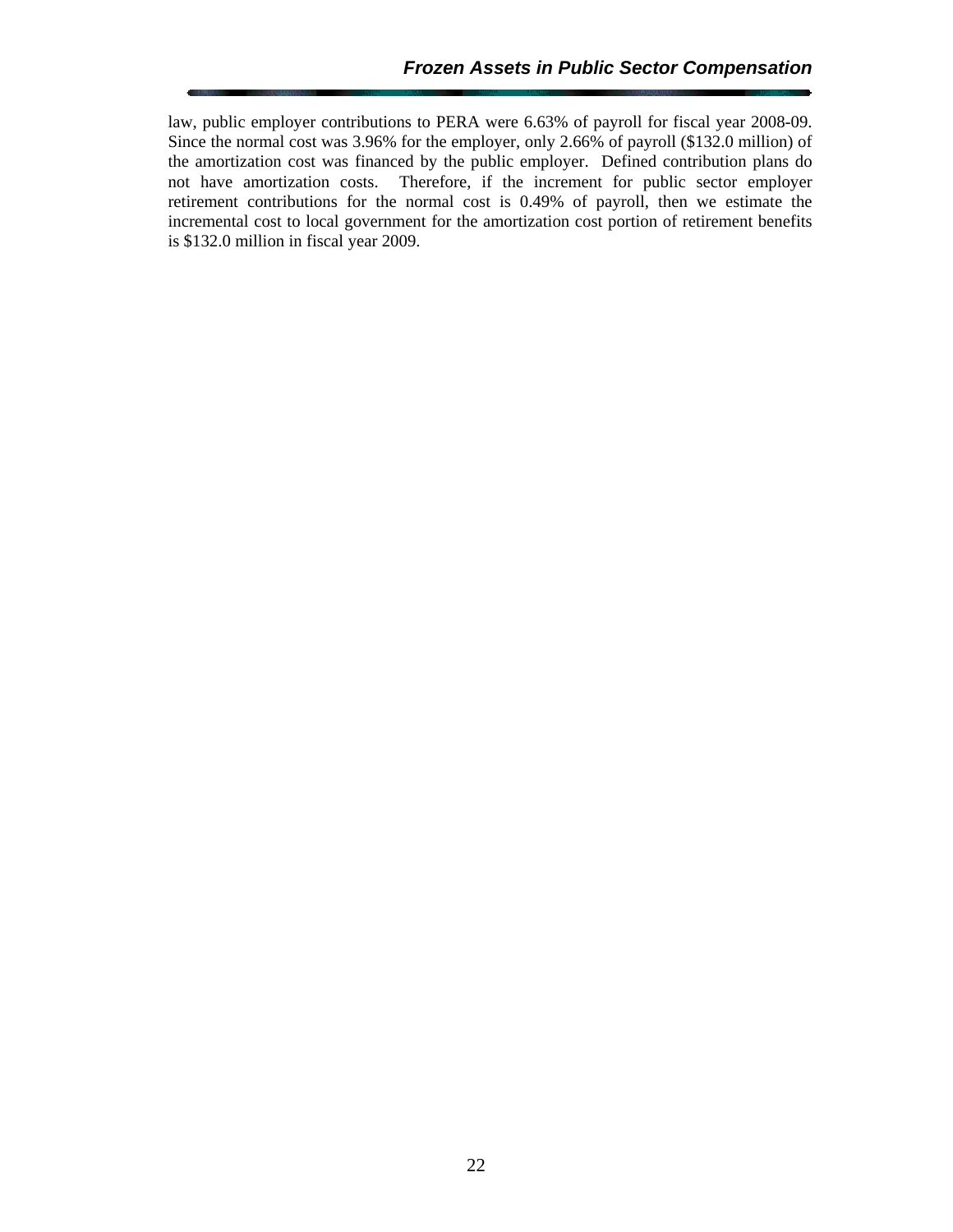#### **Cost of Provision – Teachers: \$103.3 million (\$58.4 million in normal costs, \$44.9 million in amortization costs)**

**Normal Cost** – according to the July 1, 2008 actuarial valuation, the normal cost for the 2008-09 fiscal year was 9.01% of payroll, or \$347.7 million. We assume that contributions are split evenly between employees and public employers, so the pubic employer share of the normal cost is 4.52% of payroll, or \$173.8 million.

If the increment for public sector employer retirement contributions for the normal cost is 1.52% of payroll (4.52% under the current system less the 3.0% match prevalent in the private sector), then we estimate the incremental cost to schools for the normal cost portion of retirement benefits for teachers is \$58.4 million in fiscal year 2009.

**Funded Amortization Cost –** according to the July 1, 2008 actuarial valuation, the amortization cost for the 2008-09 fiscal year was 6.04% of payroll, or \$232.3 million. By law, public employer contributions to TRA were 5.69% of payroll for fiscal year 2008-09. Since the normal cost was 4.52% for the employer, only 1.17% of payroll (\$44.9 million) of the amortization cost was financed by the public employer. Defined contribution plans do not have amortization costs. Therefore, if the increment for public sector employer retirement contributions for the normal cost is 1.17% of payroll, then we estimate the incremental cost to local government for the amortization cost portion of retirement benefits is \$44.9 million in fiscal year 2009.

# **More About Unfunded Liabilities**

Most of this report deals with the current cost of various features of public sector compensation. However, as we note above, the state can allow itself and local governments to underfund public pension amortization costs. In fact, the actuarial valuations from July 1, 2008 predicted that employees and employers would pay only 23% of the total annual amortization requirements for MSRS-General, 75% of the total amortization requirements for PERA-General, and 45% of the total amortization requirements for TRA for fiscal year 2009.

Forecasting future amortization costs accurately is nearly impossible, since the unfunded liabilities are themselves predicated on assumptions about the future. Such assumptions include an 8.5% annual return on each pension plan's investment portfolio and various forecasts related to salary growth, life expectancy, and future economic performance. For example, unfunded liabilities (and therefore amortization costs) decrease if investment markets perform better-than-expected or salary growth is lower-than-expected. Conversely, unfunded liabilities increase (and therefore amortization costs) if pension plan participants live longer than expected or the economy perform worse than forecasted. Again, these are just selected examples of how deviation from the assumptions about the future impact unfunded liabilities.

Although it's difficult to know just how much of the current unfunded liabilities will eventually translate into additional contributions to Minnesota's public pension funds, they represent a significant potential future cost to taxpayers. They essentially shift the cost of providing benefits today onto the taxpayers of tomorrow. To provide additional color and context for this report, therefore; we are providing information about the total unfunded liabilities in Minnesota's largest public pension plans.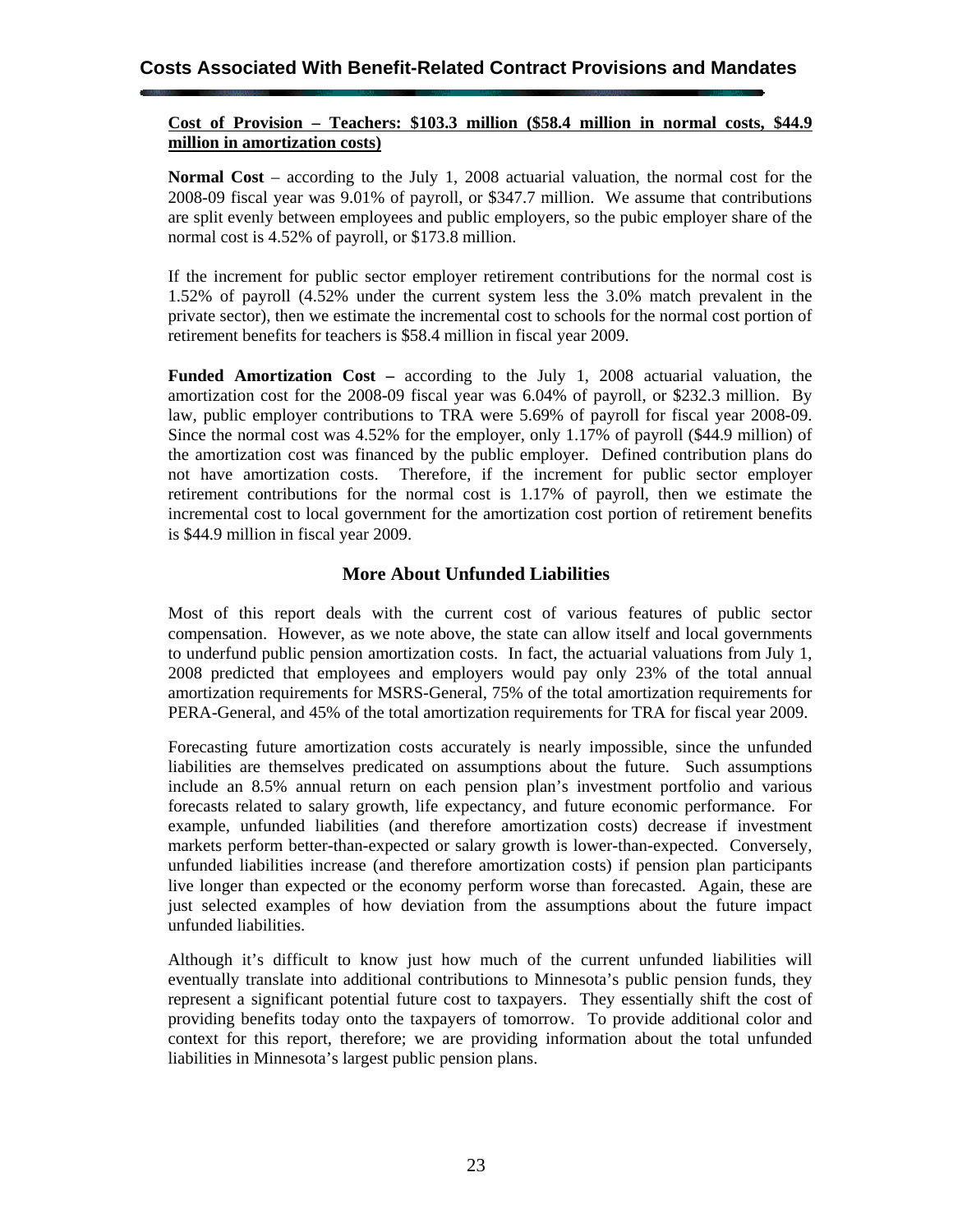Minnesota's public pension plans, like most others across the country, have significant unfunded liabilities. The unfunded liabilities for large statewide general employee plans for the endpoints of the 2008-09 fiscal year were as follows:

| 2000 and July 1, 2007                       |                             |                     |           |  |
|---------------------------------------------|-----------------------------|---------------------|-----------|--|
|                                             | <b>Unfunded Liabilities</b> |                     |           |  |
| <b>Pension Plan</b>                         | (millions)                  | <b>Change</b>       |           |  |
|                                             | <b>July 1, 2008</b>         | <b>July 1, 2009</b> |           |  |
| MSRS-General                                | \$981.1                     | \$1,482.4           | \$501.3   |  |
| PERA-General                                | \$4,680.9                   | \$5,640.9           | \$960.0   |  |
| <b>TRA</b>                                  | \$4,003.9                   | \$5,232.4           | \$1,228.5 |  |
| <b>All Statewide General Employee Plans</b> | \$9,665.9                   | \$12,355.7          | \$2,689.8 |  |

**Table 1: Unfunded Liabilities in Statewide Minnesota General Employee Plans, July 1, 2008 and July 1, 2009** 

As the table demonstrates, unfunded liabilities for these three large statewide pension plans increased by about \$2.7 billion over fiscal year 2009. Will taxpayers be on the hook for the entire unfunded liability of nearly \$12.4 billion? Probably not. Better-than-expected market returns (above 8.5%) or gains related to other assumptions could reduce this figure. But taxpayers should expect to finance at least some portion of these liabilities over the next thirty years.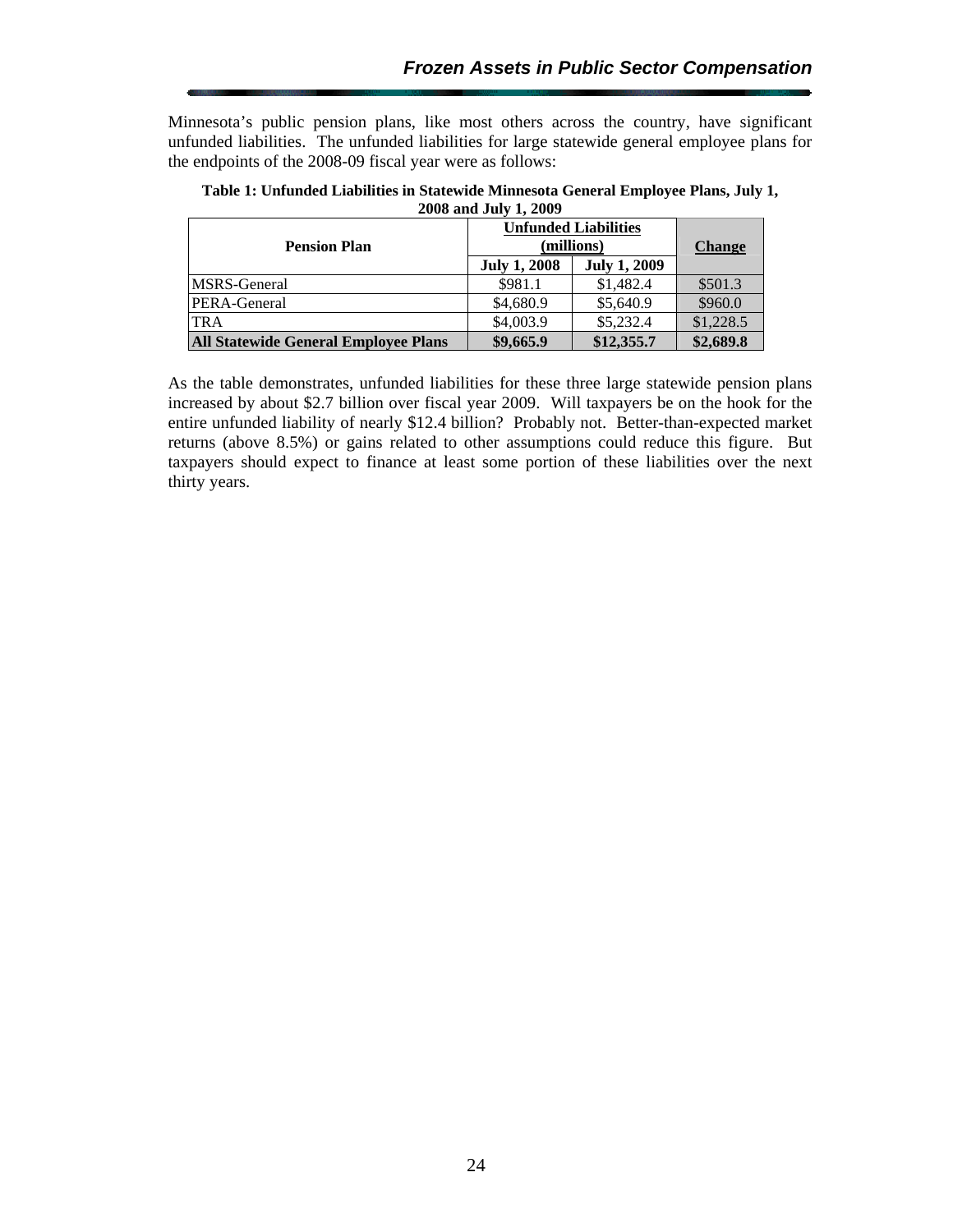# **Public Sector Costs for Other Post Employment Benefits**

# **Explanation of the Contract Provision**

Minnesota school districts, other local governments, and state government offer their employees "other post employment benefits" (OPEB) as part of their compensation package. OPEB includes all benefits that are promised to retirees except pensions, and so can take many forms. Generally OPEB involves health or dental insurance provisions.

The state mandates one form of OPEB for all government employers in Minnesota; a provision called the "implicit rate subsidy". Public employers in Minnesota are required by law to allow retiring employees to continue to participate in the employer-sponsored health care plan. Because the retired employees are pooled with current (and on average, much younger) employees, the retirees drive up the cost of the health insurance provided by the public employer since health care costs, and therefore premium rates, go up as people age. This policy not only drives up the overall cost of health insurance for public employers, but also allows retirees to purchase insurance at lower rates than they would otherwise be eligible for if they were pooled only with other retired (and therefore, older) individuals. This is a significant cost for governments in Minnesota – in a study by the State Auditor<sup>10</sup> of school districts for fiscal year 2008, at least 37% of all OPEB liabilities, and possibly closer to 40%, were related to this implicit rate subsidy. It's not clear whether this implicit rate subsidy constitutes the same share of OPEB for cities, counties, and other local governments, but this study offers at least some sense of the magnitude of the subsidy.

In addition, some units of government in Minnesota have offered or currently offer other forms of OPEB. One notable form of OPEB is the promise of lifetime health care to employees; in many cases either partially or fully subsidized. Such benefits were not particularly costly in the 1950s or 1960s, but with the increase in both life expectancies and health care costs many governments which have offered this benefit are now struggling to pay for it. Compounding this issue is the fact that employees who have been awarded the benefit cannot have it taken away from them, as it is essentially a contractual obligation on the part of the government. In essence, these OPEB costs are frozen assets that cannot be "thawed".

Historically, governments have recognized OPEB costs on a "pay-as-you-go" basis rather than prefunding the benefit at the time when the cost is incurred, in the same way that defined benefit pension plans are funded. However, "pay-as-you-go" financing obscures the true cost of the benefits, since current employees will also generally have access to some level of OPEB benefits upon their retirement. Realizing this, the Governmental Accounting Standards Board now requires governments to measure and report the liabilities associated with OPEB benefits. One provision requires governments to have their OPEB liabilities determined on an actuarial basis. Actuaries attempt to determine what the total liabilities of a pension or OPEB plan are at fixed dates in time, using a combination of data regarding those persons who have earned benefits and assumptions about how demographic and economic conditions will change over future years.

Information relating to OPEB costs can generally be found in the notes to the *Comprehensive Annual Financial Report* (CAFR) that government entities issue annually. These CAFR

<sup>10</sup> http://www.osa.state.mn.us/reports/gid/2009/opeb/OPEB\_liabilities\_report.pdf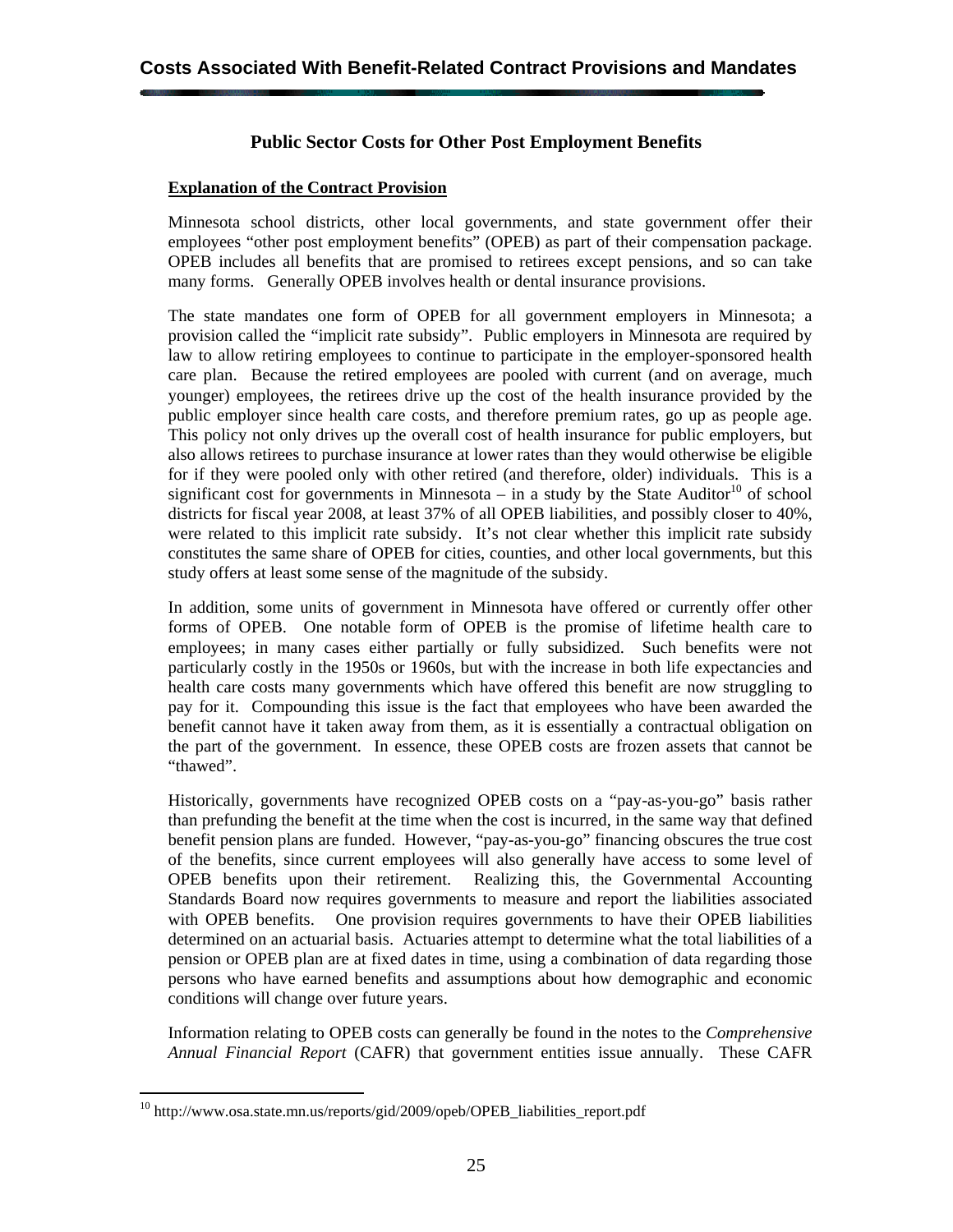documents provide information on the yearly contributions the government made for OPEB during the previous year, and in many cases also provide information on any actuarial valuations that have been done regarding the OPEB liabilities.

#### **Cost of Provision – State Government: \$28.0 million**

According to the state's 2009 CAFR, the state spent \$28.0 million on its OPEB liabilities during fiscal year 2009. The state does not pre-fund its OPEB liabilities on an actuarial basis, but instead makes good on them on a pay-as-you-go basis..

#### **Cost of Provision – Selected Local Governments: \$80.1 million**

Given the large number of local units of government (87 counties, 854 cities, 1,788 townships and 456 special districts as of  $2007<sup>11</sup>$ , a complete cataloging of OPEB costs is not feasible. However, we have collected data from the calendar year 2009 *Comprehensive Annual Financial Reports* for 9 of the 10 most populous Minnesota counties in 2009 (we have included 2008 data for Stearns County) and for the 25 most populous cities in Minnesota in 2009.<sup>12</sup> These ten counties represent 64.1% of Minnesota's total population; these 25 cities represent 46.8% of total Minnesota city population (excluding those people who live outside of city limits).

According to the 2009 CAFRs for these 35 local governments, their combined OPEB costs for 2009 were \$80.1 million. Most of these governments also do not pre-fund their obligations but instead operate on a pay-as-you-go basis.

#### **Cost of Provision – Selected School Districts (all employees): \$145.2 million**

Given the large number of school districts in Minnesota, it is not feasible to determine OPEB costs for each individual district. However, we have collected data from the fiscal year 2009 *Comprehensive Annual Financial Reports* for 22 of the 25 school district with the largest number of students, as measured by the Minnesota Department of Education's *Minnesota School Finance Trends 1997-2009* report.<sup>13</sup> These 22 districts represent 43.1% of the total 2008 fall enrollment.

According to these 2009 school district CAFRs, their combined OPEB costs for 2009 were \$145.2 million. These costs are significantly higher than those for the state and for the large cities and counties. This is an important point. School districts, unlike other units of local government in Minnesota, have the ability to issue non-tax-exempt bonds to pay for their OPEB liabilities. The 2008 law which authorized OPEB bonding allowed school districts to issues such bonds without voter approval, and many school districts took advantage of this provision to issue OPEB bonds during the 2008-09 school year. As a consequence, many districts made very large contributions to their OPEB trusts. A subsequent change to the law in 2009 now requires school districts to obtain voter approval prior to the issuance of OPEB bonds.

OPEB bonding is essentially an arbitrage strategy – governments assume that they can invest the proceeds from a sale of OPEB bonds and earn a higher rate of return on those investments than they will pay in interest on the bonds. If this works, the government makes a tidy profit which partially or entirely funds the OPEB liabilities. The risk associated with this strategy is

<sup>11</sup> U.S. Census Bureau, *2007 Census of Governments.*

 $12$  Population estimates provided by the Minnesota State Demographer's Office.

 $13$  Financial statements were not immediately available for the North Saint Paul-Maplewood-Oakdale, White Bear Lake, and Mankato school districts.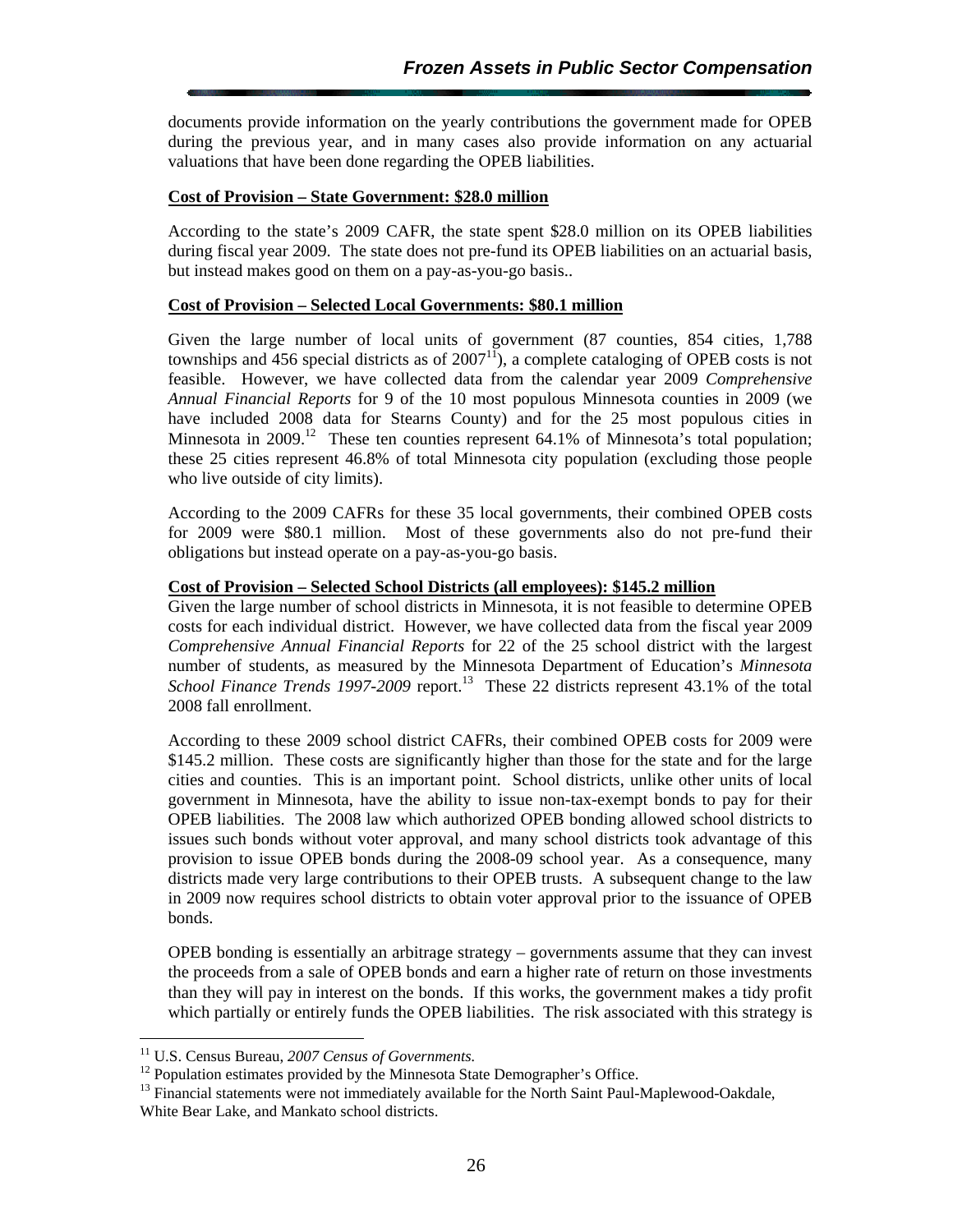that the investments do not earn a higher rate of return than the interest rate paid on the bonds, leaving the government both on the hook for payments to the OPEB bond holders and with continuing OPEB liabilities. Whether or not this strategy will ultimately prove successful for school districts remains to be seen.

# **More About Unfunded Liabilities**

Like defined benefit pension plans, OPEB plans can and do have unfunded liabilities. As with unfunded pension liabilities, it's important to understand the extent of unfunded OPEB liabilities even if they do not show up as a current compensation cost. In some ways, it's more important to provide information about unfunded OPEB liabilities because the state and most local governments in Minnesota do not pre-fund them; instead relying on pay-as-you-go funding.

Government entities responsible for managing OPEB plans generally do not have actuarial valuations performed every year  $-$  it seems as though the norm is to have them done every two or three years, so it is difficult to compile good multi-year information. However, as Table 2 indicates, the 58 OPEB plans described in this study had, at last count, nearly \$2.6 billion in unfunded liability.

| <b>Level of Government</b>         | <b>Unfunded</b><br><b>Liabilities</b><br>(millions) |
|------------------------------------|-----------------------------------------------------|
| State of Minnesota                 | \$755.0                                             |
| Selected large cities and counties | \$1,136.0                                           |
| Selected large school districts    | \$698.3                                             |
| <b>Subtotal</b>                    | \$2,589.3                                           |

**Table 2: Unfunded Liabilities in Minnesota OPEB Plans Cited in This Study, Various Actuarial Valuation Dates**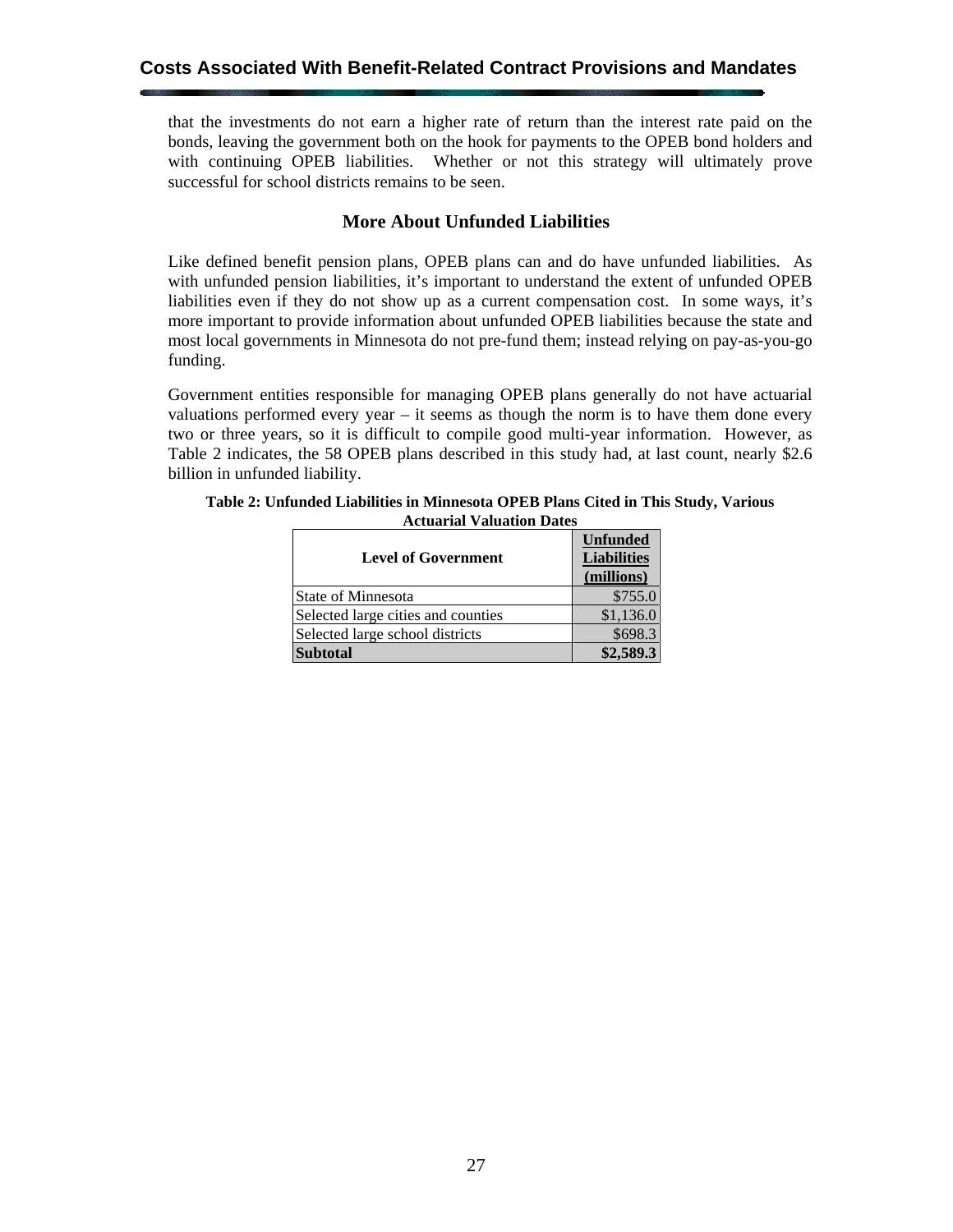**This Page Intentionally Blank**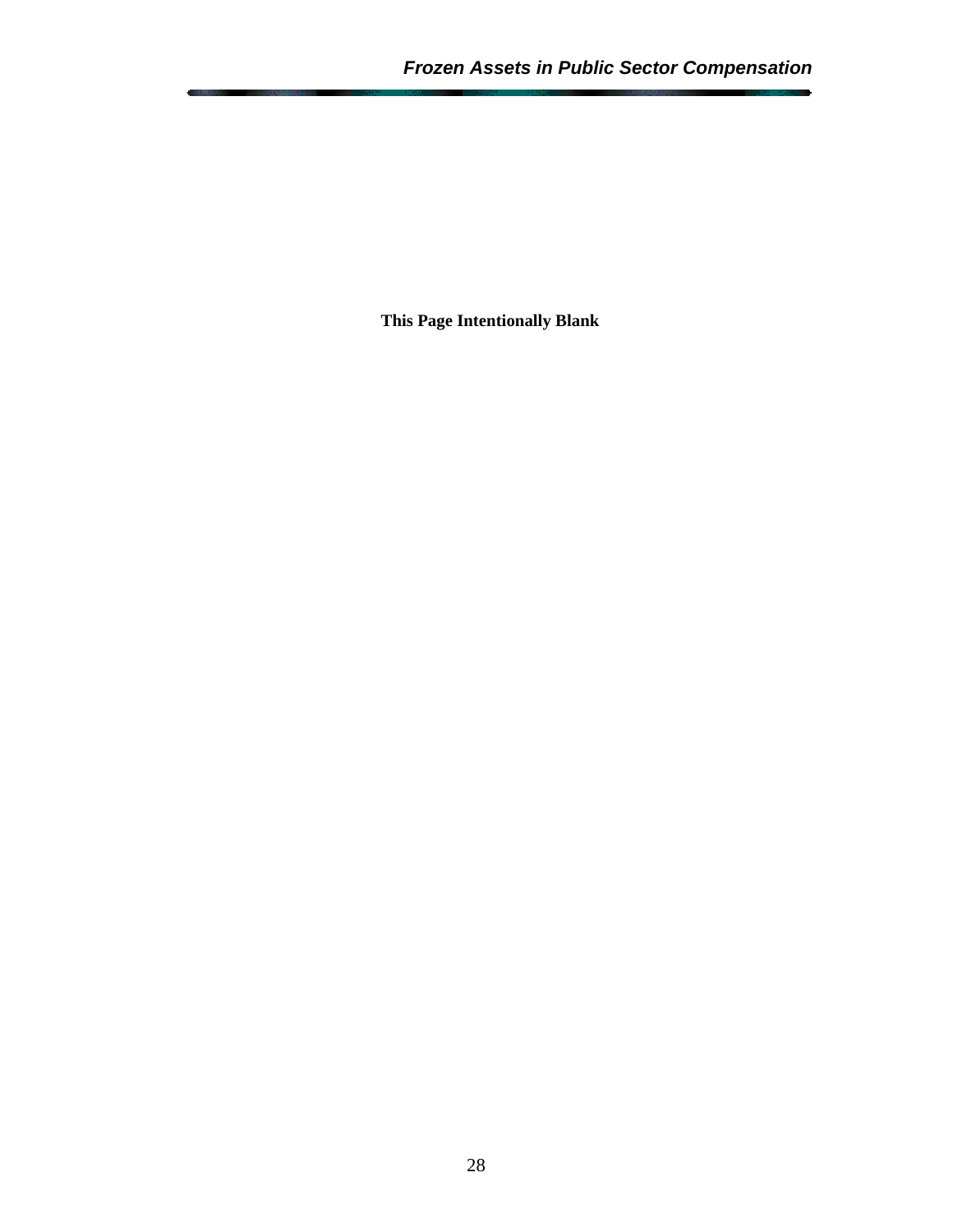# **IV.Other State Mandates**

# **Introduction**

This section addresses three compensation-related state mandates that directly or indirectly affect public service delivery. In some cases, the costs are again directly related to compensation – generally by requiring higher salaries and wages than might otherwise be necessary. Other costs are indirect and largely immeasurable, since they pertain to restrictions or limitations on human resource management. This section of the report describes three of these provisions, and where possible, estimates their cost.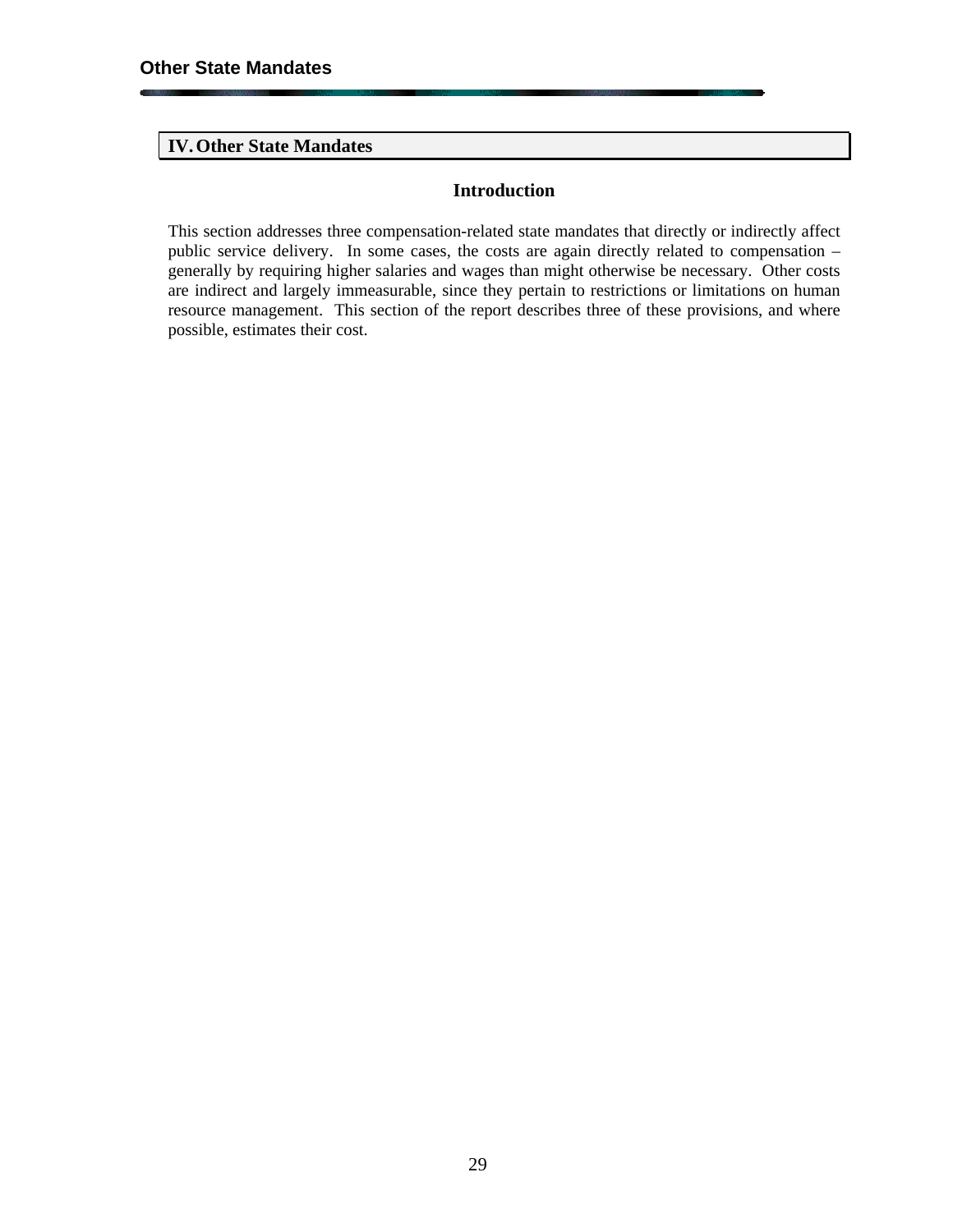# **Prevailing Wage Laws**

#### **Explanation of the Mandate**

Prevailing wage laws govern compensation for public construction projects financed by the federal government and by many states, including Minnesota. These laws require contractors working on publicly-financed construction projects to pay government-designated wage and benefit rates that are "prevailing" in the area in which the construction is occurring. Rates are determined for each job classification (i.e. electrician, carpenter, roofer, et cetera) by surveying contractors active in Minnesota.

Minnesota, along with California, uses a method for determining prevailing wages that differs from other states and the federal government. Given a class of workers with five survey responses of hourly wages of \$7.00, \$9,00, \$12.00, \$12.00 and \$13.00; most states and the federal government would set the prevailing wage at \$10.60 per hour, the average of the five salaries. Minnesota and California, however, set the prevailing wage at the "mode" – that number which is most frequently reported. Using the modal method, the prevailing wage for this class of workers in Minnesota would be \$12.00. The use of the modal method for determining prevailing wage increases the likelihood that large-scale collectively-bargained wage rates become the prevailing wage, since these rates tend to be uniform within a specific job class.

The Minnesota Taxpayers Association performed contract research for the Associated Builders and Contractors of Minnesota in 2004 and 2005 regarding Minnesota's prevailing wage laws. This research compared the Department of Labor and Industry-determined prevailing wages in various locales across the state against the average wages for the same or substantially similar job classes for the overall construction industry, using Department of Employment and Economic Development survey data. Based on our findings, we concluded that the prevailing wage requirement added between 8.0% and 11.1% to the cost of public construction projects in Minnesota; largely because the prevailing wage rates are almost always equivalent to union wage rates, which tend to be higher than those rates paid to non-union workers.

Proponents of prevailing wage laws assert that such provisions actually reduce construction costs because the higher wages paid under prevailing wage draw more highly skilled workers to these projects than would otherwise be the case. Proponents cite three specific savings related to the use of more highly skilled workers

- Skill levels are correlated with job productivity. Higher job productivity results in decreased project times and wasted materials, offering savings on wage and materials costs.
- Skill levels are inversely correlated with accident rates. Lower accident rates reduce costs by reducing the amount of time needed to complete projects and reducing or eliminating costs related to injured laborers.
- Skill levels are correlated with the quality of the final product. A higher-quality final product will have a longer useful life with fewer maintenance and repair costs, resulting in long-term savings as well.

The prevailing wage program, as it stands, may in fact produce savings related to these items. Unfortunately, no research is readily available to substantiate these claims. We would encourage the state to grant selected exemptions to the prevailing wage regime to allow similar public construction projects to be completed by workers using prevailing wage and those not using prevailing wage, so that these claims can be tested and any savings quantified.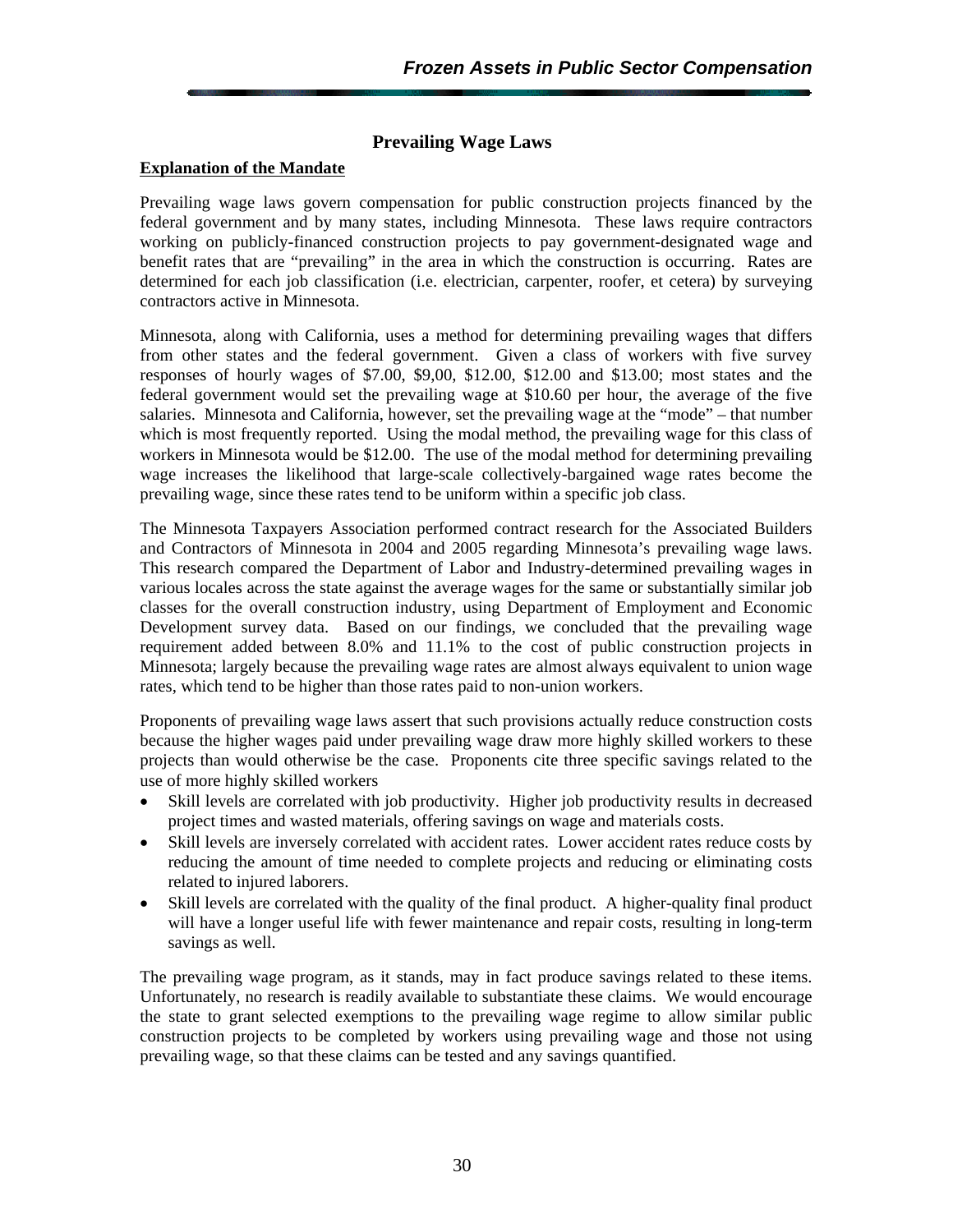# **Estimated Cost for All Minnesota Governments: \$307.0 to \$405.0 million**

According to the Census Bureau's *2008 Annual Survey of State and Local Government Finance*, in fiscal year 2008 state government had \$1.395 billion in construction costs and local governments (including schools) had \$3.061 billion in construction costs. Given a public sector premium of 7.4% to 10.0% for construction costs, we estimate that the cost of this mandate in fiscal year 2008 to state government was between \$96.1 million and \$126.8 million and to local governments (including schools) was between \$210.9 million and \$278.2 million.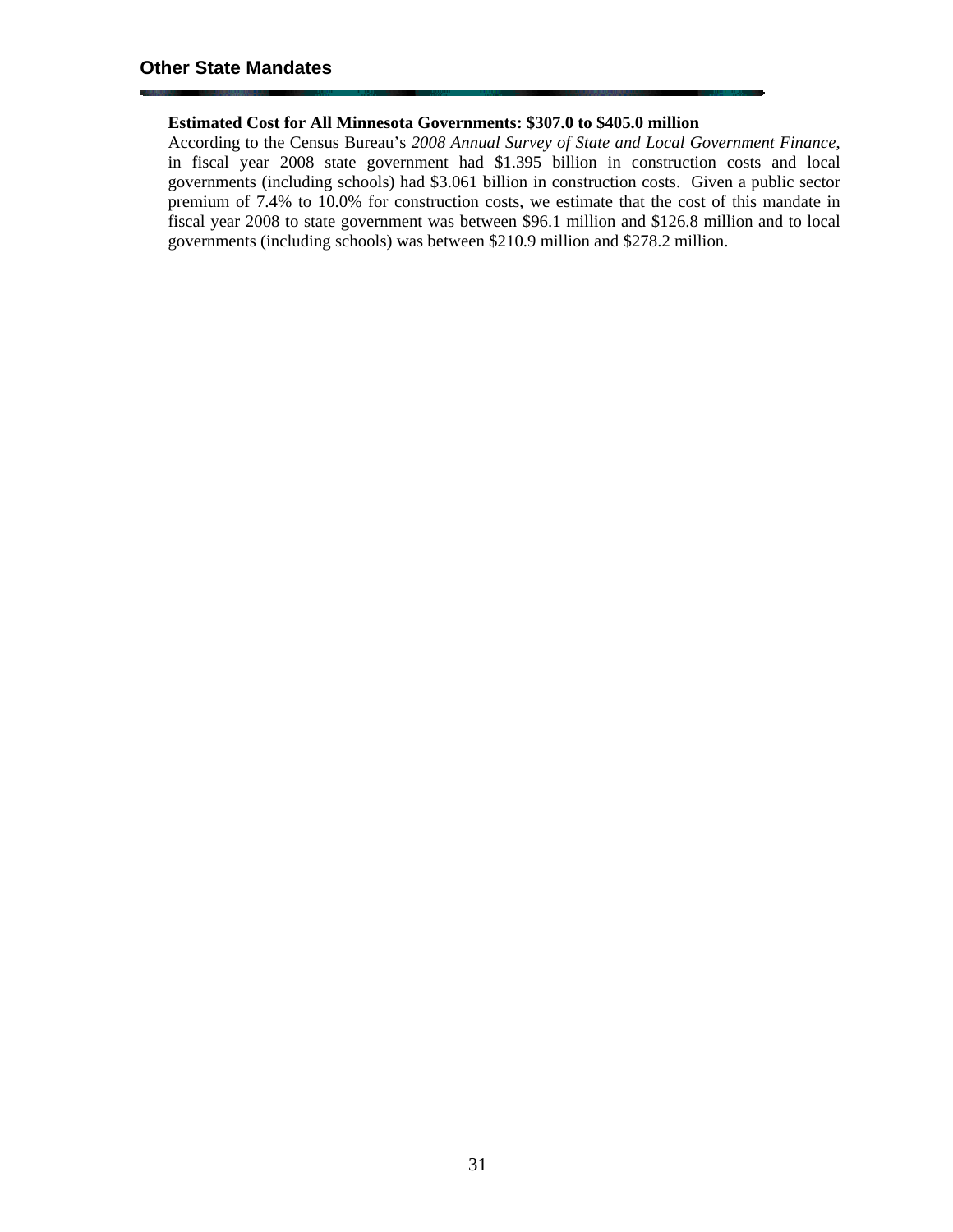# **Pay Equity/Comparable Worth Laws**

#### **Explanation of the Mandate**

The State of Minnesota mandates that all units of government adhere to the principle of "pay equity". This concept transcends the notion of "equal pay for equal work", where persons with similar qualifications performing similar duties must be similarly compensated, regardless of gender, race, or other such factors. Advocates of pay equity argue that when different jobs of equal value to an organization are compared, workers in job classes dominated by women are paid less than workers in job classes dominated by men. Conceptually, pay equity argues for "equal pay for equally-valued work".

Pay equity requires that jobs be evaluated to determine their value to the employer (in this case, government). The state uses a system developed by a management consulting firm known as the Hay Group (the "Hay System"), which assigns points to each job based on four factors:

- Know-how (knowledge and skills needed in the position)
- Problem-solving (original thinking skills)
- Accountability for actions and consequences
- Working conditions (effort, disagreeableness, hazards)

Each job title in state government undergoes a Hay evaluation and is assigned a Hay value representing that occupation's relative value to government. The following is a sample of jobs and their Hay values from May 2009:

| <b>Job Title</b>        | <b>Hav Value</b> |
|-------------------------|------------------|
| Food Service Supervisor | 353              |
| Attorney 1              | 332              |
| Physical Therapist 1    | 314              |
| Dietitian 1             | 275              |
| Engineer 1 Graduate     | 275              |

**Table 3: Hay Values for Selected Job Titles, May 2009, State of Minnesota** 

Once Hay values have been assigned to each job, various compliance tests are performed using statistical analysis to determine if the state is complying with the pay equity requirements. The state has traditionally handled noncompliance matters through general wage adjustments and within the collective bargaining agreements with its unions.

#### **Estimated Cost for All Minnesota Governments: Unknown**

 $\overline{a}$ 

Regardless of the arguments for or against Minnesota's pay equity mandate, it is clear that this policy, which guarantees that female-dominated job classes will be paid no less than maledominated job classes of "equal worth", imposes a cost on state government. Unfortunately, that cost is extraordinarily difficult to quantify. A study estimated that the initial cost of pay equity was approximately 4% of the state's payroll.<sup>14</sup> However, we cannot estimate the current costs of the mandate itself or cost of compliance with the available data.

<sup>&</sup>lt;sup>14</sup> Pay Equity - The Minnesota Experience; Commission on the Economic Status of Women, June 1985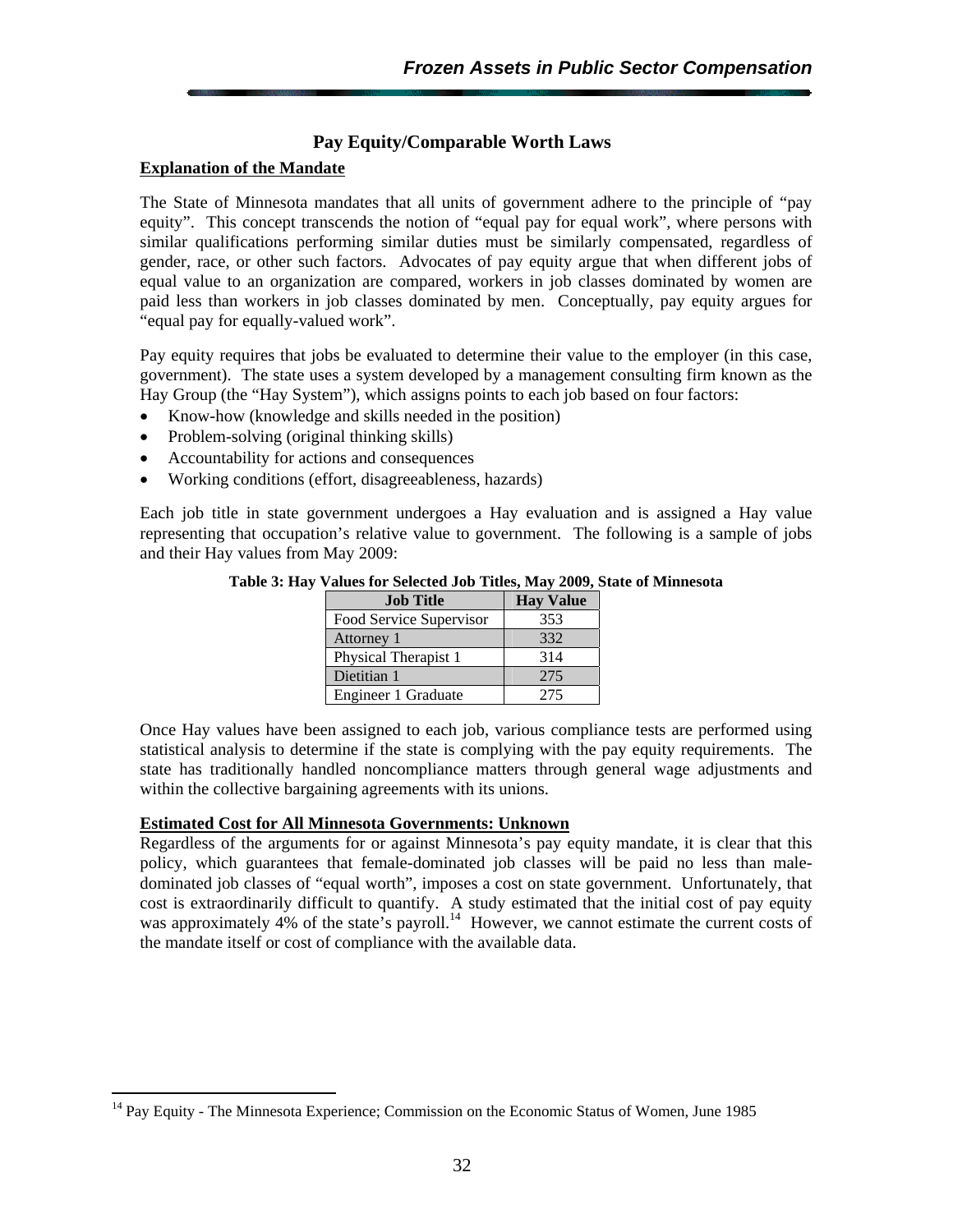## **Aggregate Level of Benefits Provisions**

#### **Explanation of the Mandate**

Under the Minnesota Public Employment Labor Relations Act, local units of government, including schools<sup>15</sup>, are not allowed to reduce the value of group insurance benefits for employees that are covered by a collective bargaining agreement (i.e. – unionized employees) without the union's agreement.<sup>16</sup> Importantly, the courts have ruled that "benefits" includes the level of deductibles and co-payments (although not the total premium amounts).<sup>17</sup> This provision essentially prevents the state from taking one of two actions unilaterally:

- It prohibits the state from increasing deductibles or co-payments while maintaining current benefit levels.
- It prohibits the state from decreasing the type or value of the current benefit (for instance, ending coverage of a certain service)

It is important to understand that this legal provision does not prevent local governments from decreasing employee benefits. Non-unionized employees are exempt from this law, and unionized employees can experience benefit cuts if their union agrees to the cut.

## **Estimated Cost for All Minnesota Governments: Unknown**

This provision does not impose a cost per se to local governments. However, it does provide public employers with far less flexibility to reduce benefit costs during economic downturns than private employers have. Given that public unions are generally unlikely to agree to benefit cuts without something in return, this provision represents a real, but unquantifiable, opportunity cost by requiring local governments to direct scarce resources in bad economic times toward employee benefits when, given the option, it would likely redirect those resources to other areas. However, we cannot estimate the current costs of the mandate with the available data.

 $15$  It is not clear to us at this time whether this provision also applies to state government negotiations with its unions.

 $16$  Minnesota Statutes 2010 §471.6161 Subd 5

<sup>17</sup> Lepak, Scott. "Negotiating Changes in Group Health Insurance"*, Minnesota Cities* (published by the League of Minnesota Cities, February 2004.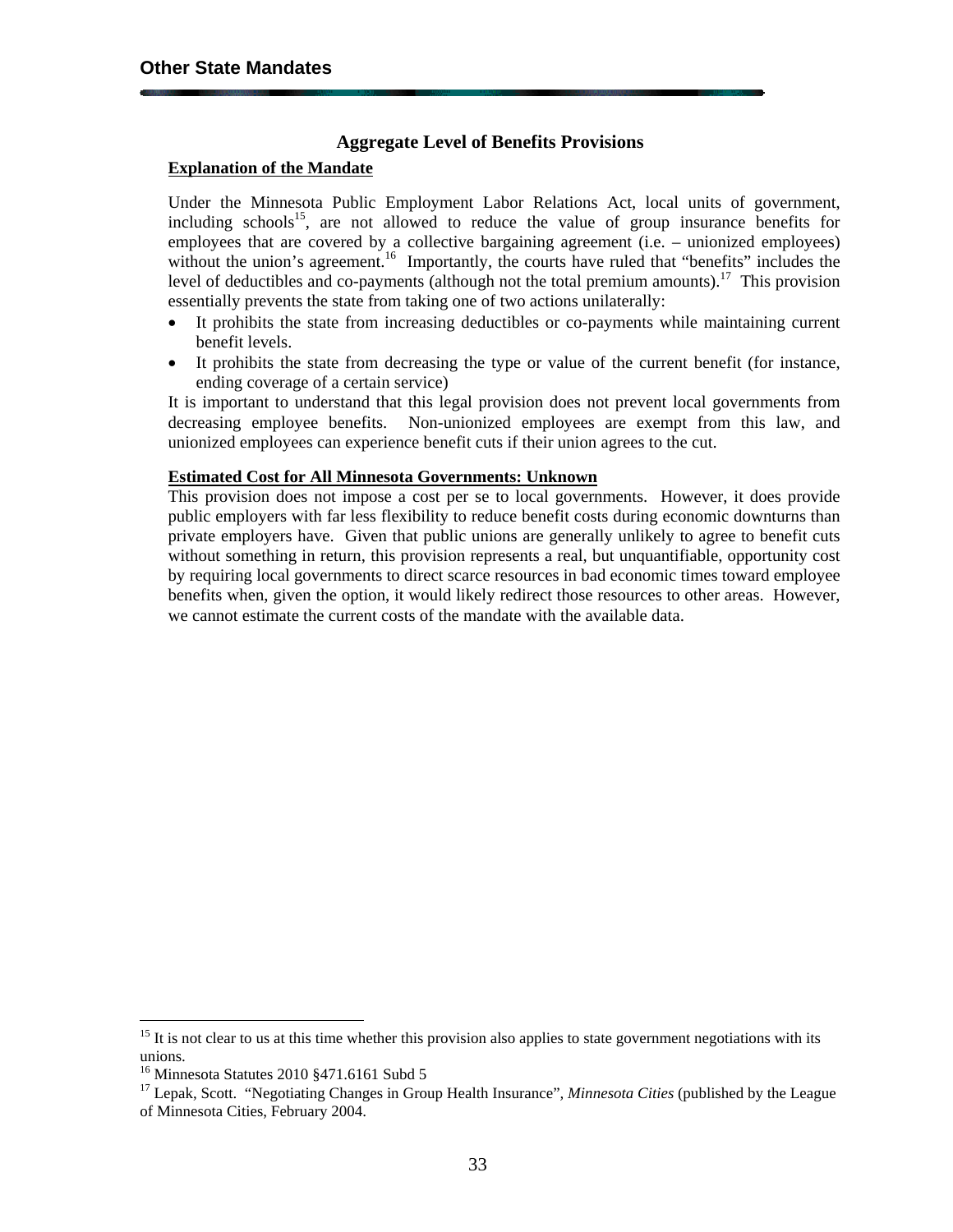**This Page Intentionally Blank**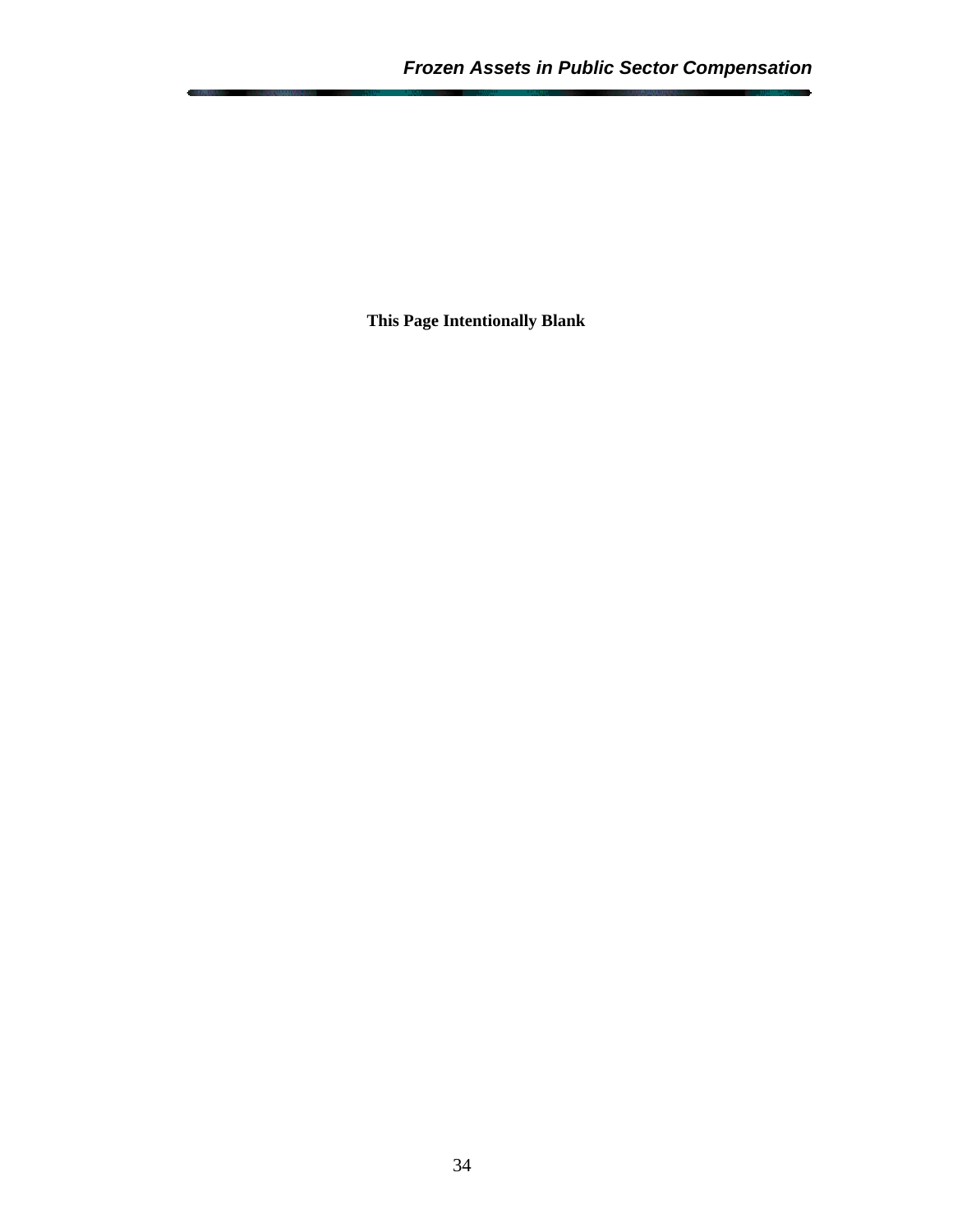# **V. Conclusions and Recommendations**

Part 1 of this investigation examined how Minnesota's state and local government workforce compares to the rest of the nation in terms of size and compensation; how government employee salary, health, and pension packages compare with comparable non-government jobs; and cost trends in employee compensation with regard to revenue and tax base trends and projections. Part 2 of this investigation examined the opportunity costs related to contract provisions, state laws, and mandates that have weak or inconsistent relationships with public sector outcomes. Our findings in these two parts lead us to draw the following conclusions and make the following recommendations.

# **Conclusion: Disparities between public and private sector compensation levels are symptomatic of more fundamental problems in the design of public sector compensation systems.**

The double imbalance in public sector compensation highlighted in Part 1 of this report suggests that the public sector over compensates some positions relative to the private sector while under compensating others. Value judgments about whether efforts to make working conditions in government and the private sector more similar are inherent to such compensation comparisons. Many argue such attempts are necessary based on arguments of greater efficiency and sustainability. Many others argue government has an obligation to maintain some higher standard of model employment.

Regardless of the value judgments, this discrepancy reflects a flawed compensation system that has important implications for the cost and quality of government service delivery going forward. Critical knowledge, experience, skill sets, and capabilities must be aggressively recruited, competitively paid and developed as core "assets" within government; and high levels of performance must be rewarded. If this cannot be done because 1) highly bureaucratic and inflexible job classification and valuation systems create barriers; 2) equity trumps performance considerations in establishing compensation; and 3) resources are not available due to premiums paid elsewhere in the public sector labor force; then needed productivity gains in the public sector will not materialize.

The economic and budget realities of the 21st century will require higher levels of flexibility, adaptability, and accountability with respect to public sector human resource management. There is a growing tension between these demands and the current public sector compensation system design.

# **Conclusion: Current compensation system design and related state mandates create a significant opportunity cost for delivering government services and fulfilling government obligations in a cost effective manner.**

We estimate that governments in Minnesota dedicated at least \$4 billion in calendar year 2009/fiscal year 2009 to public sector compensation features with weak or no relationships to public sector outcomes. "Freeing" at least some of these resources is necessary to design compensation systems that support improvements in public sector productivity.

One area of special concern is spending associated with retirement benefits. Minnesota has avoided many of the costly mistakes in defined benefit plan administration and oversight that are currently plaguing other states. Nevertheless, the significant amount of resources that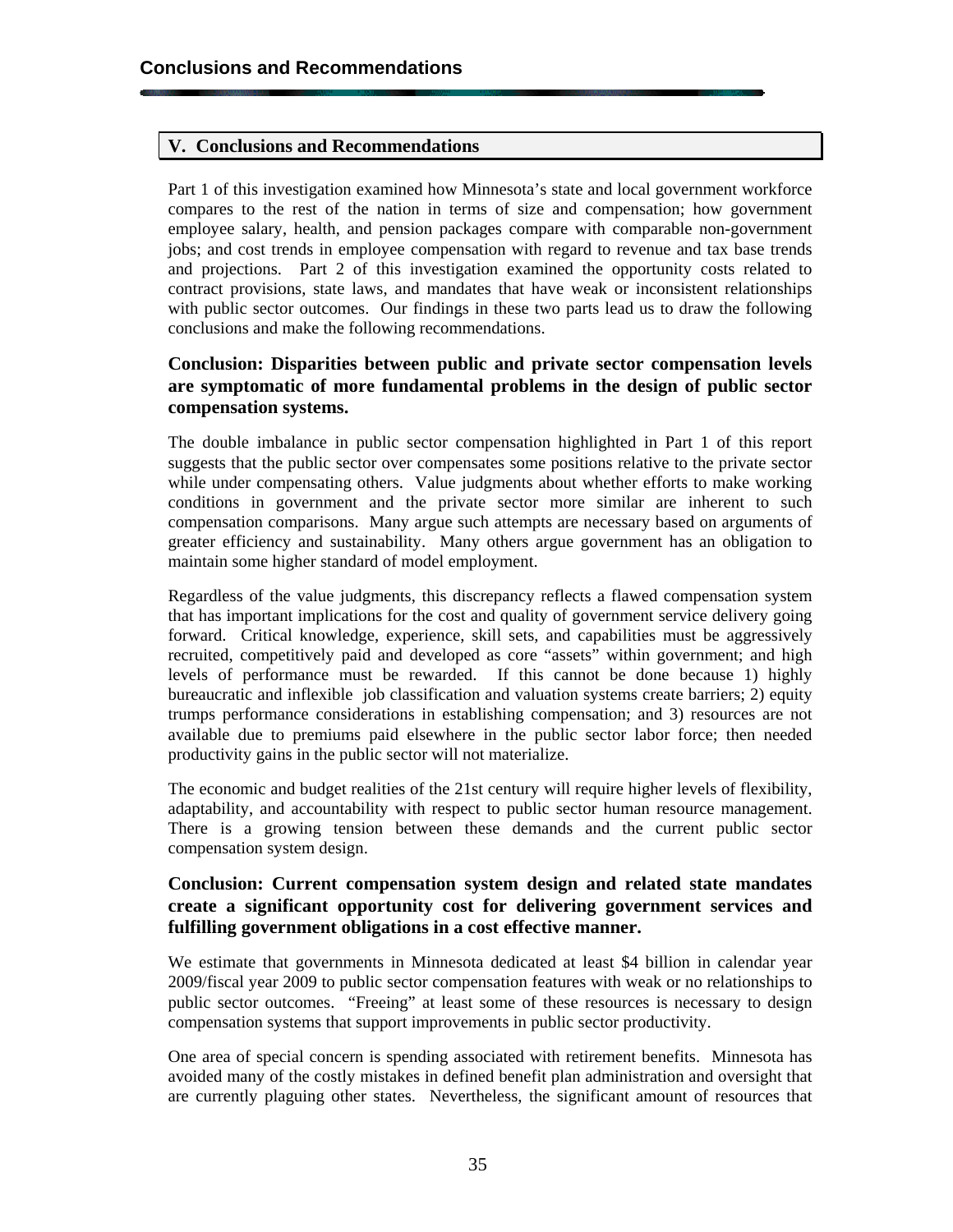must be redirected away from government operations to pay for the ongoing cost of these benefits and amortize unfunded liabilities increasingly impacts state and local service delivery.

Moreover, there is growing concern that the primary workforce-related argument for their use within the public sector – recruitment and retention of essential employees – is no longer as valid as it may have been in the past and may increasingly become a liability in the future.<sup>18</sup> The highly back-ended nature of retirement compensation makes offering competitive salaries much more difficult. In addition, increasing employee contributions to pension funds to preserve their viability reduces take home pay – exacerbating household income issues. Should the expected investment returns (8.5% per year) fail to materialize, further contribution requirements will be needed. For example, in 2014 entry level teachers in Minnesota, like their longer-tenured counterparts, will have 7.5% of their pay redirected to support a benefit they will not realize for decades. Given that these individuals have in many cases large amounts of school debt on top of other demands for their household income, traditionally make much less then longer-tenured counterparts, and also have the least job security; it is difficult to conceptualize a system more ill-suited to attracting top talent.

# **Conclusion: Compensation is only one dimension of a larger set of essential public sector human resource management reforms.**

Public sector human resource management involves much more than just compensation system design. Many states have invested considerable time and resources in transforming historically centralized and highly administrative-oriented human resource functions that emphasized proper documentation and processing of paperwork into very decentralized and responsive strategic assets for the state emphasizing development of human capital, workforce planning, and workforce process redesign. Although an analysis of the areas and opportunities for upgrading public sector human resource management systems are far outside the scope of this investigation, they are no less critical. It is worth noting in the Pew Center on the States' *2000 Government Performance Project* that ranked state management systems, Minnesota received its lowest grade in human resources management and placed in the bottom half of the country. Progress in several areas has been made but the state still received only a B- grade in the most recent 2008 report.

# **Recommendation: Improve taxpayer understanding of public sector compensation by increasing visibility of key labor provisions and their budgetary implications.**

Ultimately the "right" level of compensation for public employees is best determined by citizens through their elected officials. As a result, taxpayers should have a full and complete understanding of the costs labor-related provisions impose on government service delivery and their tax price implications. We recommend the following:

<sup>18</sup> See "Pensions Blamed for Costing Schools New Talent" *Education Week* April 29, 2009 for a discussion of this issue as it applies to teacher recruitment.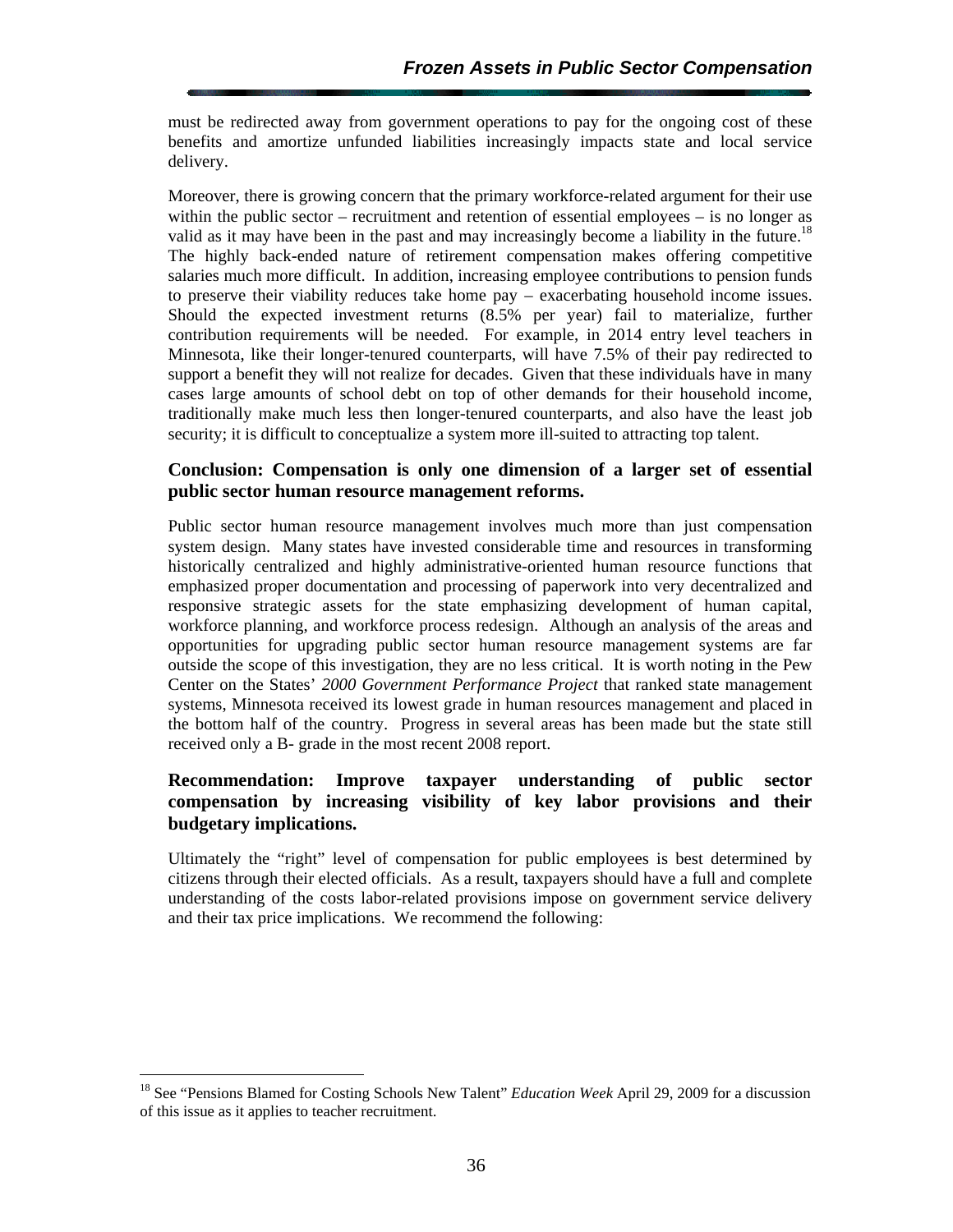- 1. State and local governments should:
- Provide detailed "object code"<sup>19</sup> spending information from an all funds perspective to better allow taxpayers to identify and quantify relevant trends in public sector compensation.
- Prominently feature and describe employee health plan details, premium costs, and cost sharing provisions in budget documents.
- Provide detailed descriptions of step increases, cost of living adjustments and projected spending implications over the life of the employment contracts.
- To the extent possible, isolate, quantify, and report the cost impact of labor-related state mandates including comparable worth compliance, implicit rate subsidies for early retiree health care, and prevailing wage law compliance.

2. Results of binding arbitration decisions should be more prominently reported, and the state should conduct a biennial assessment of award trends compared to private sector wage and compensation trends.

3. Labor arbitrators should be required to consider the total compensation and prevailing benefit levels offered in the private sector to help make sure that future public sector compensation and benefit decisions do not become grossly out of line with the private sector.

# **Recommendation: Reform public pensions to reduce cost pressures on government operations and the current degree of taxpayer risk.**

The 2010 omnibus pension legislation included a legislative directive calling for a study of various retirement plan alternatives for Minnesota's public employees. According to the legislation, the study must include "analysis of the feasibility, sustainability, financial impacts, and other design considerations of these retirement plans." The fund directors of the major statewide pension funds (PERA, MSRS and TRA) are currently developing the report, which is to be delivered to the Legislative Commission on Pensions and Retirement by June 1, 2011.

Although this report will not make recommendations, it should provide critical information to embark on necessary pension reforms. Importantly, it should provide key cost and transition information associated with the adoption of alternatives to current defined benefit plans such as defined contribution and hybrid (part defined benefit, part defined contribution) plans. It is important to note that an immediate transition to alternative retirement plans for new public sector hires is not necessarily a panacea for unfunded pension problems. Such a move introduces the possibility of large bailouts in future years as payouts accelerate while contributions to these "closed funds" gradually dwindle. As a result, any transition should require conditional taxpayer protection measures.

In the meantime efforts should be directed toward further pension stabilization efforts. Chief among these would be the total elimination of upward adjustments in public sector retirees' pensions until their retirement plans achieve full funding.

<sup>&</sup>lt;sup>19</sup> Delineation of government spending by type (e.g. salaries, purchased services, etc.) rather than by function or program (e.g. parks and recreation)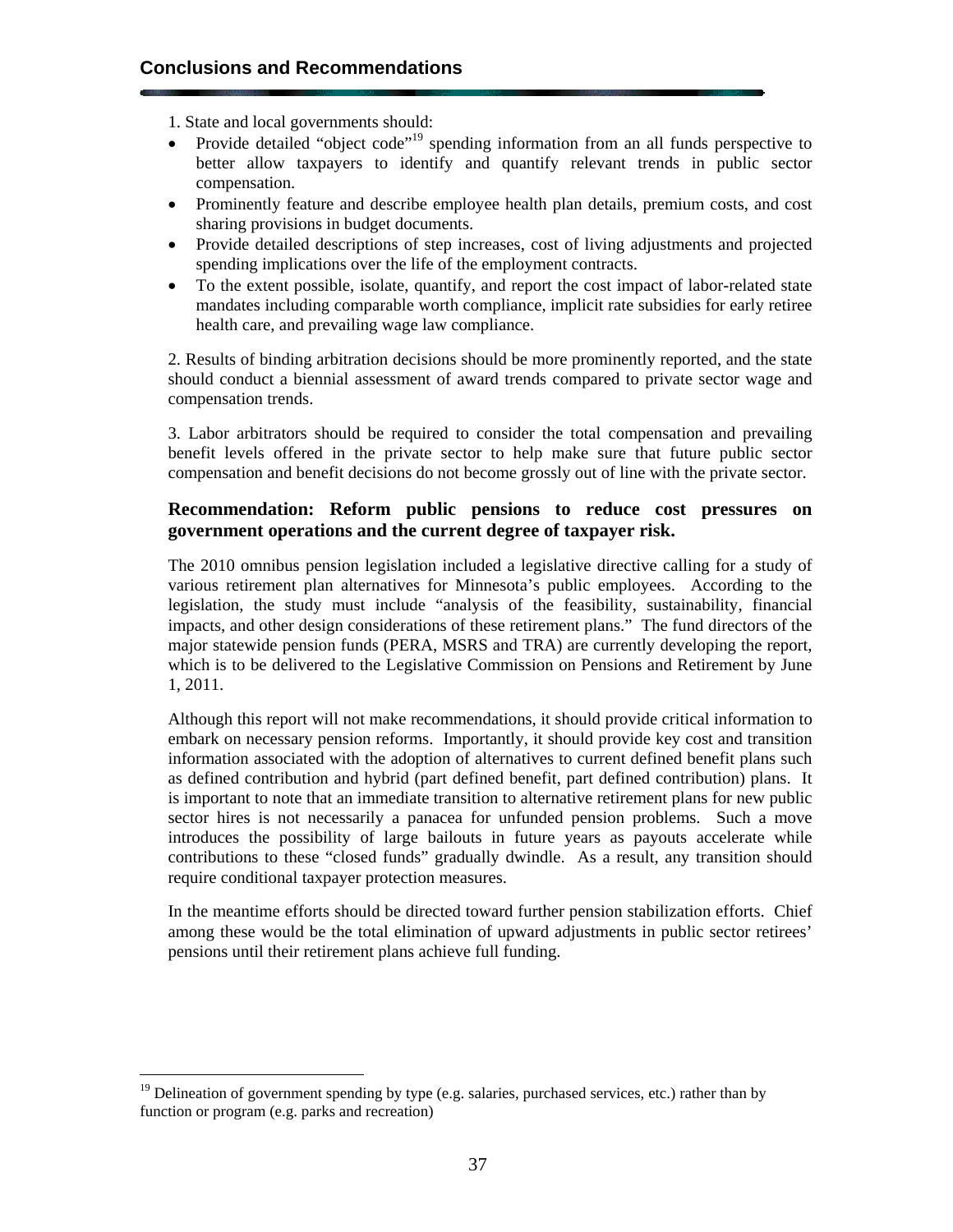# **Recommendation: Reform compensation practices and human resource laws to improve government flexibility and reward performance and productivity.**

Governments in Minnesota currently direct considerable sums of money to compensation features with little or no relationships to the outcomes that taxpayers desire. To better align compensation, performance and results we recommend the following:

1. Government entities should eliminate the use of "step and lane" compensation systems which are based on very prescriptive, narrow job classifications and equally constrained pay grades. Such systems reduce government ability to maximize returns from taxpayer dollars. In its place governments should adopt "broad banding" strategies in which the number of job classifications are drastically reduced but accompanied by very large increases in salary ranges. Such a system would significantly improve the ability of managers to both recognize and reward high performing workers. If agency leaders believe a particular employee is sufficiently valuable, they would have much greater latitude to engineer a salary package that improves their retention efforts. Also, increasing the flexibility of managers to reassign workers to duties that may be more appropriate to their talents, interests, or skills will reduce barriers to government redesign.<sup>20</sup>

2. Compensation should be linked to strengthened government performance evaluation systems. According to a 2009 Pew Center report:

Performance appraisal instruments are developed by (Minnesota) agencies and require adherence to statewide policies, but because there is no administrative oversight or accountability on the development of agency instruments, not all of the state's policies are followed. For example, nearly 20 percent of classified employees did not receive an annual performance appraisal, despite a statewide policy requiring one. $21$ 

As this finding suggests, without a formal linkage to compensation such performance evaluation systems become little more than a bureaucratic exercise

3. The state's pay equity/comparable worth law should be repealed. Its purpose is outdated, and requiring governments to correct perceived "errors" in labor markets based on bureaucratic and subjective assessments of the relative value of government jobs is an unnecessary and costly mandate.

# **Recommendation: Reform Minnesota's prevailing wage regime so that the prevailing wage more closely reflects average wages and test claims that the use of prevailing wage results in higher-quality construction.**

We recommend the following three changes to the state's prevailing wage regime:

1. That median wage data the widely-used Department of Employment and Economic Development (DEED) survey of wages be used as the definition of prevailing wage for public construction projects in Minnesota. The current survey methodology provides for voluntary responses and does not produce results with any degree of statistical reliability. Moreover,

 $20$  For additional information on reforms and design approaches various other states have adopted, see "Civil Service Reform in the States – Personnel Policy and Politics at the Subnational Level", State University of New York Press, 2006.

<sup>&</sup>lt;sup>21</sup> "People Forward: Human Capital Trends and Innovations" Pew Center on the States, 2009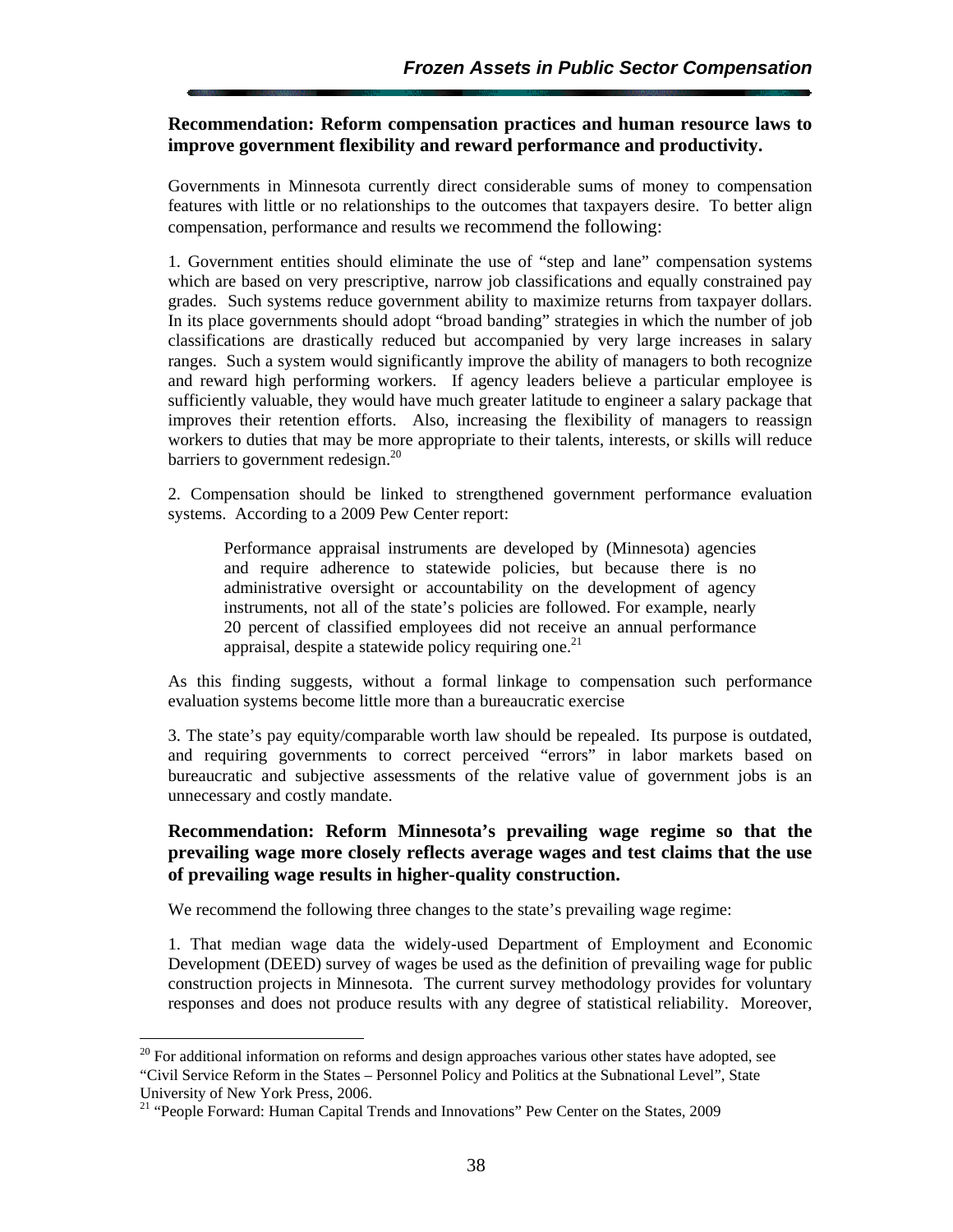using the modal calculation often results in prevailing wage rates which equal union pay rates, which may or may not be representative of local pay rates for construction work.

2. That DEED develop and administer on a regular basis a similar survey to be used to determine the fringe benefits portion of the prevailing wage rates

3. That alternative methods of determining prevailing wage rates be tested on specific construction projects and compared to comparable public construction projects in that state which use the existing prevailing wage regime, in order to compare costs and test over the long-term claims that projects built using prevailing wage are of higher quality

## **Recommendation: Link any future tax increases and revenue enhancements to needed reforms.**

While this recommendation is more political than policy-oriented, it is no less important. Strong historical familiarity and comfort with the existing system combined with entrenched interests suggest that major reform of public sector compensation and human resource management systems is unlikely to be adopted absent truly extraordinary circumstances. Nevertheless, the supply of future tax revenues does represent a potentially valuable source of leverage for reform – indeed it is likely the only leverage. We recommend that if future tax increases be deemed necessary, their adoption be conditioned on the adoption of reforms in the areas identified above. Such a quid pro quo arrangement would communicate to taxpayers that any additional tax burden they assume would be matched with structural reforms promising greater returns from taxpayer dollars.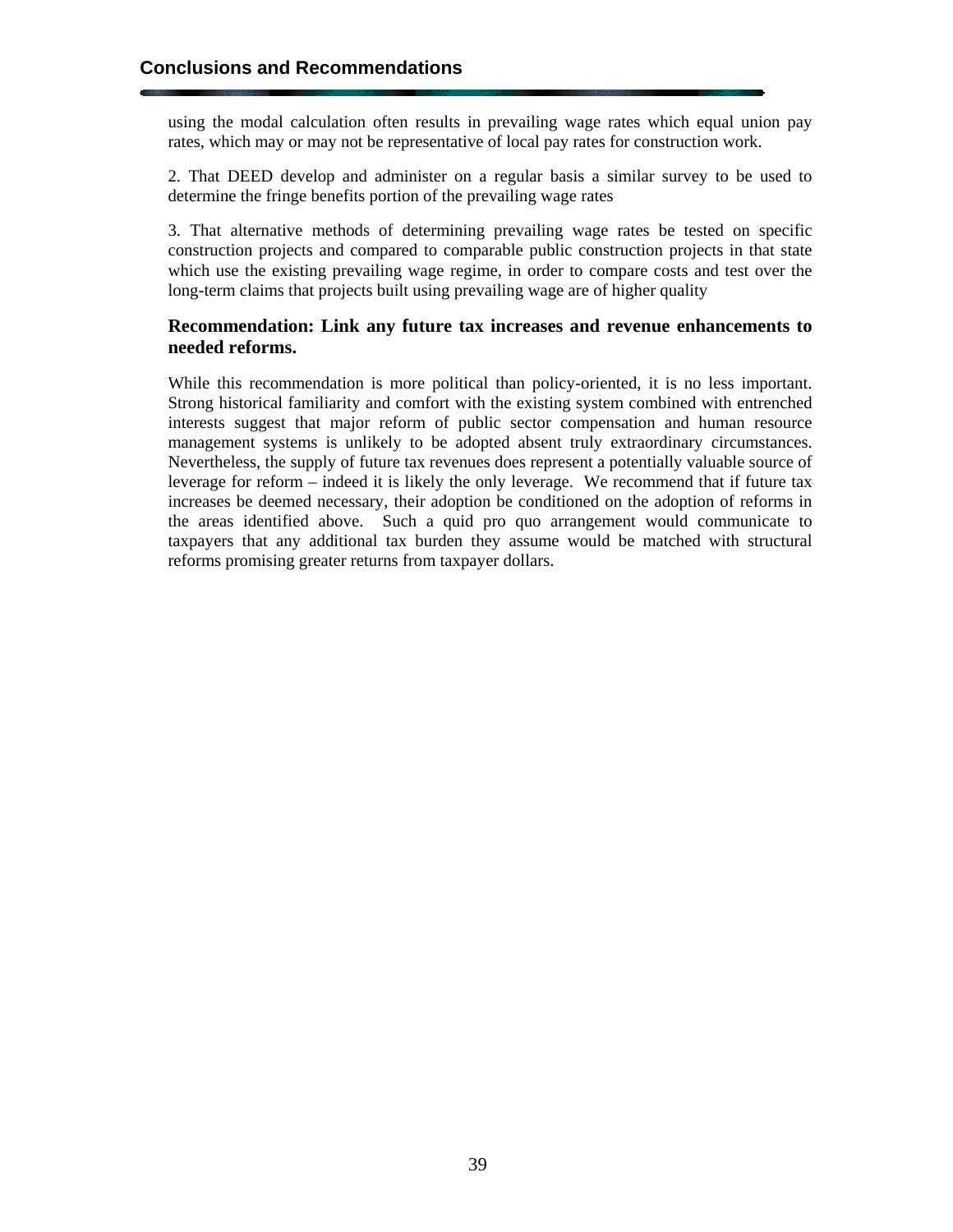**This Page Intentionally Blank**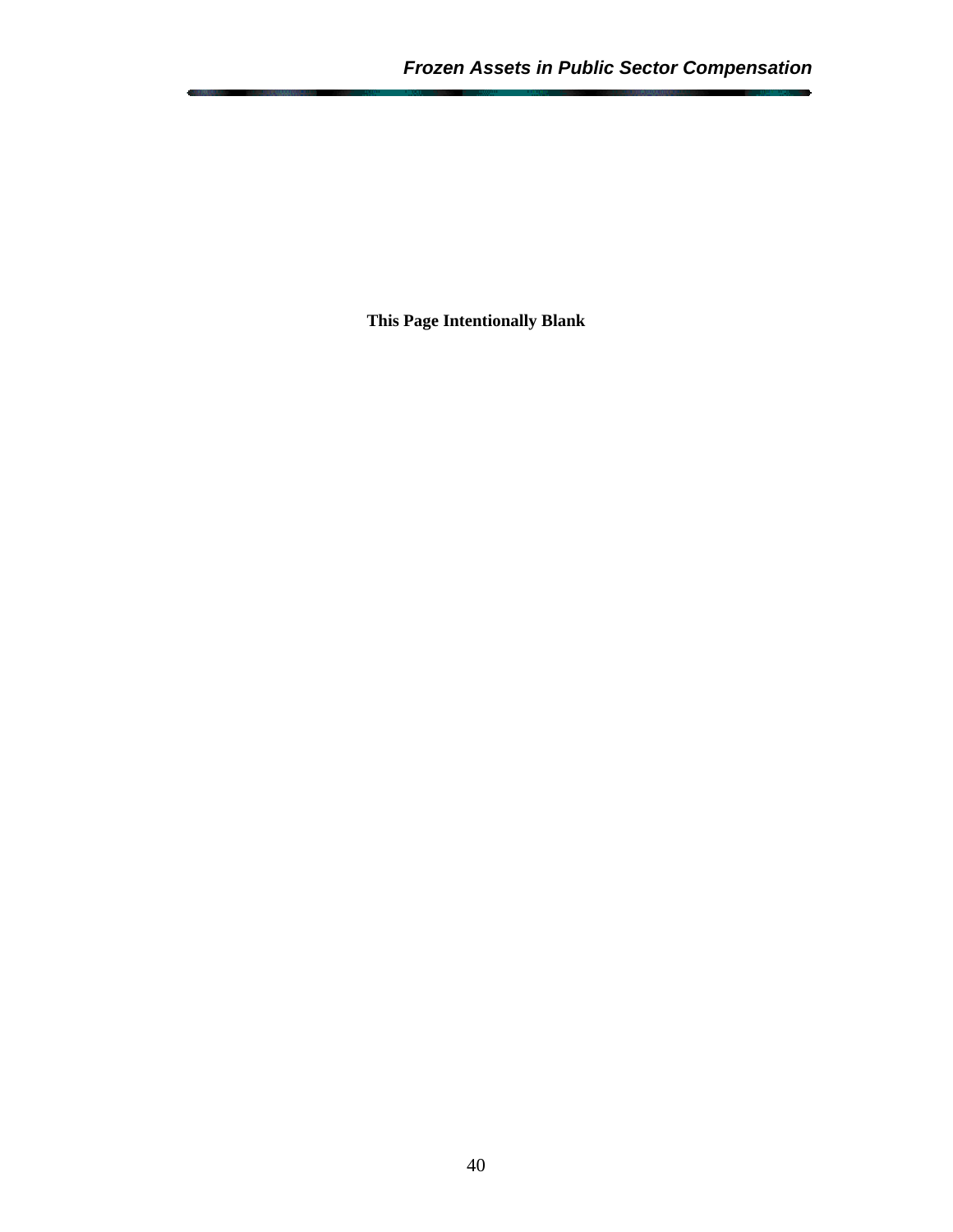# **Appendix A: Details Underlying "Frozen Assets" Costs**

## **Teacher Pay Based on Additional Educational Credentials or Experience**

| Table 4: Average Salary increment for Minnesota Teachers for Master's Degree |  |
|------------------------------------------------------------------------------|--|
|------------------------------------------------------------------------------|--|

| <b>Item</b>                                                           | <b>Years of Teaching Experience</b> |          |           |          | <b>Total</b> |
|-----------------------------------------------------------------------|-------------------------------------|----------|-----------|----------|--------------|
|                                                                       | $<$ 5                               | $6 - 10$ | $11 - 20$ | >20      |              |
| Average base salary for teachers with bachelor's degree <sup>22</sup> | \$34,800                            | \$39,840 | \$46,140  | \$51,890 |              |
| Average base salary for teachers with master's degree <sup>23</sup>   | \$43,200                            | \$49,930 | \$56,750  | \$61,830 |              |
| Salary increment for master's degree by cohort                        | 24.1%                               | 25.3%    | 23.0%     | 19.2%    |              |
| Teachers by years of experience, share of total <sup>24</sup>         | 20.8%                               | 20.4%    | 35.3%     | 23.6%    |              |
| Salary increment for master's degree, weighted total                  | $5.0\%$                             | $5.2\%$  | 8.1%      | 4.5%     | 22.8%        |
| Share of Minnesota teachers with advanced degree <sup>25</sup>        |                                     |          |           |          | 58.3%        |
| Salary increment for master's degree as share of                      |                                     |          |           |          | 13.3%        |
| total payroll                                                         |                                     |          |           |          |              |

#### **Table 5: Estimated Minnesota Teacher Payroll Attributable to Salary Increment for Master's Degree, FY 2009**

| <b>Item</b>                                                                        | <b>Total</b><br>(millions) |
|------------------------------------------------------------------------------------|----------------------------|
| Total salary for Minnesota teachers, FY 2009 <sup>26</sup>                         | \$3,718.4                  |
| Total salary for Minnesota teachers, FY 2009, less master's increment              | \$3,280.6                  |
| Total salary for Minnesota teachers attributable to master's<br>increment, FY 2009 | \$437.5                    |

<sup>&</sup>lt;sup>22</sup> Source: National Center for Education Statistics' Digest of Education Statistics: 2009, Table 76.

<sup>&</sup>lt;sup>23</sup> Source: National Center for Education Statistics' Digest of Education Statistics: 2009, Table 77.<br><sup>24</sup> Source: National Center for Education Statistics' Digest of Education Statistics: 2009, Table 67 – for teachers with 3-9 years of experience, we assume that there are an equal number of teachers in each year and allocate them accordingly into 3-4 years of experience and 5-9 years of experience.

<sup>&</sup>lt;sup>25</sup> Source: National Center for Education Statistics' Digest of Education Statistics: 2009, Table 67<br><sup>26</sup> Source: Minnesota Department of Education Program Finance Division's Minnesota School Finance

*Trends* report, lines 110 and 113.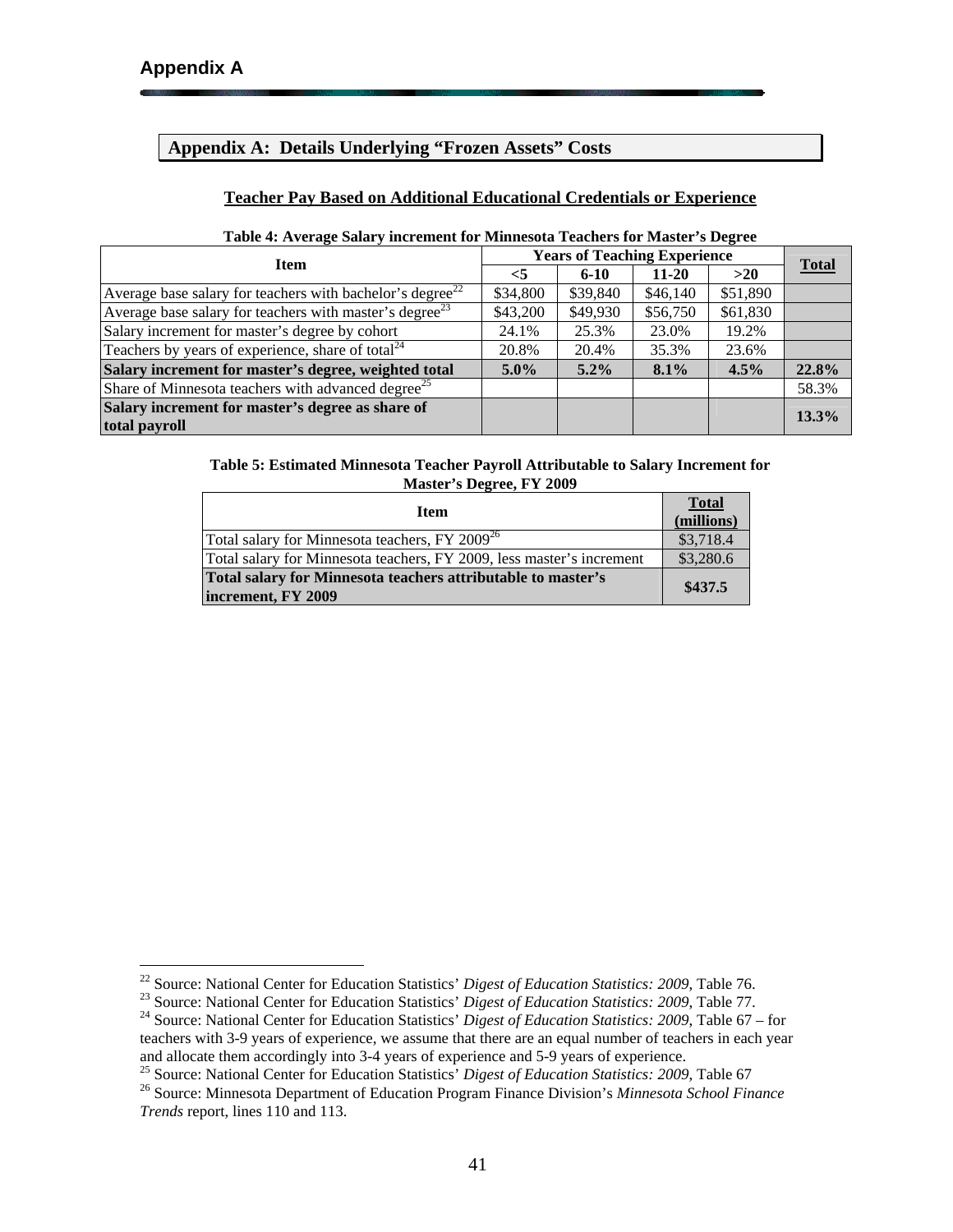# **State Employee Pay Based on Longevity (Tenure in Public Employment)**

| Table 6: Estimated Minnesota State Government Payroll Attributable to Longevity |  |
|---------------------------------------------------------------------------------|--|
|---------------------------------------------------------------------------------|--|

| <b>Item</b>                                              | <b>Total</b><br>(millions) |
|----------------------------------------------------------|----------------------------|
| Total March 2009 Pay <sup>27</sup>                       | \$398.8                    |
| March 2009 Higher Education Pay <sup>28</sup>            | \$195.2                    |
| March 2009 Pay less Higher Education                     | \$203.5                    |
| Annual 2009 Pay less Higher Education                    | \$2,442.4                  |
| Share of Payroll Attributable to Longevity <sup>29</sup> | 19.1%                      |
| 2009 Payroll Attributable to Longevity                   | \$466.0                    |

#### **Local Government Employee Pay Based on Longevity (Tenure in Public Employment)**

**Table 7: Estimated Minnesota Local Government Payroll Attributable to Longevity** 

| <b>Item</b>                                              | <b>Total</b><br>(millions) |
|----------------------------------------------------------|----------------------------|
| Total March 2009 Pay <sup>30</sup>                       | \$826.2                    |
| March 2009 K-12 Education $Pay31$                        | \$457.7                    |
| March 2009 Pay less K-12 Education                       | \$368.8                    |
| Annual 2009 Pay less K-12 Education                      | \$4,425.6                  |
| Share of Payroll Attributable to Longevity <sup>32</sup> | 27.7%                      |
| 2009 Payroll Attributable to Longevity                   | \$1,224.8                  |

#### **Teacher Pay Based on Longevity (Tenure in Public Employment)**

#### **Table 8: Estimated Minnesota State Government Payroll Attributable to Longevity**

| <b>Item</b>                                                                                                       | <b>Total</b>       |
|-------------------------------------------------------------------------------------------------------------------|--------------------|
| Average Minnesota Teacher Salary 2007-08 <sup>33</sup>                                                            | \$50,582           |
| Average salary increment for master's degree                                                                      | 13.3%              |
| Average Minnesota Teacher Salary 2007-08 less master's increment                                                  | \$44,642           |
| Average base salary for Minnesota teacher with bachelor's degree<br>and 2 or fewer years teaching, $2007-08^{34}$ | \$33,830           |
| Payroll increment for Longevity                                                                                   | 32.0%              |
| Total salary for Minnesota teachers, FY 2009, less master's increment <sup>35</sup>                               | \$3,280.6 million  |
| Total salary for Minnesota teachers, FY 2009, less master's increment and less<br>longevity increment             | $$2,486.2$ million |
| FY 2009 Payroll Attributable to Longevity                                                                         | \$794.7 million    |

<sup>&</sup>lt;sup>27</sup> Source: Census Bureau *2009 Annual Survey of Government Employment* (preliminary).<br><sup>28</sup> Ibid.

<sup>29</sup> Data from Minnesota Management and Budget's *Executive Branch Total Compensation Report* for 2010, calculations by MTA.

<sup>&</sup>lt;sup>30</sup> Source: Census Bureau *2009 Annual Survey of Government Employment* (preliminary).<br><sup>31</sup> Ibid

<sup>&</sup>lt;sup>32</sup> Data from *Salary and Benefits Survey* administered by the League of Minnesota Cities and Association of Minnesota Counties, calculations by MTA.<br>
<sup>33</sup> Source: National Center for Education Statistics' Digest of Education Statistics: 2009, Table 79

<sup>&</sup>lt;sup>34</sup> Source: National Center for Education Statistics' Digest of Education Statistics: 2009, Table 76<br><sup>35</sup> Cf Table 5.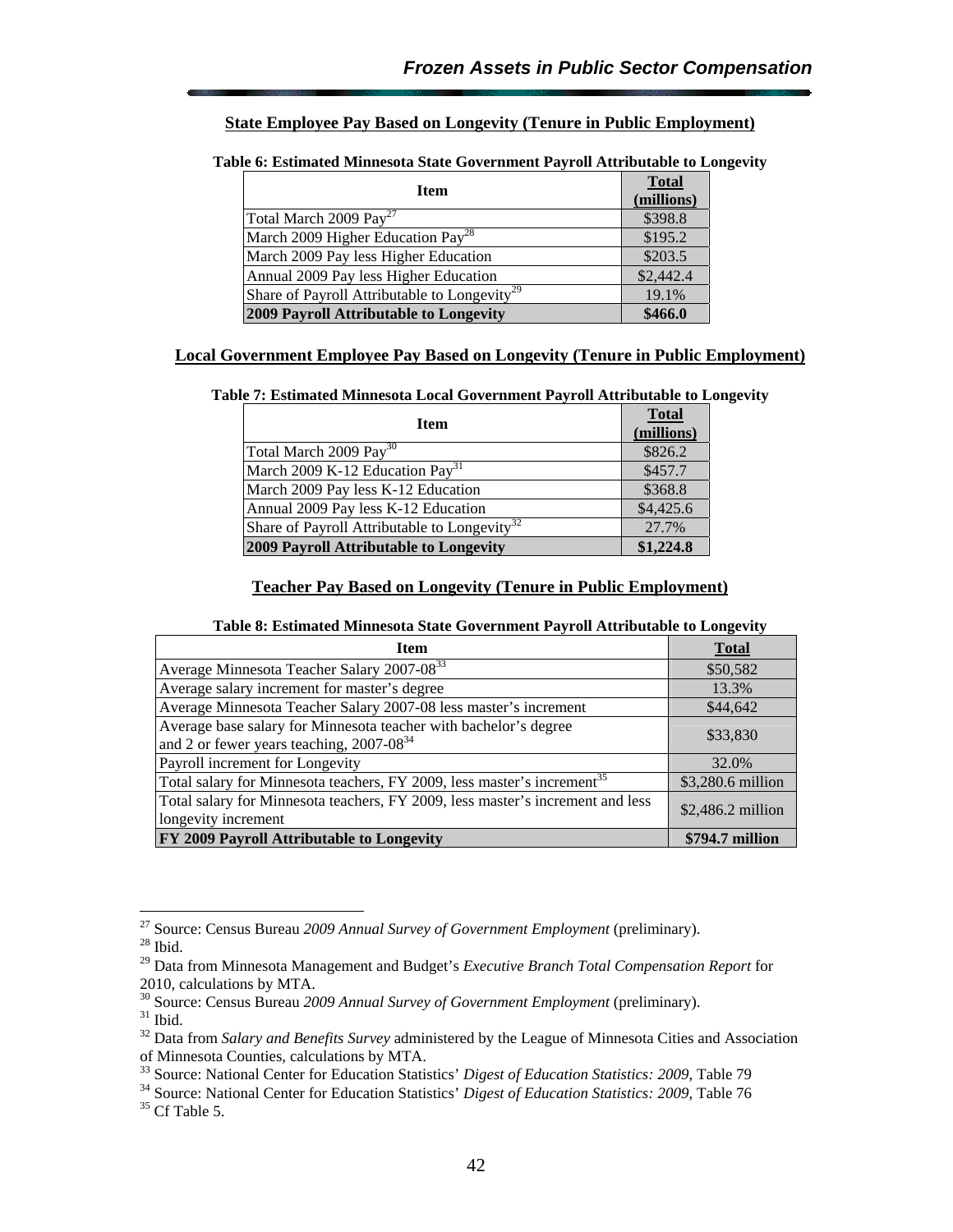$\overline{a}$ 

| Table 9: Health Insurance Costs as Share of Payroll, All State and Local Govts, 2009 |                                     |                  |                  |                  |         |
|--------------------------------------------------------------------------------------|-------------------------------------|------------------|------------------|------------------|---------|
| $Item^{36}$                                                                          | <b>Employer Cost per Hour, 2009</b> |                  |                  |                  |         |
|                                                                                      | <b>Ouarter 1</b>                    | <b>Ouarter 2</b> | <b>Ouarter 3</b> | <b>Ouarter 4</b> | Average |
| <b>Wages and Salaries</b>                                                            | \$25.97                             | \$26.01          | \$26.24          | \$26.11          | \$26.08 |
| Paid Leave                                                                           | \$3.24                              | \$3.27           | \$3.05           | \$2.99           | \$3.14  |
| Supplemental Pay                                                                     | \$0.34                              | \$0.34           | \$0.34           | \$0.33           | \$0.34  |
| <b>Subtotal – Takehome Pay</b>                                                       | \$29.55                             | \$29.62          | \$29.63          | \$29.43          | \$29.56 |
| Health Insurance                                                                     | \$4.31                              | \$4.34           | \$4.43           | \$4.45           | \$4.38  |
| <b>Health Insurance Costs as</b><br><b>Share of Payroll</b>                          |                                     |                  |                  |                  | 14.8%   |

# **Cost of Health Insurance – State Government Employees**

<sup>36</sup> Source for all data: *Employer Costs for Employee Compensation*, U.S. Department of Labor's Bureau of Labor Statistics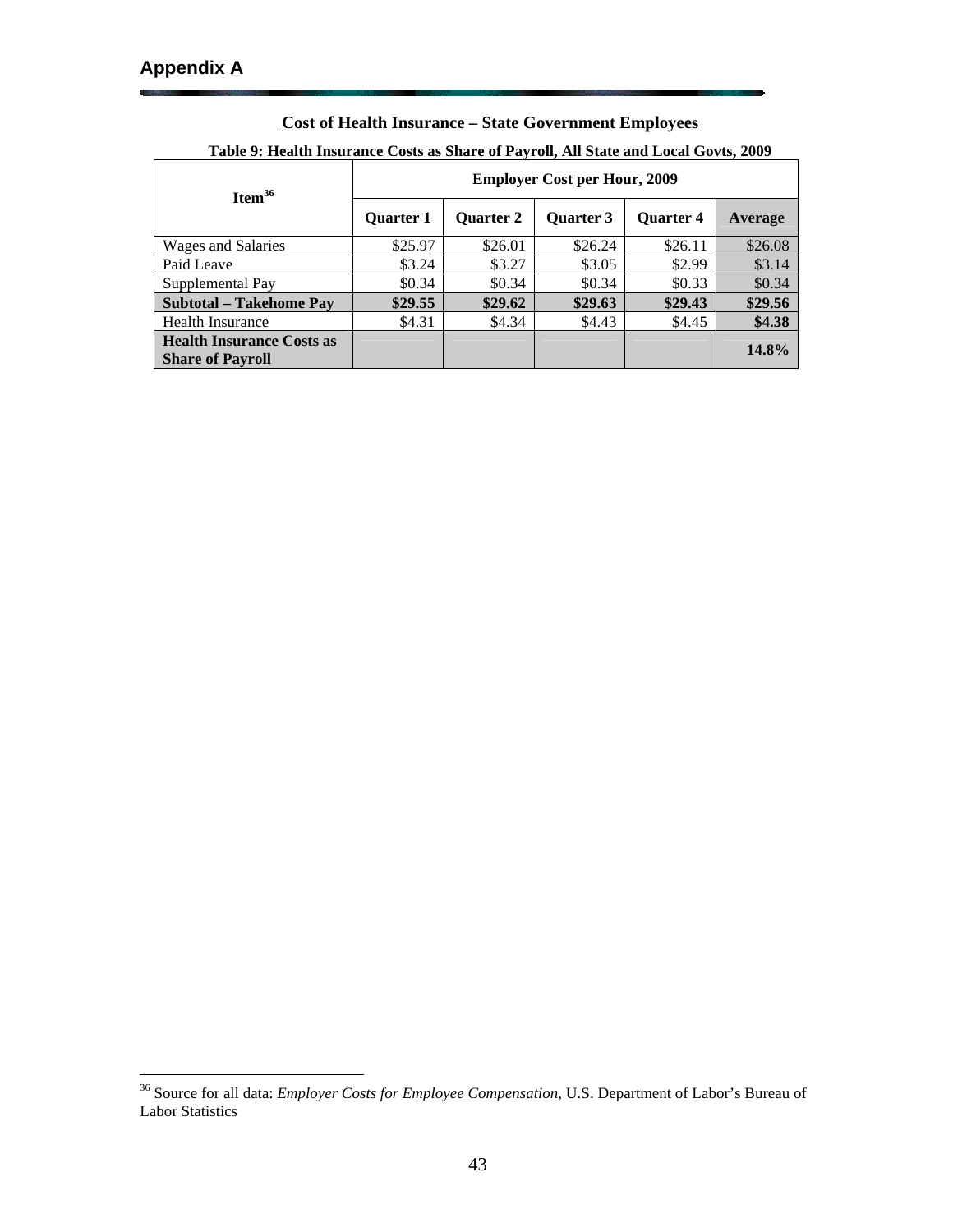| Where at Least 75% of Workforce is Full-time, Single Plans, 2008 |              |                                        |                                 |                   |              |                         |
|------------------------------------------------------------------|--------------|----------------------------------------|---------------------------------|-------------------|--------------|-------------------------|
|                                                                  |              | Single Plan Premium $Cost - 2008^{37}$ |                                 | <b>Total</b>      | <b>Pct</b>   | Weighted<br>Total-      |
| <b>State</b>                                                     | <b>Total</b> | <b>Employee</b><br><b>Share</b>        | <b>Employer</b><br><b>Share</b> | <b>Employment</b> | <b>Share</b> | <b>Employer</b><br>Cost |
| Iowa                                                             | \$4,060      | \$719                                  | \$3,341                         | 1,317,121         | 14.73%       | \$492                   |
| Kansas                                                           | \$4,135      | \$772                                  | \$3,363                         | 1,185,777         | 13.26%       | \$446                   |
| Minnesota                                                        | \$4,390      | \$793                                  | \$3,597                         | 2,517,356         | 28.15%       | \$1,013                 |
| Missouri                                                         | \$4.191      | \$991                                  | \$3,200                         | 2,472,902         | 27.66%       | \$885                   |
| Nebraska                                                         | \$4,463      | \$1,026                                | \$3,437                         | 805,791           | 9.01%        | \$310                   |
| North Dakota                                                     | \$3,847      | \$736                                  | \$3,111                         | 304,906           | 3.41%        | \$106                   |
| South Dakota                                                     | \$4,201      | \$809                                  | \$3,392                         | 337,816           | 3.78%        | \$128                   |
| <b>Total</b>                                                     |              |                                        |                                 |                   |              | \$3,380                 |

**Table 10: Employer Cost of Health Insurance Premiums, Private Sector Employers Where at TEO** of Workforce is Full-time,

**Table 11: Employer Cost of Health Insurance Premiums, Private Sector Employers Where at Least 75% of Workforce is Full-time, Family Plans, 2008** 

| <b>State</b> |                                                                                                         | <b>Family Plan Premium Cost -</b><br><b>Total</b><br>200839<br>Pct |                         |           | Weighted<br>$Total -$ |         |
|--------------|---------------------------------------------------------------------------------------------------------|--------------------------------------------------------------------|-------------------------|-----------|-----------------------|---------|
|              | <b>Employment</b><br><b>Employer</b><br><b>Employee</b><br><b>Total</b><br><b>Share</b><br><b>Share</b> | <b>Share</b>                                                       | <b>Employer</b><br>Cost |           |                       |         |
| Iowa         | \$10,791                                                                                                | \$2,402                                                            | \$8,389                 | 1,317,121 | 14.73%                | \$1,236 |
| Kansas       | \$11,525                                                                                                | \$2,840                                                            | \$8,685                 | 1,185,777 | 13.26%                | \$1,152 |
| Minnesota    | \$13,575                                                                                                | \$3,196                                                            | \$10,379                | 2,517,356 | 28.15%                | \$2,922 |
| Missouri     | \$11,690                                                                                                | \$2.946                                                            | \$8,744                 | 2,472,902 | 27.66%                | \$2,418 |
| Nebraska     | \$11,420                                                                                                | \$3,126                                                            | \$8,294                 | 805,791   | 9.01%                 | \$747   |
| North Dakota | \$11,107                                                                                                | \$3,491                                                            | \$7,616                 | 304,906   | 3.41%                 | \$260   |
| South Dakota | \$11,475                                                                                                | \$3,432                                                            | \$8,043                 | 337,816   | 3.78%                 | \$304   |
| <b>Total</b> |                                                                                                         |                                                                    |                         |           |                       | \$9,039 |

**Table 12: Calculation of Incremental Health Care Premiums for Public Sector Employers, West North Central Census Region, 2008** 

| <b>Item</b>                                                                                                                    | <b>Employer Cost, Health Care Premiums</b> |                    |              |  |
|--------------------------------------------------------------------------------------------------------------------------------|--------------------------------------------|--------------------|--------------|--|
|                                                                                                                                | <b>Single Plan</b>                         | <b>Family Plan</b> | <b>Total</b> |  |
| Public Sector Cost <sup>41</sup>                                                                                               | \$4,650                                    | \$10,012           |              |  |
| Private Sector Cost <sup>42</sup>                                                                                              | \$3,380                                    | \$9,039            |              |  |
| Incremental Cost, Public Sector                                                                                                | 37.6%                                      | 10.8%              |              |  |
| <b>Weighted Public Sector Incremental Cost</b><br>Where 60% of Participants are in Family<br>Plans and 40% are in Single Plans | $15.0\%$                                   | $6.5\%$            | 21.5%        |  |

 $37$  Source: Medical Expenditure Panel Survey administered by the U.S Department of Health and Human Services' Agency for Healthcare Research and Quality

<sup>38</sup> Source: U.S. Census Bureau, *County Business Patterns* 2008

<sup>&</sup>lt;sup>39</sup> Source: Medical Expenditure Panel Survey administered by the U.S Department of Health and Human Services' Agency for Healthcare Research and Quality<br>
<sup>40</sup> Source: U.S. Census Bureau, *County Business Patterns* 2008

<sup>&</sup>lt;sup>41</sup> Source: Medical Expenditure Panel Survey administered by the U.S Department of Health and Human Services' Agency for Healthcare Research and Quality

<sup>&</sup>lt;sup>42</sup> Cf Table 10 and Table 11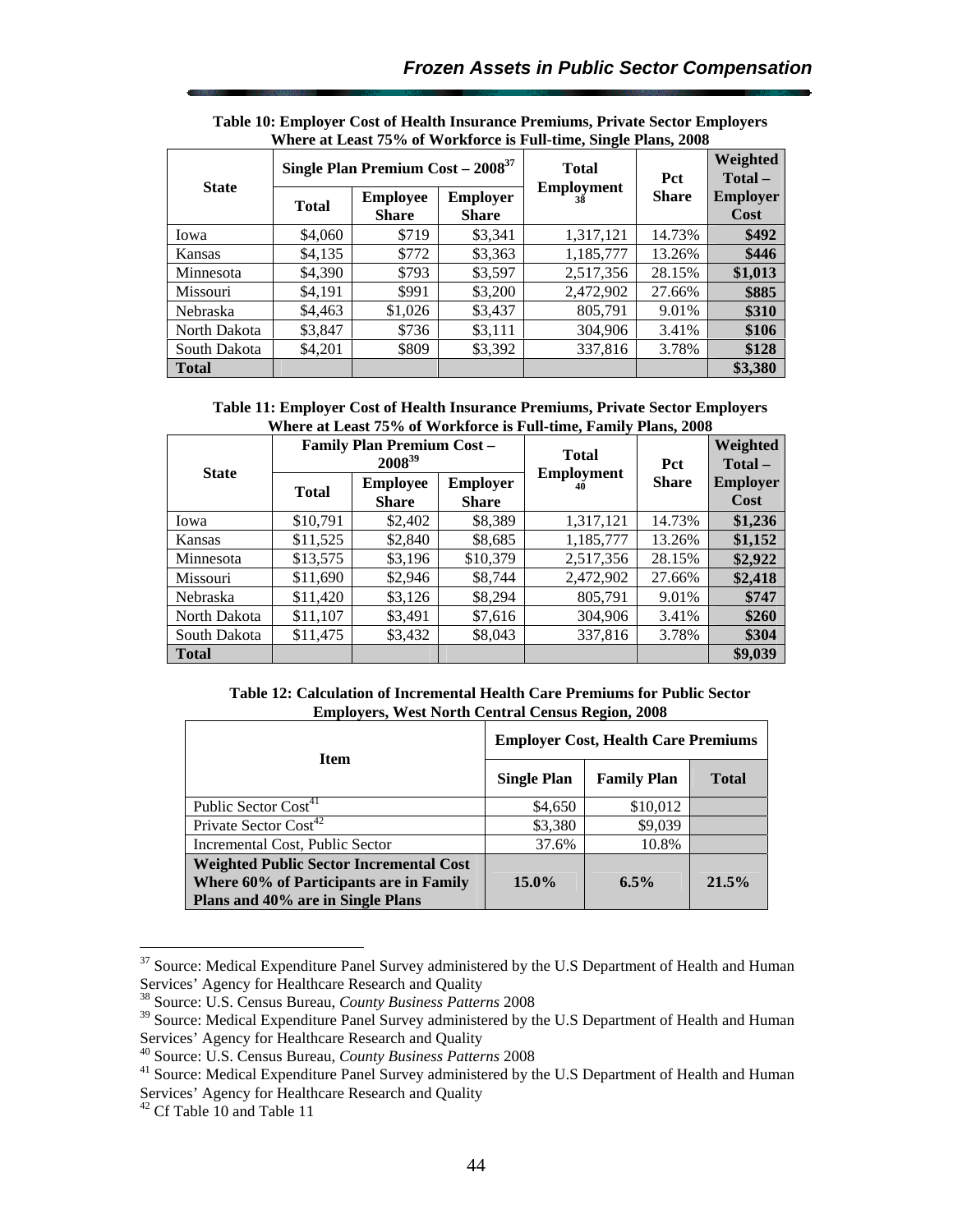| nici chiche, htmlhosofu state Go (crimiche, cuichuar Te                                            |                                                  |  |  |  |
|----------------------------------------------------------------------------------------------------|--------------------------------------------------|--|--|--|
| <b>Item</b>                                                                                        | <b>Total</b><br>(millions except<br>where noted) |  |  |  |
| Total March 2009 Pay <sup>43</sup>                                                                 | \$398.8                                          |  |  |  |
| March 2009 Higher Education Pay <sup>44</sup>                                                      | \$195.2                                          |  |  |  |
| March 2009 Pay less Higher Education                                                               | \$203.5                                          |  |  |  |
| Annual 2009 Pay less Higher Education                                                              | \$2,442.4                                        |  |  |  |
| Health Insurance Costs as Share of Payroll, All State and Local<br>Governments, 2009 <sup>45</sup> | 14.8%                                            |  |  |  |
| Estimated 2009 Health Insurance Costs                                                              | \$362.1                                          |  |  |  |
| Increment for Public Sector Health Insurance Costs <sup>46</sup>                                   | 21.5%                                            |  |  |  |
| Estimated 2009 Health Insurance Costs less Public Sector Increment                                 | \$298.1                                          |  |  |  |
| 2009 Health Insurance Costs Attributable to Public Sector Increment                                | \$64.1                                           |  |  |  |

| Table 13: Employer Costs for Health Insurance Attributable to Public Sector |
|-----------------------------------------------------------------------------|
| <b>Increment, Minnesota State Government, Calendar Year 2009</b>            |

#### **Table 14: Employer Costs for Health Insurance Attributable to Public Sector Increment, Minnesota Local Governments, Calendar Year 2009**

| <b>Item</b>                                                                                        | <b>Total</b><br>(millions except<br>where noted) |
|----------------------------------------------------------------------------------------------------|--------------------------------------------------|
| Total March 2009 Pay <sup>47</sup>                                                                 | \$826.2                                          |
| March 2009 K-12 Education Pay <sup>48</sup>                                                        | \$457.7                                          |
| March 2009 Pay less K-12 Education                                                                 | \$368.8                                          |
| Annual 2009 Pay less K-12 Education                                                                | \$4,425.6                                        |
| Health Insurance Costs as Share of Payroll, All State and Local<br>Governments, 2009 <sup>49</sup> | 14.8%                                            |
| <b>Estimated 2009 Health Insurance Costs</b>                                                       | \$656.2                                          |
| Increment for Public Sector Health Insurance Costs <sup>50</sup>                                   | 21.5%                                            |
| Estimated 2009 Health Insurance Costs less Public Sector Increment                                 | \$540.1                                          |
| 2009 Health Insurance Costs Attributable to Public Sector Increment                                | \$116.1                                          |

<sup>&</sup>lt;sup>43</sup> Source: Census Bureau *2009 Annual Survey of Government Employment* (preliminary).<br><sup>44</sup> Ibid.

<sup>&</sup>lt;sup>45</sup> Cf Table 9

<sup>&</sup>lt;sup>46</sup> Cf Table 12

<sup>&</sup>lt;sup>47</sup> Source: Census Bureau *2009 Annual Survey of Government Employment* (preliminary).<br><sup>48</sup> Ibid.

 $^{48}$  Ibid.<br> $^{49}$  Cf Table 9

 $50$  Cf Table 12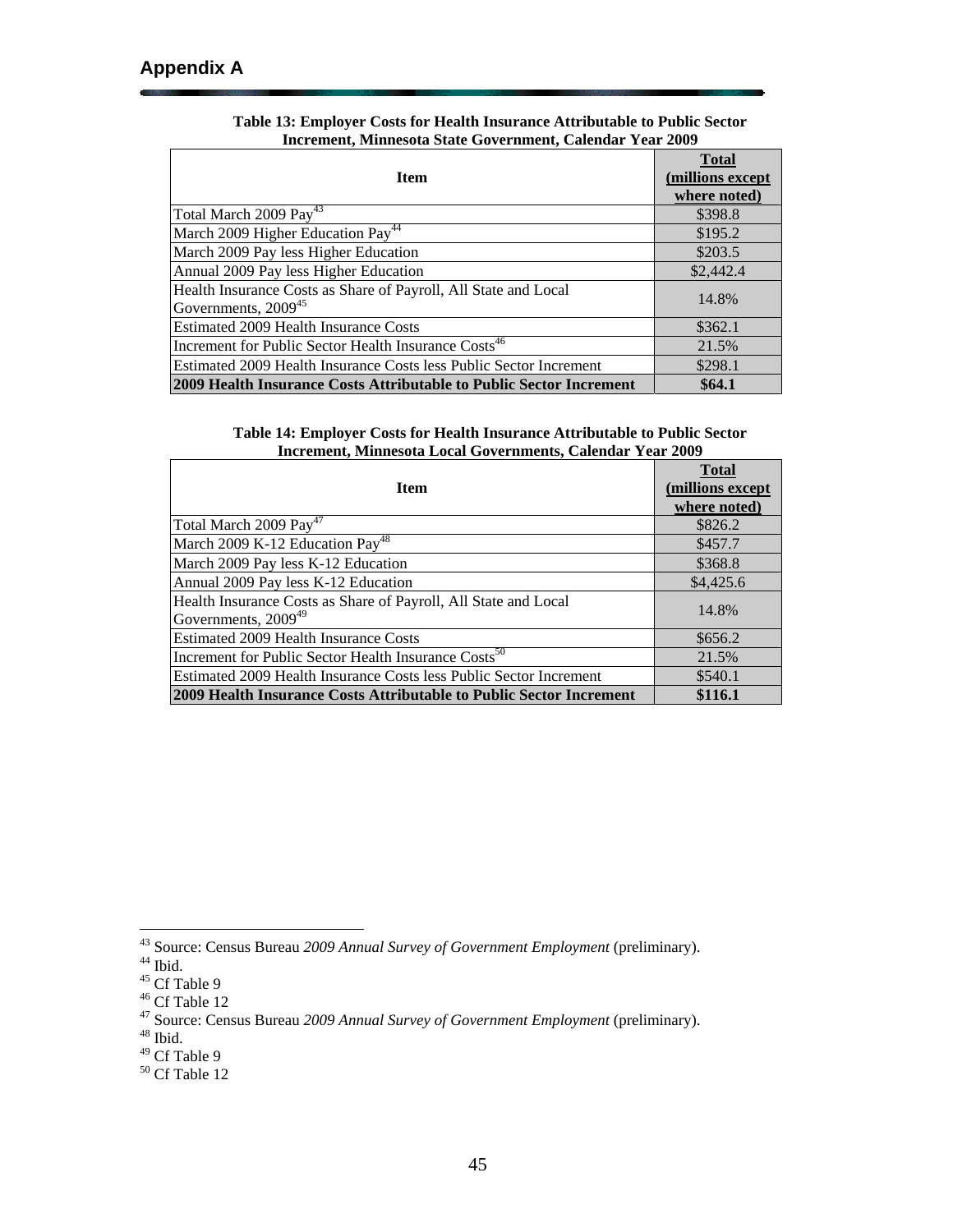|                                                             |                                        | 1 VUL 2007                |                           |                           |         |
|-------------------------------------------------------------|----------------------------------------|---------------------------|---------------------------|---------------------------|---------|
| Item <sup>51</sup>                                          | <b>Employer Cost per Hour, FY 2009</b> |                           |                           |                           |         |
|                                                             | <b>Ouarter 3.</b><br>2008              | <b>Ouarter 4,</b><br>2008 | <b>Ouarter 1,</b><br>2009 | <b>Ouarter 2,</b><br>2009 | Average |
| Wages and Salaries                                          | \$25.77                                | \$25.87                   | \$25.97                   | \$26.01                   | \$25.91 |
| Paid Leave                                                  | \$3.25                                 | \$3.21                    | \$3.24                    | \$3.27                    | \$3.24  |
| Supplemental Pay                                            | \$0.35                                 | \$0.34                    | \$0.34                    | \$0.34                    | \$0.34  |
| <b>Subtotal – Takehome Pay</b>                              | \$29.37                                | \$29.42                   | \$29.55                   | \$29.62                   | \$29.49 |
| <b>Health Insurance</b>                                     | \$4.21                                 | \$4.25                    | \$4.31                    | \$4.34                    | \$4.28  |
| <b>Health Insurance Costs as</b><br><b>Share of Payroll</b> |                                        |                           |                           |                           | 14.5%   |

#### **Table 15: Health Insurance Costs as Share of Payroll, All State and Local Govts, Fiscal Year 2009**

#### **Table 16: Employer Costs for Health Insurance Attributable to Public Sector Increment, Minnesota School Districts – Teacher Costs Only, Fiscal Year 2009**

| <b>Item</b>                                                                              | <b>Total</b><br>(millions except<br>where noted) |
|------------------------------------------------------------------------------------------|--------------------------------------------------|
| Total salary for Minnesota teachers, FY 2009 <sup>52</sup>                               | \$3,718.4                                        |
| Health Insurance Costs as Share of Payroll, All State and Local<br>Governments, FY200953 | 14.5%                                            |
| Estimated 2009 Health Insurance Costs                                                    | \$539.3                                          |
| Increment for Public Sector Health Insurance Costs <sup>54</sup>                         | 21.5%                                            |
| Estimated 2009 Health Insurance Costs less Public Sector Increment                       | \$443.9                                          |
| 2009 Health Insurance Costs Attributable to Public Sector Increment                      | \$95.4                                           |

<sup>54</sup> Cf Table 12

 $\overline{a}$ 51 Source for all data: *Employer Costs for Employee Compensation*, U.S. Department of Labor's Bureau of Labor Statistics

<sup>52</sup> Source: Minnesota Department of Education Program Finance Division's *Minnesota School Finance Trends* report, lines 110 and 113.<br><sup>53</sup> Cf Table 15